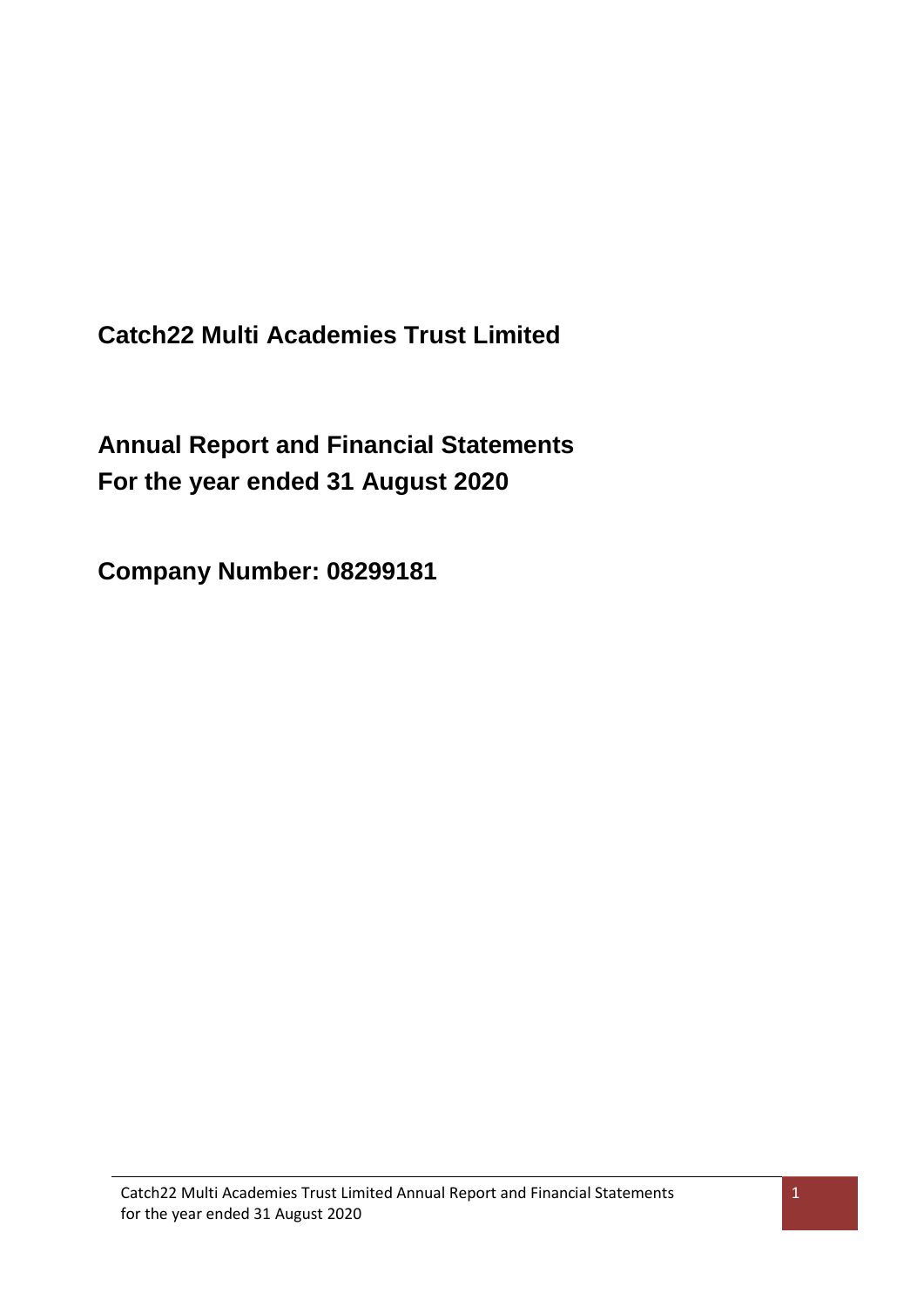# **Contents**

| <b>Item</b>                                                                     | Page |
|---------------------------------------------------------------------------------|------|
| Reference and Administrative Details                                            | 3    |
| <b>Trustees' Report</b>                                                         | 4    |
| <b>Governance Statement</b>                                                     | 20   |
| Statement on Regularity, Propriety and Compliance                               | 24   |
| <b>Statement of Trustees' Responsibilities</b>                                  | 25   |
| Independent Auditor's Report on the Financial Statements                        | 26   |
| Independent Reporting Accountant's Report on Regularity                         | 29   |
| Statement of Financial Activities incorporating Income & Expenditure<br>Account | 31   |
| <b>Balance Sheet</b>                                                            | 32   |
| <b>Statement of Cash Flows</b>                                                  | 33   |
| Notes to the Financial Statements                                               | 34   |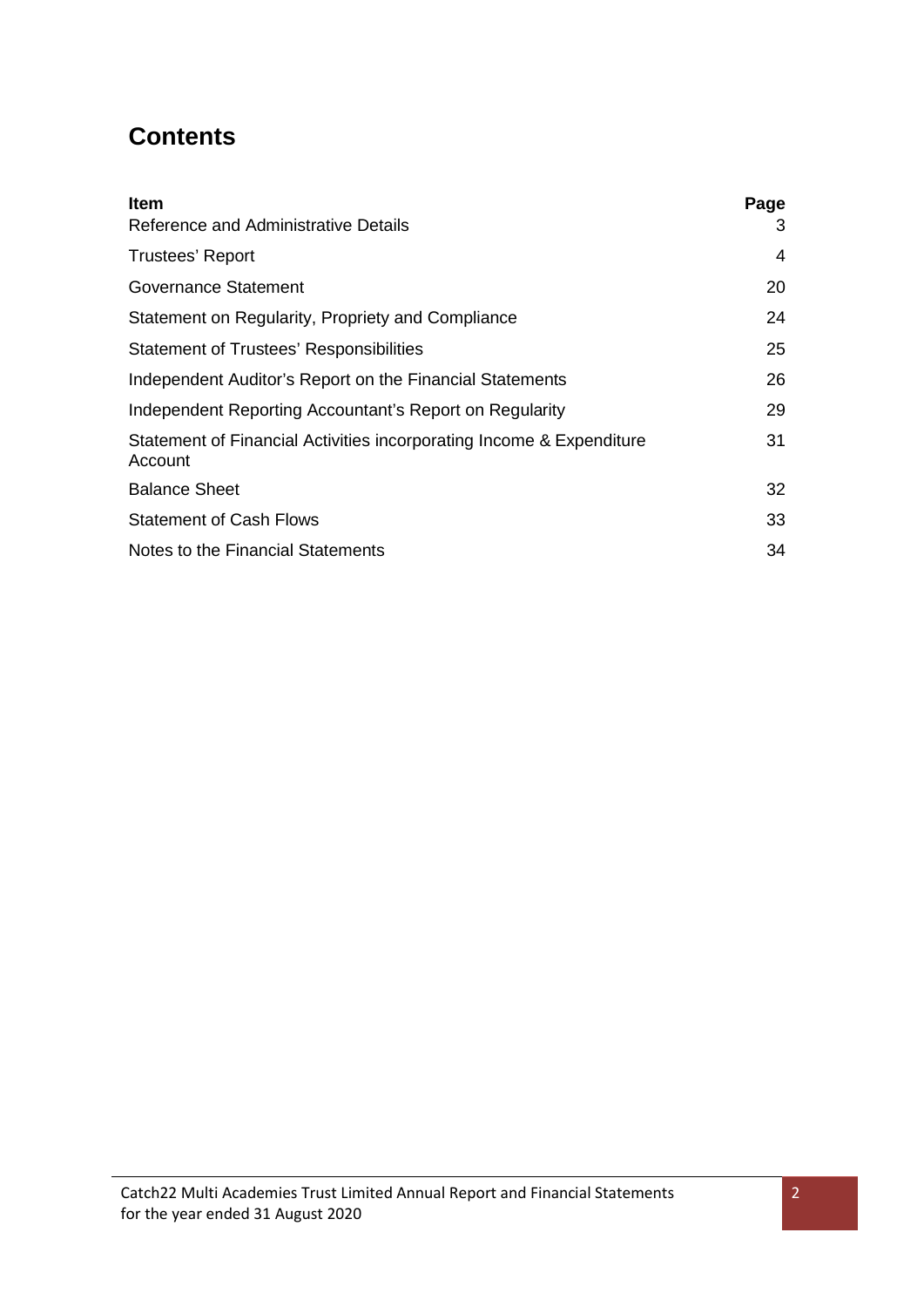# **Reference and Administrative Details**

| <b>Members</b>                         | Catch22 Charity Limited (represented by Terry Duddy)<br>Chris Wright<br><b>Elaine Bailey</b>                                                                                                                                                                                                                                                                                        |
|----------------------------------------|-------------------------------------------------------------------------------------------------------------------------------------------------------------------------------------------------------------------------------------------------------------------------------------------------------------------------------------------------------------------------------------|
| <b>Trustees</b>                        | Pauline Campbell (appointed 18 September 2019)<br>Pamela Dow (resigned 18 September 2019)<br>Chris Wright<br><b>Katherine Grant</b><br>Kevin Munday (resigned 17 December 2020)<br>Francesca Pollard (resigned 17 December 2020)<br>Tom Richmond (appointed 17 December 2020)<br>Heidi Stewart (appointed 17 December 2020)<br>Laura Trendall-Morrison (appointed 17 December 2020) |
| <b>Company Secretary</b>               | Daniel Jansen                                                                                                                                                                                                                                                                                                                                                                       |
| Senior Leadership Team (SLT)           | Jane Reed<br>Daniel Jansen<br>David Moran<br>John Shanahan                                                                                                                                                                                                                                                                                                                          |
| <b>Accounting Officer</b>              | Jane Reed                                                                                                                                                                                                                                                                                                                                                                           |
| <b>Principal and Registered Office</b> | 27 Pear Tree Street<br>London<br>EC1V 3AG                                                                                                                                                                                                                                                                                                                                           |
| <b>Company Registration Number</b>     | 08299181 (England and Wales)                                                                                                                                                                                                                                                                                                                                                        |
| <b>Independent Auditor</b>             | Moore Kingston Smith LLP<br><b>Devonshire House</b><br>60 Goswell Road<br>London<br>EC1M7AD                                                                                                                                                                                                                                                                                         |
| <b>Bankers</b>                         | Barclays Bank plc<br>Level 27, 1 Churchill Place<br>London<br>E14 5HP                                                                                                                                                                                                                                                                                                               |
| Solicitors                             | Stone King LLP<br><b>Boundary House</b><br>91 Charterhouse Street<br>London<br>EC1M 6HR                                                                                                                                                                                                                                                                                             |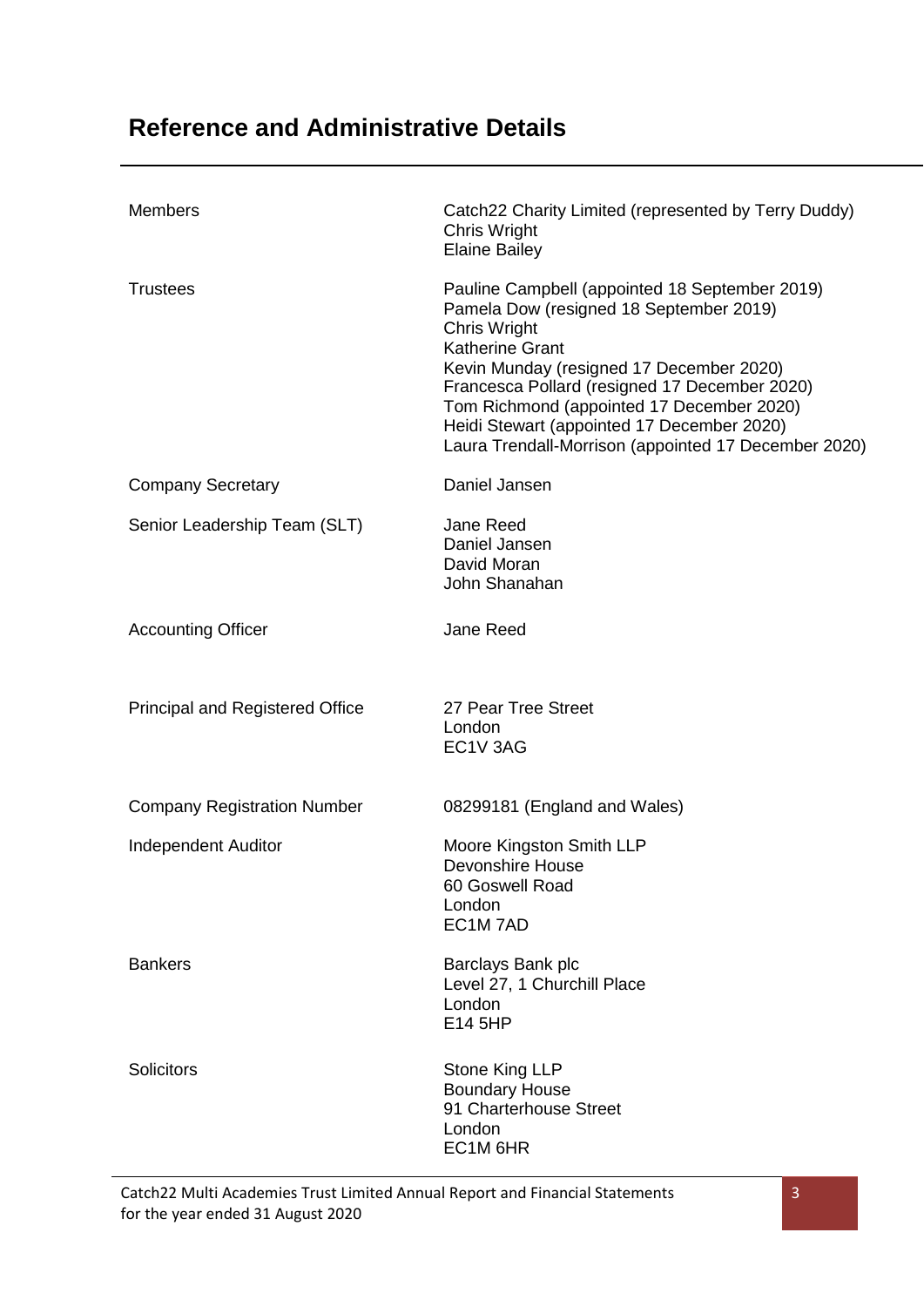# **Trustees' Report**

The trustees present their annual report together with the financial statements and auditor's report of the charitable company for the period from 1 September 2019 to 31 August 2020. The annual report serves the purposes of both a trustees' report, and a directors' report under company law.

## **Structure, Governance and Management**

Governance of the Multi Academy Trust (MAT) operates at 3 levels:

- 1 Members
- 2 Trustees of the MAT
- 3 Local governing bodies

### **Constitution**

The MAT is a company limited by guarantee and an exempt charity. The company's articles of association are its primary governing documents. The members of the academy trust are Catch22 Charity Limited (represented by Terry Duddy, Chair of the Board of Catch22), The CEO of Catch22, Chris Wright and Elaine Bailey, an independent trustee of Catch22.

A formal sponsor agreement between Catch22 Charity and The Catch22 Multi Academies Trust setting out the relationships, specific interests and responsibilities of both parties is in place. This will be reviewed annually to ensure it remains fit for purpose in meeting the needs of both organisations.

### **Members' Liability**

Each member of the charitable company undertakes to contribute to the assets of the charitable company in the event of it being wound up while they are a member, or within one year after they cease to be a member, such amount as may be required, not exceeding £10, for the debts and liabilities contracted before they ceased to be a member.

### **Trustees**

The trustees of the academy trust are also the directors of the charitable company for the purposes of company law. The charitable company is known as Catch22 Multi Academies Trust Limited. Details of the Trustees who served during the year are included in the Reference and Administrative Details on page 3.

### **Trustee Indemnities**

The academy trust has opted into the Department of Education's risk protection arrangement (RPA), an alternative to insurance where UK government funds cover losses that arise. This scheme protects trustees and officers from claims arising from negligent acts, errors or omissions occurring whilst on academy business, and provides cover up to £10,000,000.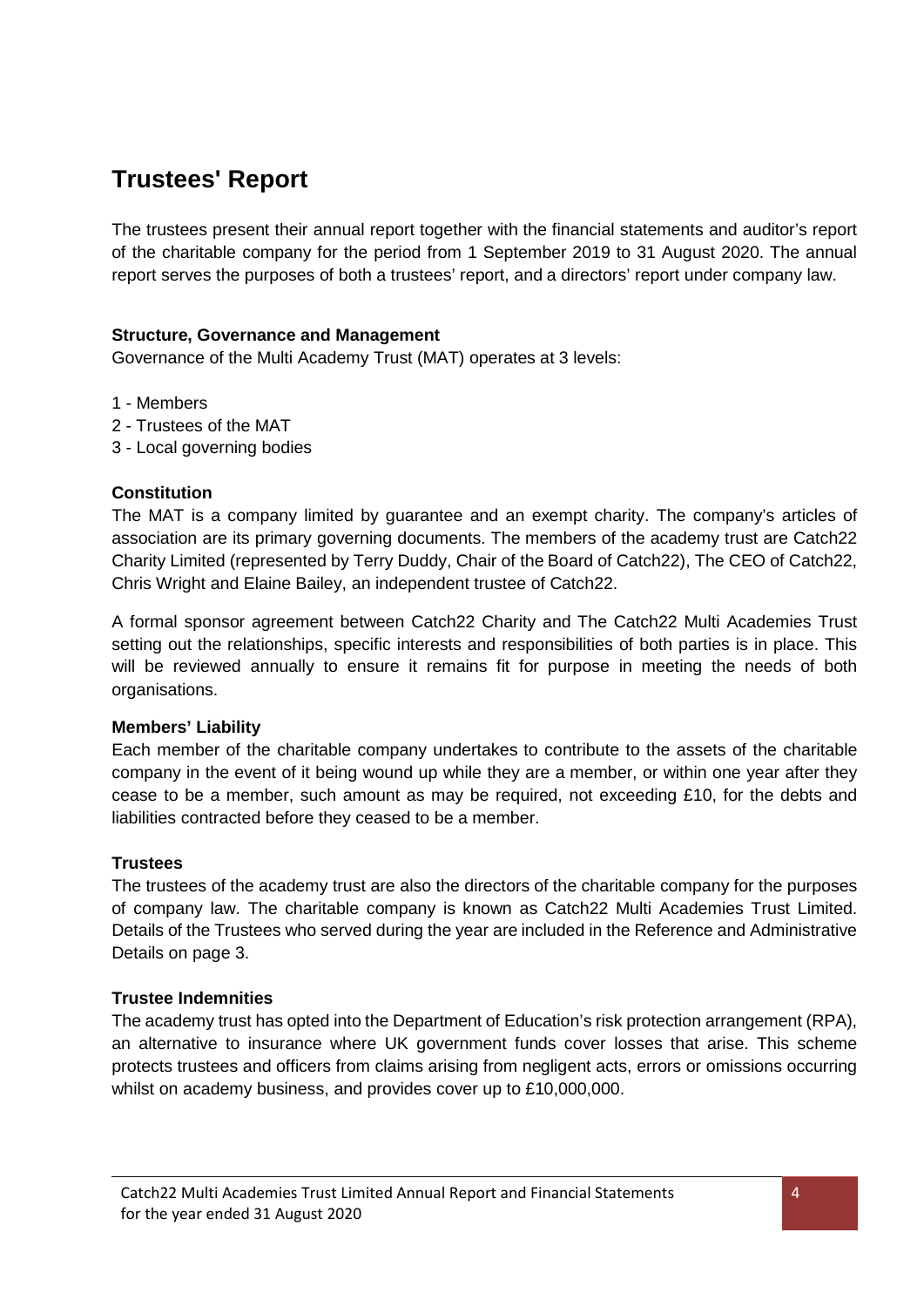## **Method of Recruitment and Appointment or Election of Trustees:**

The Board reviews its effectiveness continually, looking at the skills and performance of trustees. When new trustees are to be appointed, the board will agree at that time an appropriate process and criteria for the recruitment based on the skill and capability requirements of the board, governance and good practice for multi academy trusts, and the requirements of the company's governing documents.

## **Policies and Procedures Adopted for the Induction and Training of Trustees**

Trustees are briefed regularly by the executive team on educational development areas such as DFE policy updates on the Academies Handbook and other academy matters through board meetings which are held 4 times a year and by circulating appropriate papers including those from the DFE & ESFA.

They are all individuals with experience of education and business management in other organisations. Induction for new trustees will be reviewed at the time according to their experience and knowledge.

Trustees undertake mandatory training for:

- 1. Health and Safety
- 2. Safeguarding
- 3. Trustee governance and responsibilities.

The effectiveness of the trustees will be assessed annually based on the Academies Handbook guidance and the 21 defined criteria.

Key functions of the trustees and board are:

- 1. Setting MAT strategy
- 2. Agreeing the annual strategic plan for the MAT
- 3. Approving individual academies' plans
- 4. Financial oversight and accountability
- 5. Appointing the CEO/Executive Principal & approving the appointment of Headteachers

## **Local Governing Bodies (LGBs)**

Each Academy within the MAT has and will have a local governing body that will hold the MAT to account in ensuring their academy benefits from the oversight, investment and direction the MAT is expected to provide. Local governing bodies work to a clear delegation scheme. Each governing body has at least 9 governors including the chair and at least two parent governors.

Local Governing body minutes are reviewed by the MAT board and are available on the relevant academy's website, LGB chairs are invited to meet MAT trustees annually and also have a termly meeting with the Chair of Trustees, MAT CEO and CFO.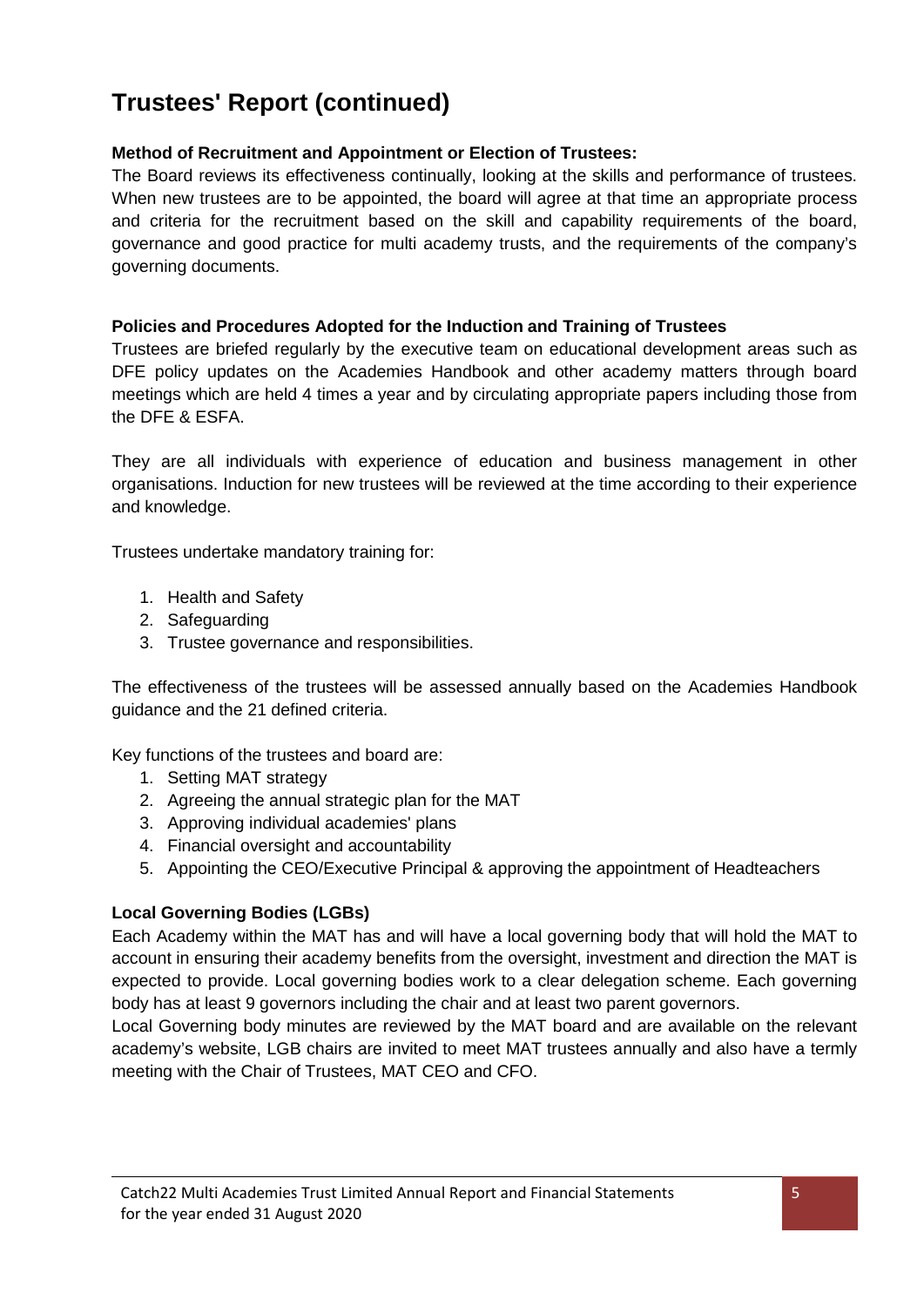Key local governing body functions include:

- 1. Admissions policy adherence
- 2. Annual performance reviews of staff
- 3. Attendance and progress of learners
- 4. Risk management at academy level
- 5. Community engagement

## **Organisational Structure**

The academy trust was established in November 2012 at the instigation of Catch22 Charity Limited.

The role of the sponsor and that of the MAT are documented in a "Sponsor Agreement" which outlines the relationships, roles, responsibilities and services to be provided by the parties

There is a scheme of delegation in place which sets out what matters are reserved for the MAT and what is delegated to the CEO/executive principal and senior management in the academies and local governing bodies. This can be viewed on the MAT web site.

Decisions reserved for the MAT board include (among others) recruiting the CEO, the vision and ethos of the MAT and its Academies, strategic direction, performance and impact of the academies, performance management of the CEO and approving the annual budgets.

Matters delegated to the CEO include (among others) developing and implementing an appropriate curriculum, ensuring appropriate performance targets are set for Trust Leadership and Headteachers and completing annual reviews.

The MAT board monitors progress and makes decisions on a quarterly basis through a board meeting, the details of which are minuted and publicly available. Additionally, Trustees meet at least annually to discuss strategy.

## **Setting Pay and Remuneration of Key Management Personnel**

Setting Pay and Remuneration of Key Management Personnel is the responsibility of the remuneration committee. In setting pay and remuneration they consider performance management information and relevant benchmarks within the sector.

## **Trade Union Facility Time**

No employees of the Trust were relevant trade union officials in the current or comparative year.

## **Connected Organisations including Related Party Relationships**

The academy trust is connected to Catch22 Charity Limited and its subsidiaries by virtue of employees and trustees of Catch22 Charity Limited being trustees of the academy trust.

A key expectation is that the academy trust will benefit from these connections in terms of sharing and developing educational expertise, referring academy trust pupils in the future to other Catch22 Charity services where this is appropriate and value for money, and sharing corporate services where also appropriate and value for money.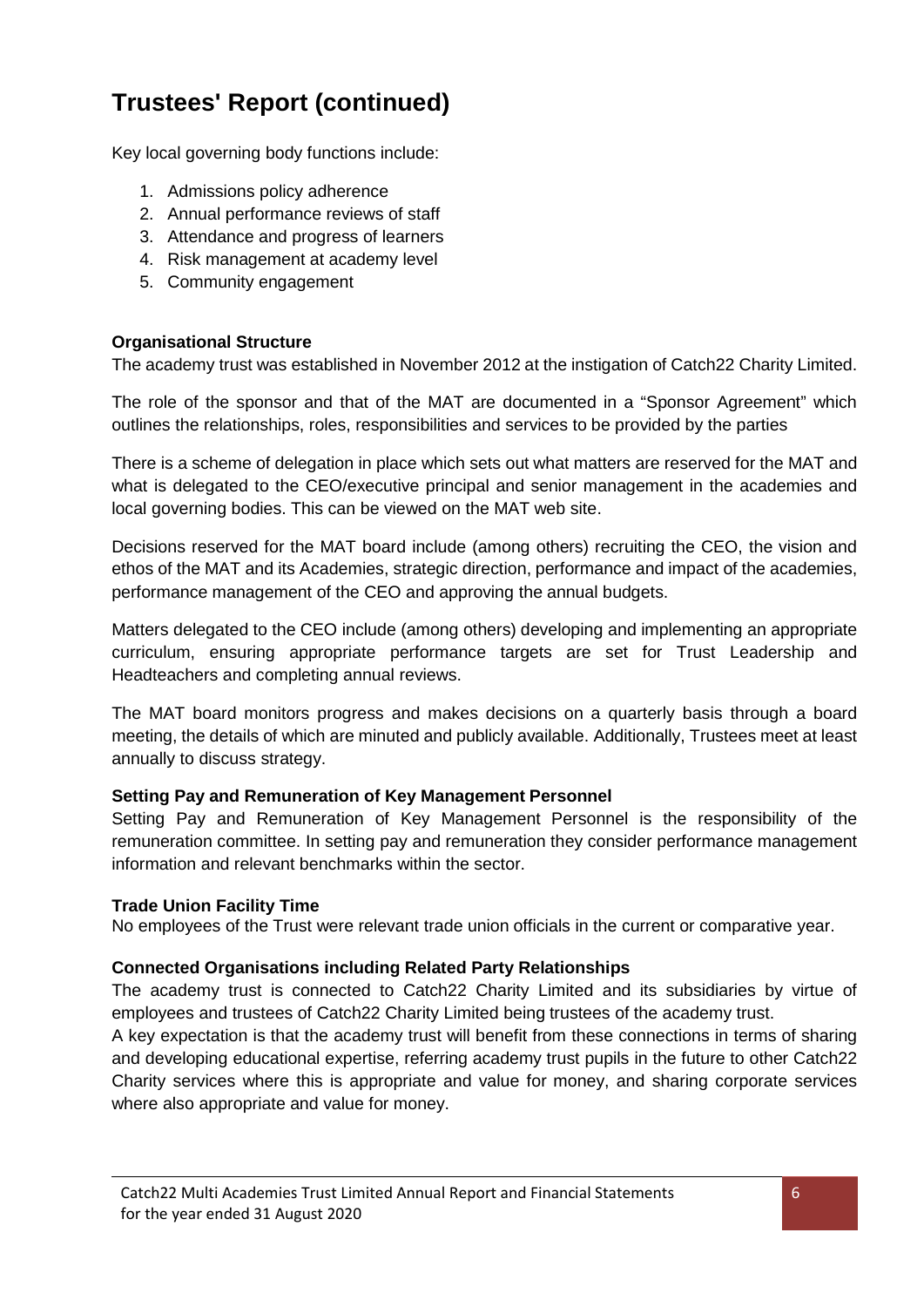## **Objectives and Activities**

## **Objects and Aims:**

The specific object of the academy trust, as set out in detail in its governing articles, is to advance for the public benefit education in the United Kingdom. In particular this is to be achieved through the operation of alternative provision and specialist schools for those young people either excluded or at risk of exclusion from mainstream provision.

## **Public Benefit**

The trustees are aware of the Charity Commission guidance on public benefit and consider that the company's objectives and aims and plans for future activities are for the public benefit. In shaping our objectives for the year and planning our activities, the trustees have considered the Charity Commission's guidance on public benefit, including the guidance 'Public Benefit: running a charity (PB2)'.

## **What the MAT provides**

A school which is part of the Catch22 MAT can expect infrastructure support, improvement to pastoral, therapeutic and mentoring provision, and greater focus on preparing young people for the world of work. It will increase access to one-to-one and small-group mentoring opportunities through a mixture of off-site, extra curricular events in order to improve learners' self-esteem and selfconfidence.

Academy leaders can expect to participate in high quality training and development, enhance their commercial as well as business management skills, which sit along-side expertise in alternative and specialist (SEMH/SLCN) education provision.

Academy staff can expect to work in an environment of progressive, supportive challenge providing individuals with opportunities to increase their knowledge and skills & professional development .

The MAT will drive a culture which is one of:

- **Empowerment:** High professional standards rigorous and challenging both of ourselves and others.
- **Curiousity:** Openness to change and innovation and willing to learn from others and from mistakes. Research and evidence-based in approach.
- **Compassion:** Child-centric supportive and non-judgemental of young people and each other.
- **Collaboration:** both within the MAT and across the wider sponsor organisation and externally through strategic partnerships.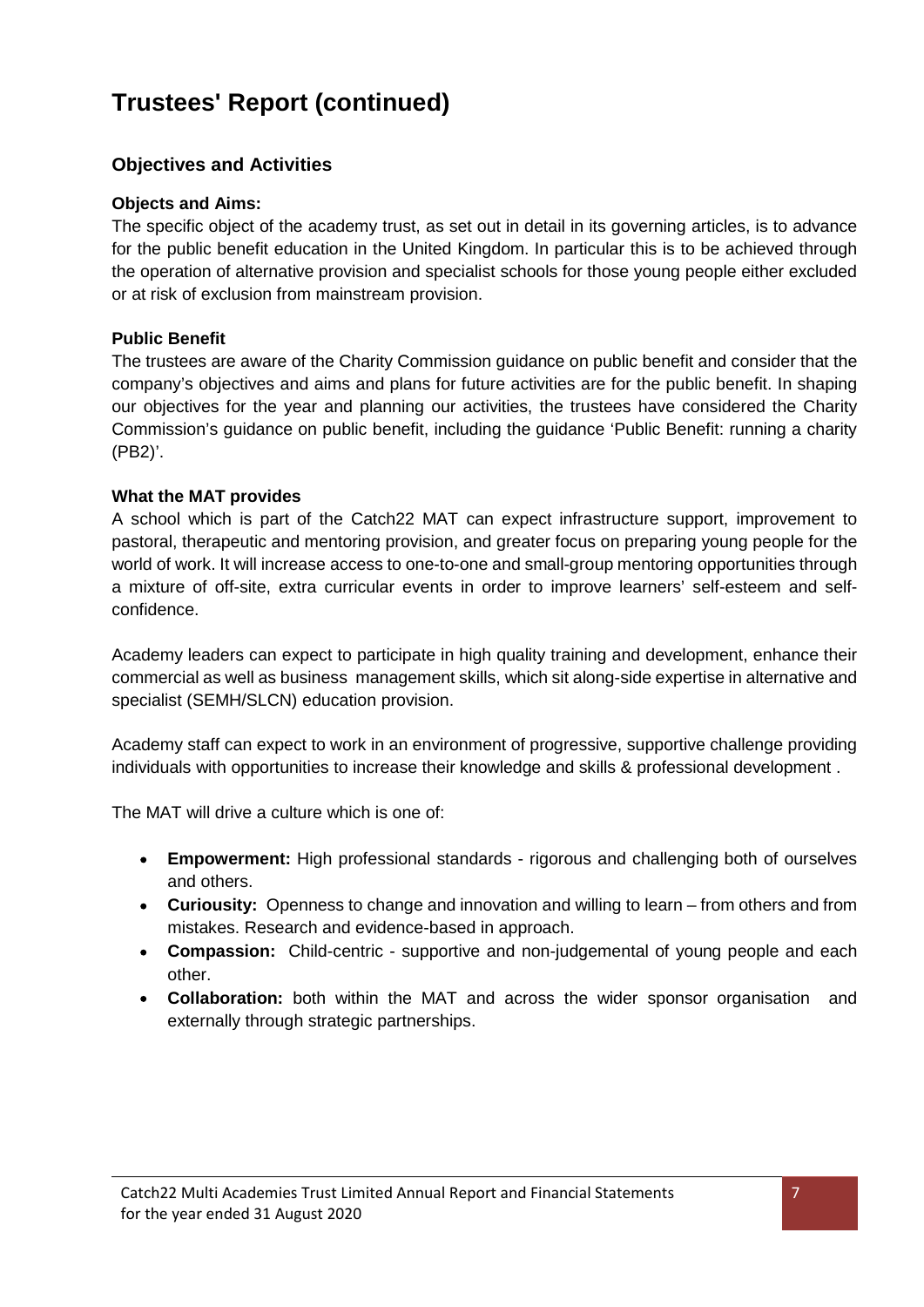## **Strategic Report**

## **Objectives, Strategies and Activities**

## **Vision and Purpose:**

**Catch22's Vision** is to deliver better social outcomes through transforming public service through the 3Ps:

- Place supporting people to find, retain, transition safely into homes and communities
- Purpose Working with people to achieve their purpose in education, employment or training
- People Building networks of people around individuals.

Our schools cater for young people aged 4-16 who are outside of mainstream education, many of whom have troubled and challenging backgrounds. We embody our Vision in all we do to ensure our young people are supported fully to achieve these goals.

## **Our Education Mission** is:

To enable young people to progress and succeed in sustained education, training or employment.

*We do this through engaging young people positively with their purpose through learning and future life aspirations. All our learners achieve positive outcomes, thrive and enjoy a quality education that is delivered by skilled, passionate people with high expectations in a place that is safe, high quality and appropriate.*

**Our Education Intent** is focussed on six core principles:

- **1. Brilliant basics, magic moments.** *We model this by:*
	- Supporting pupils to gain academic qualifications, experiences and the skills needed to move successfully to the next stage in life.
	- Providing a values-based curriculum, working with pupils to build their spiritual, moral, social and cultural capital and personal development.
- **2. Relationships beat structures.** *We model this by:*
	- Treating pupils as individuals and helping them to build bright futures in both their personal and professional lives
- **3. Things about you, built with you, are for you.** *We model this by:*
	- Understanding pupils' unique needs and helping them overcome their barriers to learning
	- Engaging young people with a broad and rich curriculum so they can realise their ambitions
	- Making our pupils' voices heard and harness participation to benefit pupils and help our schools to improve.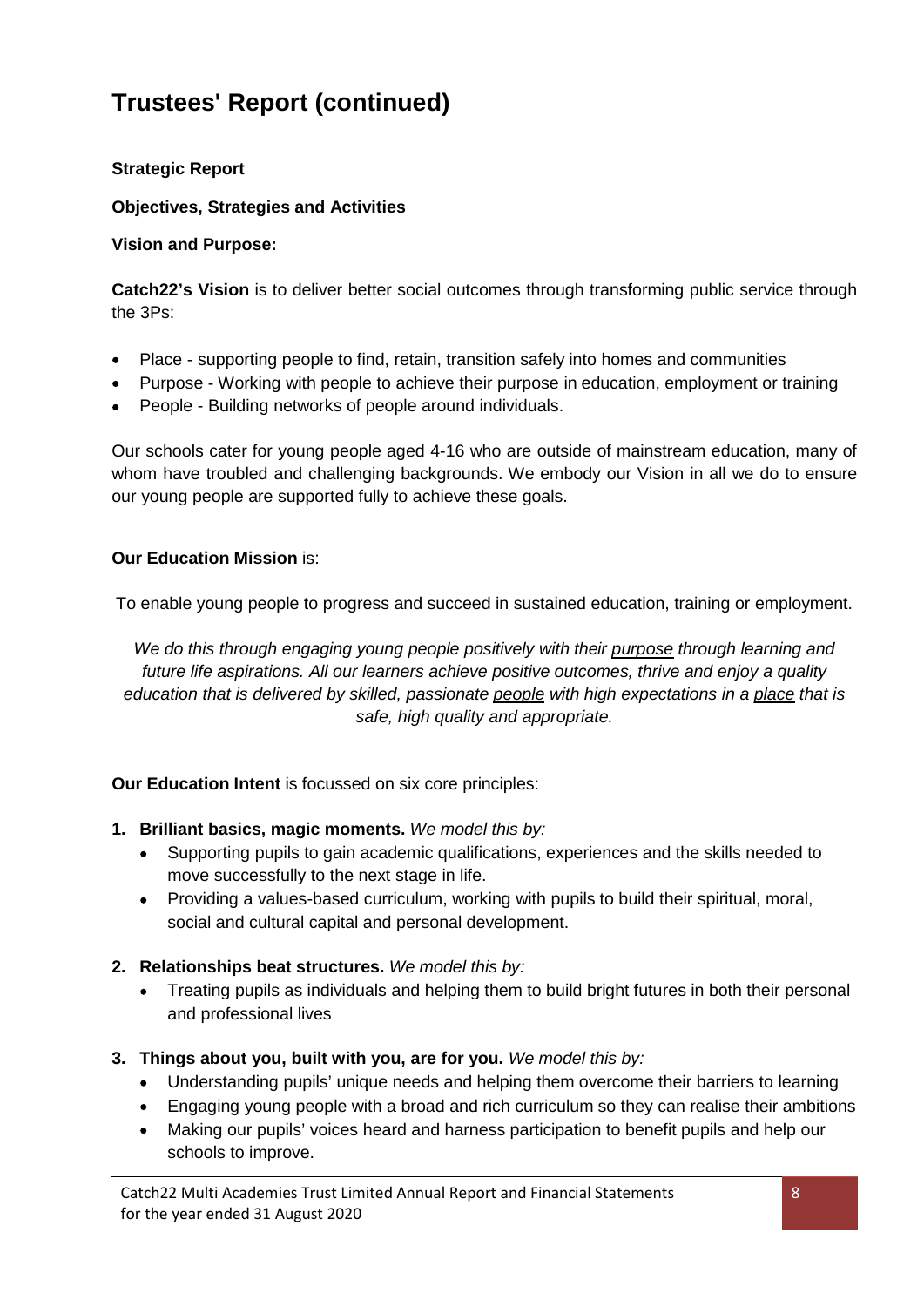## *4.* **Unleash Greatness.** *We model this by:*

- Having high aspirations for our pupils so they leave us prepared for life in modern Britain and the wider world.
- Instilling belief in pupils so they can progress and succeed in education, training and employment
- **5. Let robots be robots and humans be human.** *We model this by:*
	- Ensuring pupils have a rounded understanding of themselves and the world around them.
	- Harnessing curiosity and nurturing a love of learning.
	- Supporting and protecting our pupils to be safe and feel safe online and offline.

## **6. Incubate, accelerate, amplify.** *We model this by:*

- Embracing the values of 'Rights Respecting Schools'
- Helping pupils thrive as individuals both as members of their school and the wider community.

**Our Education Impact is targeted, monitored and evaluated** through a series of consistent impact measures linked to our education intent.

| Quality of Education Impact is measured by:                                                                                                          |
|------------------------------------------------------------------------------------------------------------------------------------------------------|
| Young people progress and succeed in sustained education, employment and training.                                                                   |
| % of learners in sustained positive destination (EET) after 0, 3 (Oct), 6 (Feb), 12 (July) months                                                    |
| % of learners on pathway for positive destination (EET) on exit.                                                                                     |
| % of KS4 learners on pathway of accredited qualifications for English and Maths                                                                      |
| % of KS4 learners on pathway of 5(+) appropriate accredited qualifications (including English & Maths)                                               |
| % of learners achieving accredited qualification in English                                                                                          |
| % of learners achieving accredited qualification in Maths                                                                                            |
| % of learners achieving accredited qualifications in English and Maths                                                                               |
| % of learners achieving 5+ accredited qualifications (including English & Maths)                                                                     |
| No. of Qualifications entered                                                                                                                        |
| Average qualifications entered per learner                                                                                                           |
| No. of qualifications achieved                                                                                                                       |
| Average qualifications achieved per learner                                                                                                          |
| Pupils are engaged and make at least good progress (by following a 'fit for purpose'<br>curriculum).                                                 |
| % of teaching and learning that is good/outstanding                                                                                                  |
| % of learners making at least good progress in all subjects (academic flight path)                                                                   |
| % learners achieving at least expected grades in all subjects (new metric)                                                                           |
| Vulnerable group learners achieve at least the same level of progress as their peers                                                                 |
| % vulnerable group learners making at least good progress in all subjects (academic flight path) (LAC,<br>PPG, Non-PPG, BAME, WBB,' Most Able')<br>. |

% vulnerable group learners achieving at least expected grades in all subjects (new metric)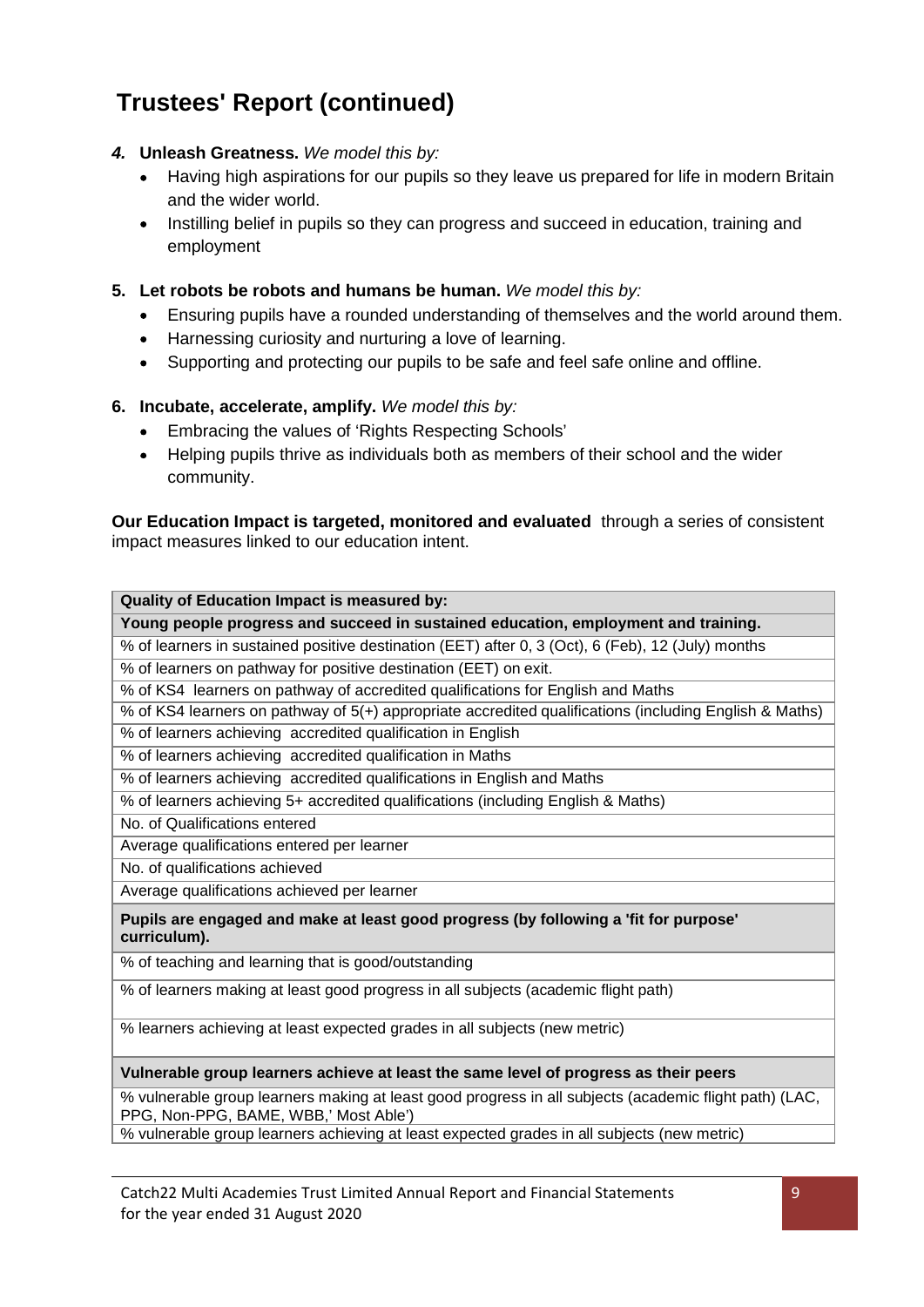**Behaviour and Attitudes Impact measured by:**

**Positive and consistent approach secured to pupil behaviour for learning.**

No and % Whole School Place

No & % Whole School Purpose

No & % Whole School People

Restrictive Physical Intervention (RPI) No & % Pupils involved

Restrictive Physical Intervention (RPI) No & % Staff involved

% of students excluded

% excluded sessions

No and % High/Medium/Low Risk Behaviour Incidents

(High/Medium/Low risk Behaviour categorised from standardised list classification)

### **Personal Development Impact measured by:**

% Whole School Attendance

% Authorised attendance

% Unauthorised absence

% pupils with improved attendance from baseline (cumulative)

% pupils with decreased unauthorised attendance (cumulative)

% pupils with 95% or more attendance

% pupils L Code (punctuality)

% & no. pupils on part-time timetable

% & no. pupils returned to full-time timetable

% of students who have been excluded (cumulative)

Average length of each exclusion (sessions)

% of authorised absence which is E codes

% of students who ' feel safe' in school (pupil survey)

% of students who 'are safe & feel safe' in school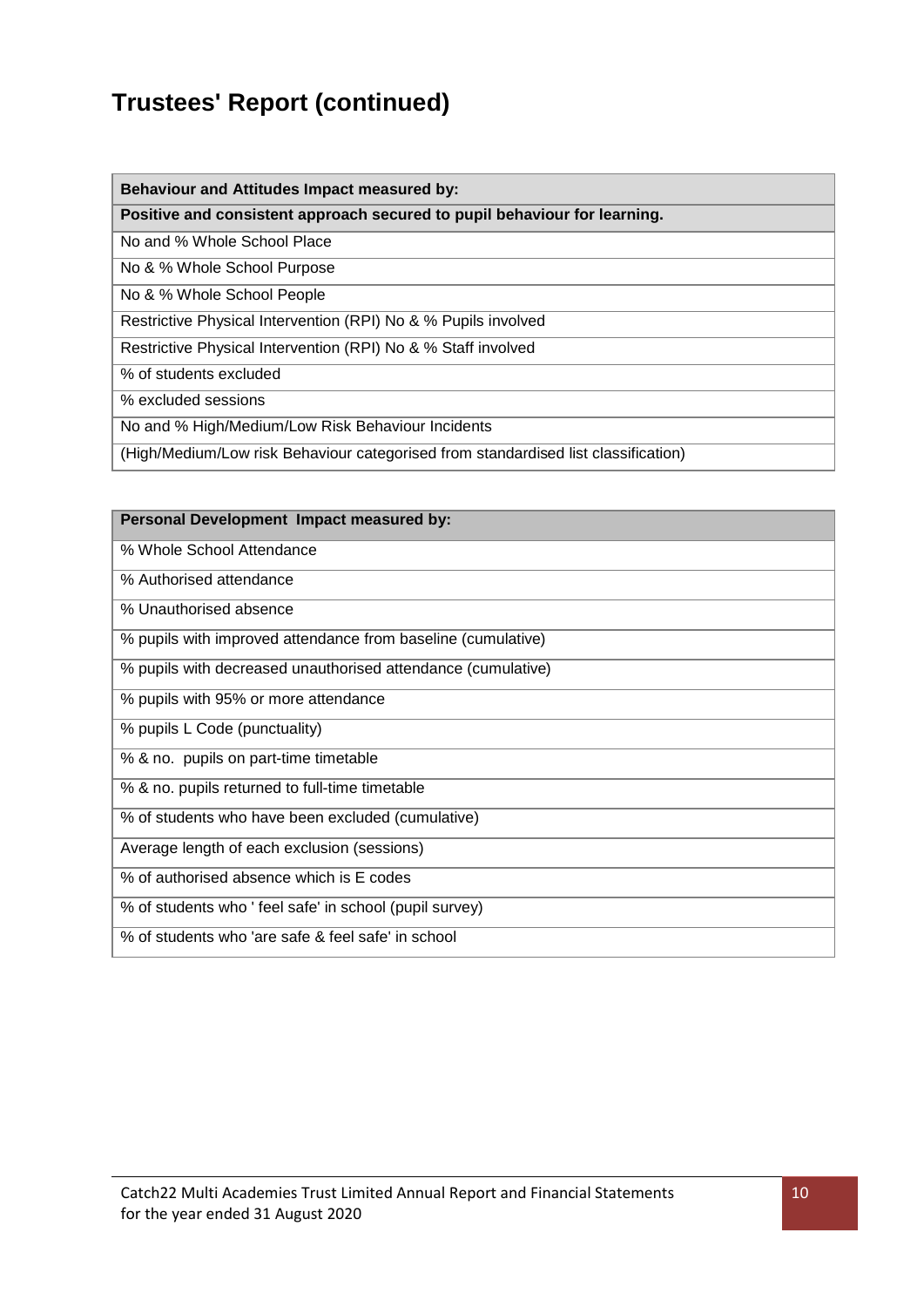The Trust has increased in size rapidly over the last three years and is now comprised of 7 Academies:

- Ashwood (AP September 2014)
- $\bullet$  Burton (AP April 2017)
- Brunel (SEMH April 2017)
- The Spires  $(AP May 2017)$
- Everitt (SEMH September 2017)
- Fen Rivers (SEMH June 2018)
- Coppice Spring (SEMH September 2019)

The Coppice Spring Academy joined the Catch22 MAT in September 2019 and has been supported with a strong and effective transition and induction to Catch22.

The planned opening of Austen Academy from April 2021 will realise the exciting vision of a 3-school Hub place-based delivery model in Basingstoke.

An overview of our quality of education outcomes data for the overall trust over the last 3 years is below and demonstrates a positive upwards trend.

|                      |                    |                                                | <b>English Achievements</b>                       |                                                              |                                                                      | <b>Maths Achievements</b>                          |                                                   |                                             | <b>English &amp; Maths Achievements</b> |                                                                                   |                                                                        |                                                                                  | <b>Science Achievements</b>                                                                                          |                                                                                                                     |                                                                             |                                  |                               |
|----------------------|--------------------|------------------------------------------------|---------------------------------------------------|--------------------------------------------------------------|----------------------------------------------------------------------|----------------------------------------------------|---------------------------------------------------|---------------------------------------------|-----------------------------------------|-----------------------------------------------------------------------------------|------------------------------------------------------------------------|----------------------------------------------------------------------------------|----------------------------------------------------------------------------------------------------------------------|---------------------------------------------------------------------------------------------------------------------|-----------------------------------------------------------------------------|----------------------------------|-------------------------------|
| <b>Academic Year</b> | Learners<br>ō<br>ş | Quals<br>₹<br>×.<br>English<br>Achieving<br>S. | $1/6+$<br>GCSE<br>English<br>Achieving<br>.<br>پي | ٠<br><u>ن</u><br>4<br>₩<br>မ္ထ<br>English<br>Achieving<br>٦Ś | (FS)<br>$\mathbf{\tilde{c}}$<br>┙<br>蒿<br>English<br>Achieving<br>۵Ś | Quals<br>₹<br>٠<br><b>Maths</b><br>Achieving<br>٦Ś | $1/6+$<br>GCSE<br><b>Maths</b><br>Achieving<br>٦Ś | 4/C+<br>GCSE<br><b>Maths</b><br>% Achieving | (FS)<br>at $L2$<br>% Achieving Maths    | <b>All Quals</b><br>×<br><b>Maths</b><br>οð<br>English<br>both<br>Achieving<br>۶Ś | $1/6+$<br>GCSE<br><b>Maths</b><br>οð<br>English<br>both<br>% Achieving | $rac{1}{4}$<br>GCSE<br><b>Maths</b><br>οő<br>z<br>Englisl<br>both<br>% Achieving | ٠<br>ιò<br>56<br>ပ<br>O<br>$\boldsymbol{\omega}$<br><b>Math</b><br>ಯ<br>English<br>both<br>Achieving<br>$\mathbf{S}$ | (FS)<br>$\mathbf{\alpha}$<br>ᆜ<br>嵩<br>w<br><b>Math:</b><br>οö<br>English<br>Achieving<br>$\mathbf{x}^{\mathsf{c}}$ | Quals<br>₹<br>٠<br><b>Science</b><br>Achieving<br>$\mathbf{x}^{\mathbf{c}}$ | Science GCSE 1/G+<br>% Achieving | % Achieving Science GCSE 4/C+ |
| 17/18 AY             | 62                 | 92%                                            | 73%                                               | 8%                                                           | 10%                                                                  | 74%                                                | 60%                                               | 5%                                          | 5%                                      | 69%                                                                               | 56%                                                                    | 2%                                                                               | 0%                                                                                                                   | 0%                                                                                                                  | 42%                                                                         | 6%                               | 3%                            |
| 18/19 AY             | 67                 | 84%                                            | 69%                                               | 10%                                                          | 9%                                                                   | 84%                                                | 66%                                               | 15%                                         | 7%                                      | 73%                                                                               | 60%                                                                    | 10%                                                                              | 4%                                                                                                                   | 3%                                                                                                                  | 36%                                                                         | 22%                              | 4%                            |
| 19/20 AY             | 87                 | 91%                                            | 83%                                               | 22%                                                          | 10%                                                                  | 93%                                                | 79%                                               | 20%                                         | 9%                                      | 87%                                                                               | 75%                                                                    | 9%                                                                               | 3%                                                                                                                   | 6%                                                                                                                  | 45%                                                                         | 15%                              | 1%                            |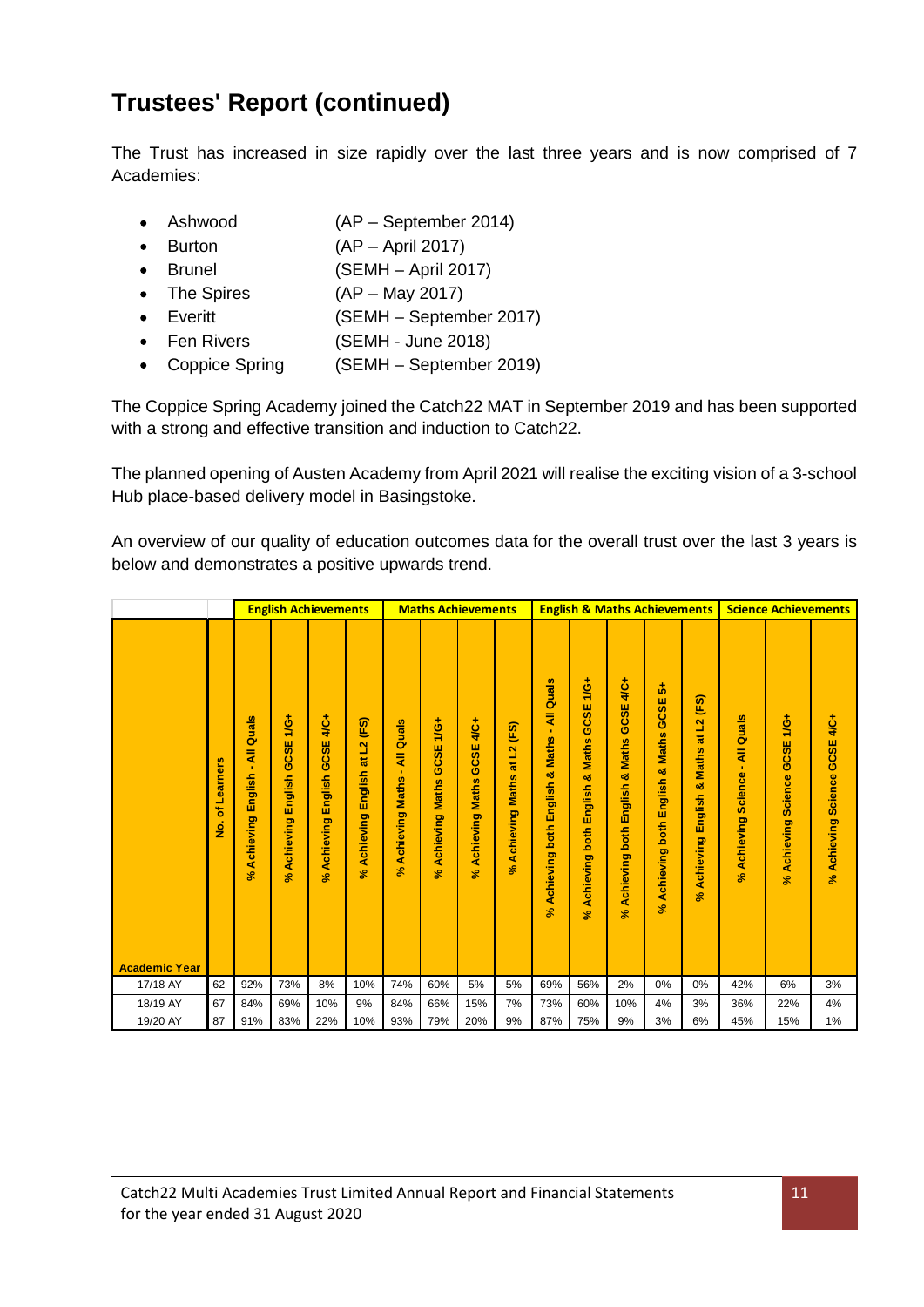|                      |                                                                                  |                                                                        |                                                                                                       |                                                             |                                                                               | <b>GCSE Entries &amp; Achievements</b>                                |                                                                          |                                                                          |                                                       |                                                                                        |                                                                                                     |                                                                                                                                                               |                                                                                                                                                                                       |                                                                       |                                                                                            |                                                                |                                                                                           | <b>All Quals Entries &amp; Achievements</b>         |                                                |                                                                  |                                                       |                                              |
|----------------------|----------------------------------------------------------------------------------|------------------------------------------------------------------------|-------------------------------------------------------------------------------------------------------|-------------------------------------------------------------|-------------------------------------------------------------------------------|-----------------------------------------------------------------------|--------------------------------------------------------------------------|--------------------------------------------------------------------------|-------------------------------------------------------|----------------------------------------------------------------------------------------|-----------------------------------------------------------------------------------------------------|---------------------------------------------------------------------------------------------------------------------------------------------------------------|---------------------------------------------------------------------------------------------------------------------------------------------------------------------------------------|-----------------------------------------------------------------------|--------------------------------------------------------------------------------------------|----------------------------------------------------------------|-------------------------------------------------------------------------------------------|-----------------------------------------------------|------------------------------------------------|------------------------------------------------------------------|-------------------------------------------------------|----------------------------------------------|
| <b>Academic Year</b> | $\boldsymbol{\omega}$<br>Entrie<br>ш<br>S<br>ပ<br>o<br>٥<br>$\circ$<br>Ź<br>otal | ö<br>Φ<br>$\overline{\phantom{0}}$<br>least<br>蒿<br>ē<br>Entered<br>S. | 層<br>σ<br>$\sim$<br>┙<br>equivalent<br>ъ.<br>$\circ$<br>ш<br>S<br>မ္ပ<br>$\sim$<br>₫<br>Entered<br>٦k | ш<br>w<br>ပ<br>ဖ<br>English<br>ē<br>Entered<br>$\mathbf{S}$ | ш<br>g<br>O<br><b>Maths</b><br>Įō<br>ъ<br>Entere<br>$\mathbf{x}^{\mathsf{c}}$ | GCSE<br><b>Maths</b><br>οð<br>English<br>b<br>Entered<br>$\mathbb{R}$ | ш<br>ø<br>ن<br>O<br><b>Science</b><br>$\mathbf{r}$<br>e<br>Entered<br>×, | $(9 - A)(6 - 1)$<br><b>Achieved</b><br><b>Entries</b><br>GCSE<br>৳<br>٦g | (3.49)(6.4)<br>Achieved<br>Entries<br>GCSE<br>৳<br>۵Ś | $(9-1)$<br>GCSE<br>$\overline{\phantom{0}}$<br>at least<br>Achieving<br>Learners<br>گچ | $\overline{4}$<br>GCSE<br>$\overline{ }$<br>least<br>制<br>Achieving<br>earners<br>ᆜ<br>$\mathbf{S}$ | Qual<br>₫<br>equivalent<br>$\overline{5}$<br>ெ<br>Σ<br>GCSE<br>$\blacksquare$<br>least<br>蒿<br>Achieving<br>$\boldsymbol{\omega}$<br>earner<br>$\mathbf{r}_6$ | $\overline{B}$<br>G<br>q<br>equivalent<br>$\overline{\sigma}$<br>$(4-9)$<br>GCSE<br>$\blacksquare$<br>least<br>蒿<br>Achieving<br>$\boldsymbol{\omega}$<br>earner<br>⊐<br>$\mathbf{S}$ | aths<br>ž<br>οö<br>English<br>ē<br>$\omega$<br>Ē<br>ø<br>訪<br>Entered | <b>Maths</b><br>οö<br>English<br>ē<br>uals<br>$\sigma$<br>٠<br>1Ò,<br><b>Entered</b><br>S. | <b>Maths</b><br>οö<br>English<br>eal<br>Quals<br>ф<br>Achieved | <u>dia</u><br>ā<br>齿<br>Achieved<br>who<br>Quals<br>击<br>ē<br>Entered<br>those<br>৳<br>۵Ś | <u>dis</u><br>σ<br>よ<br>Achieving<br>Learners<br>۵Ś | Quals<br>4<br>Achieving<br>Learners<br>گچ<br>ج | <u>di</u> s<br>σ<br>齿<br>Achieving<br>Learners<br>$\mathbb{R}^2$ | Learner<br><b>ber</b><br><b>Entries</b><br><b>Avg</b> | Learner<br>per<br><b>Achievements</b><br>Avg |
| 17/18 AY             | 132                                                                              | 84%                                                                    | 89%                                                                                                   | 82%                                                         | 84%                                                                           | 82%                                                                   | 8%                                                                       | 76%                                                                      | 9%                                                    | 76%                                                                                    | 15%                                                                                                 | 76%                                                                                                                                                           | 26%                                                                                                                                                                                   | 9                                                                     | 15%                                                                                        | $\overline{7}$                                                 | 78%                                                                                       | 52%                                                 | 32%                                            | 11%                                                              | 4                                                     | 3                                            |
| 18/19 AY             | 173                                                                              | 88%                                                                    | 88%                                                                                                   | 81%                                                         | 88%                                                                           | 81%                                                                   | 22%                                                                      | 81%                                                                      | 16%                                                   | 76%                                                                                    | 18%                                                                                                 | 76%                                                                                                                                                           | 27%                                                                                                                                                                                   | 14                                                                    | 21%                                                                                        | 12                                                             | 86%                                                                                       | 64%                                                 | 40%                                            | 18%                                                              | 4                                                     | 3                                            |
| 19/20 AY             | 268                                                                              | 98%                                                                    | 98%                                                                                                   | 84%                                                         | 95%                                                                           | 82%                                                                   | 15%                                                                      | 91%                                                                      | 20%                                                   | 87%                                                                                    | 34%                                                                                                 | 87%                                                                                                                                                           | 45%                                                                                                                                                                                   | 39                                                                    | 45%                                                                                        | 36                                                             | 92%                                                                                       | 75%                                                 | 62%                                            | 43%                                                              | 5                                                     | 4                                            |

## **COVID Impact**

The Trustees acknowledge the leadership and resilience demonstrated by every Headteacher, the Executive Principals and Education SLT colleagues during the Covid-19 challenge. Our schools have remained open for our pupils throughout and the new provision arrangements put in place and the demonstrable impact have been captured by Headteachers in a consistent format as important self-evaluation evidence.

Our approach and communications have emphasised consistently 'if we can do so safely then we will' and our planning principles have remained constant throughout:

- o Staff must be confident that they are safe.
- o School leaders must be confident in the arrangements they put in place adhere to the government guidance.
- o Parents and pupils must be confident enough in our arrangements so pupils attend.

Our School's Health & Safety Risk Assessments and the continual review of these in line with DfE updated guidance have enabled Headteachers to plan and review local arrangements, decisionmaking and communications with stakeholders consistent with our planning principles.

The Trust have developed comprehensive remote learning systems and resources to ensure continuity of learning where individual students or groups of students are required to isolate at home. This is delivered together with robust systems and processes to ensure pupil welfare and safeguarding is proactively monitored.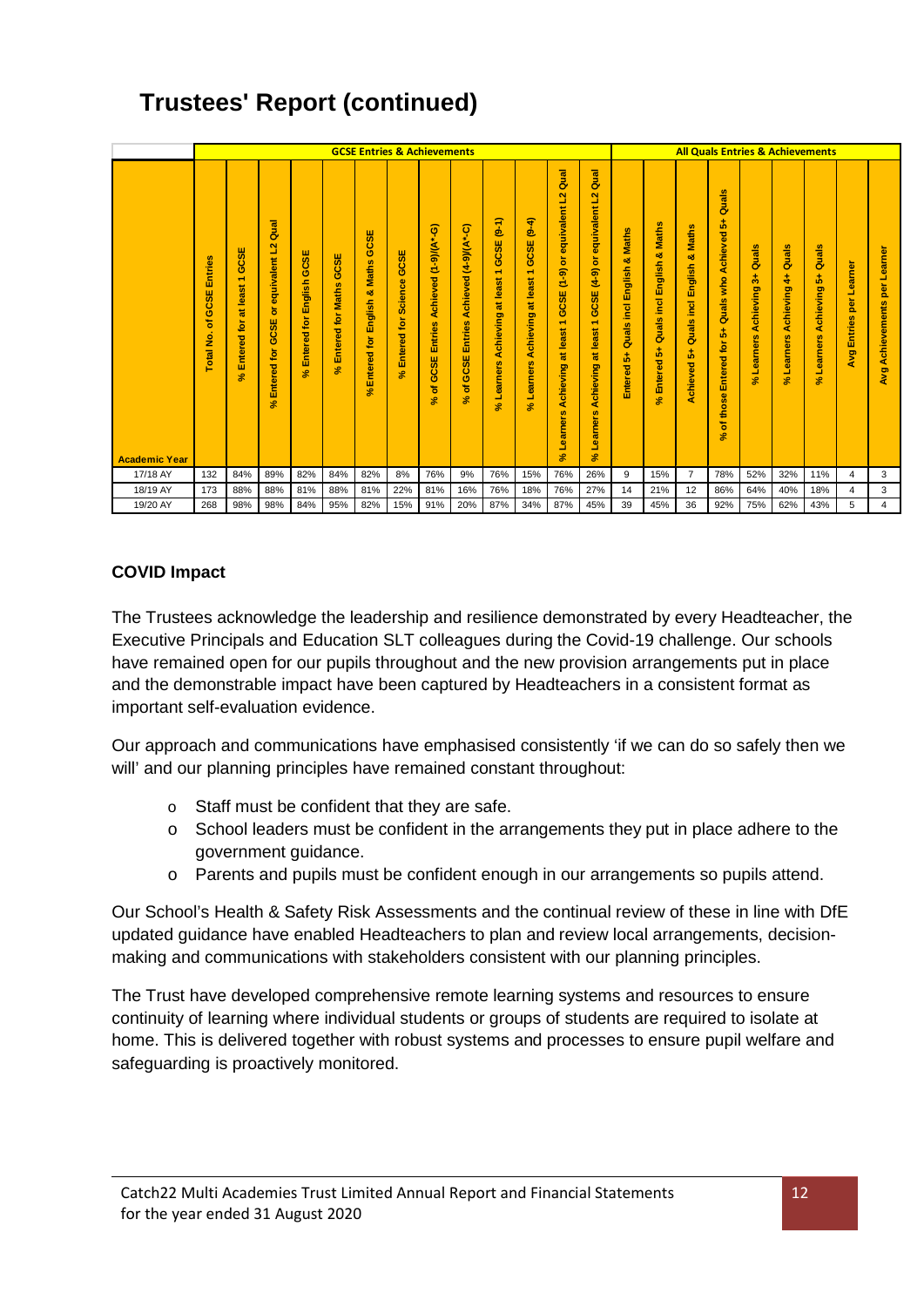Furthermore, throughout this extra-ordinary time period the focus and actions of all leaders on our strategic priorities has continued at pace and the progress and positive impact realised this academic year is demonstrable.

We have had 3 Ofsted Inspector Visits during the Autumn Term 2020:

- o Coppice Spring Academy (27.10.20)
- o Fen Rivers Academy (10.11.20)
- o Everitt Academy (01.12.20)

All three Headteachers have reported that the ethos and approach of the Ofsted Inspectors during the visits was supportive and the conversations were positive. The published letters have provided a positive validation of the efforts and energy of our school leaders and school teams of the improvement work and progress of the schools in the context of the Covid challenge.

Regular communication takes place in relation to Covid-19 via a weekly newsletter to all education staff, twice weekly SLT briefings and wider dissemination and understanding within schools. This includes updates on latest guidance, advice and expectations and recording/reporting of activity data across the education group of schools.

Our schools have had a successful start to the new academic year through well-planned arrangements for phased returns and re-integration. Priority lens on:

- o attendance
- o health, safety and safeguarding
- o re-integration, learning readiness and personalised catch-up
- o zero NEET and maintaining positive destinations (2019/20 Yr11s)

## **Strategic Priorities**

The Trust's strategy is focussed on raising standards - consolidating and further improving the good quality that exists and addressing any weaknesses swiftly – so that all our pupils access consistently high performing alternative and specialist provision and achieve comparable outcomes with their peers. .

The Trust promotes system leadership and empowers professional practitioner networks and collaboration across its academies and within its sponsor organisation to further develop quality, capacity and innovation. . Ultimately, ensuring best possible a great set of learner outcomes and that the experience within our settings is transformative with a shared goal of returning to mainstream wherever possible.

The Trustees' Priorities for 2019/20 were identified in conjunction with Regional Schools Commissioner as part of an Annual Review process.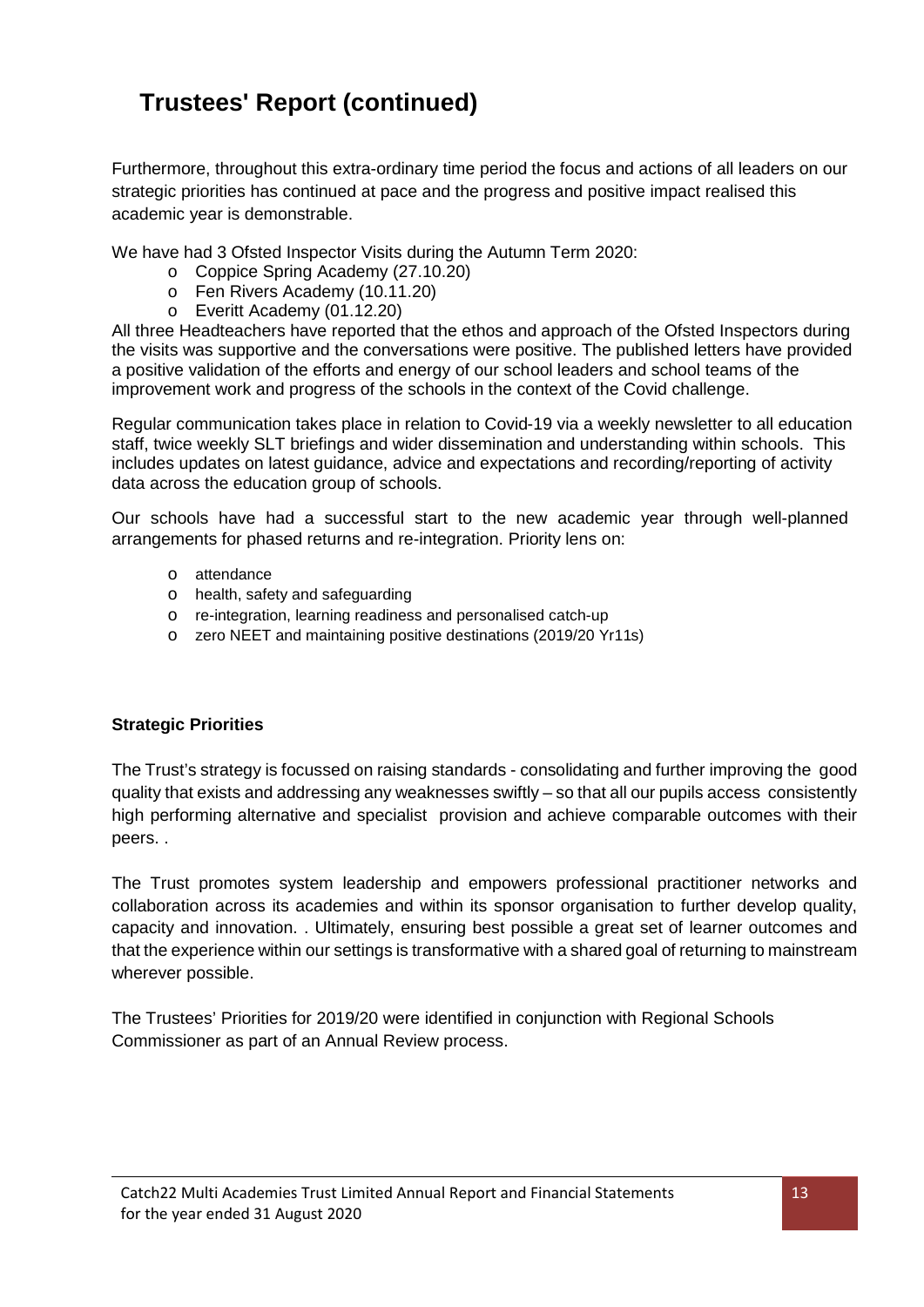## Priority 1: To continue the urgent work to address the weaknesses identified by the two inadequate judgements at Everitt and Fen Rivers Academies

- Significant strengthening in the quality of leadership and management within the schools and at Trust level has made a significant, positive impact on the pace of improvement against the School Action Plans.
- The schools have been effectively stabilised, fundamental review of provision formats completed and the associated new arrangements implemented in readiness for September 2020. The autumn term 2020 will provide an opportunity to review impact.
- Suffolk Local Authority has agreed to the Education CEOs proposal for a joint Improvement Board  $\bullet$ approach from Sept 2020 for the Everitt School. The LA has fed back that their confidence has increased in the Trust's ability to be able to turn the provision around and to seek swift improvements. Furthermore, due to the increasing confidence that they have in the Trust, and in Alison Whitehead the new Headteacher, the LA is now able to consider new placements at the school whilst also ensuring that the close monitoring and regular improvement board meetings remain.
- $\bullet$ Norfolk LA is already involved in a joint Improvement Board for the Fen Rivers School. Feedback has expressed their confidence in the Trust leadership and the Headteacher and the progress made at the school and the capacity to improve. Work is required to support the development and effectiveness of the LGB.

## Priority 2: To support the uninspected academies to address vulnerabilities ahead of likely inspections this academic year.

- Ofsted inspections at both academies took place in February 2020.
	- o Burton OE= 3 RI / QofE =3 RI/ B&A =2 Good/ PDW= 2 Good /L&M = 2 Good
	- o Brunel OE= 3 RI / QofE =3 RI/ B&A =3 RI/ PDW= 2 Good /L&M = 2 Good
	- o Post Ofsted Reviews and priority areas for development incorporated into School Improvement plans and include both School and Trust activity.
- Spires Academy awaits its first inspection. The current self-evaluation has improved over the Autumn Term 2019:
	- o Spires OE= 3 RI / QofE =3 RI/ B&A =2 Good/ PDW= 2 Good /L&M = 2 Good
- L&M evaluated as 'Good/Grade2' in all Academies and positive references during the inspection to the evidence and impact of new Trust structure and systems put in place since Sept 2019

Priority 3: To continue to implement a robust quality assurance and monitoring framework for the academies (and independent schools), including the necessary support and challenge for Head teachers, and accurate monitoring of the quality of education.

Schedule of Trust Leadership QA visits established and standard format for Trust Leadership Visit Reports introduced.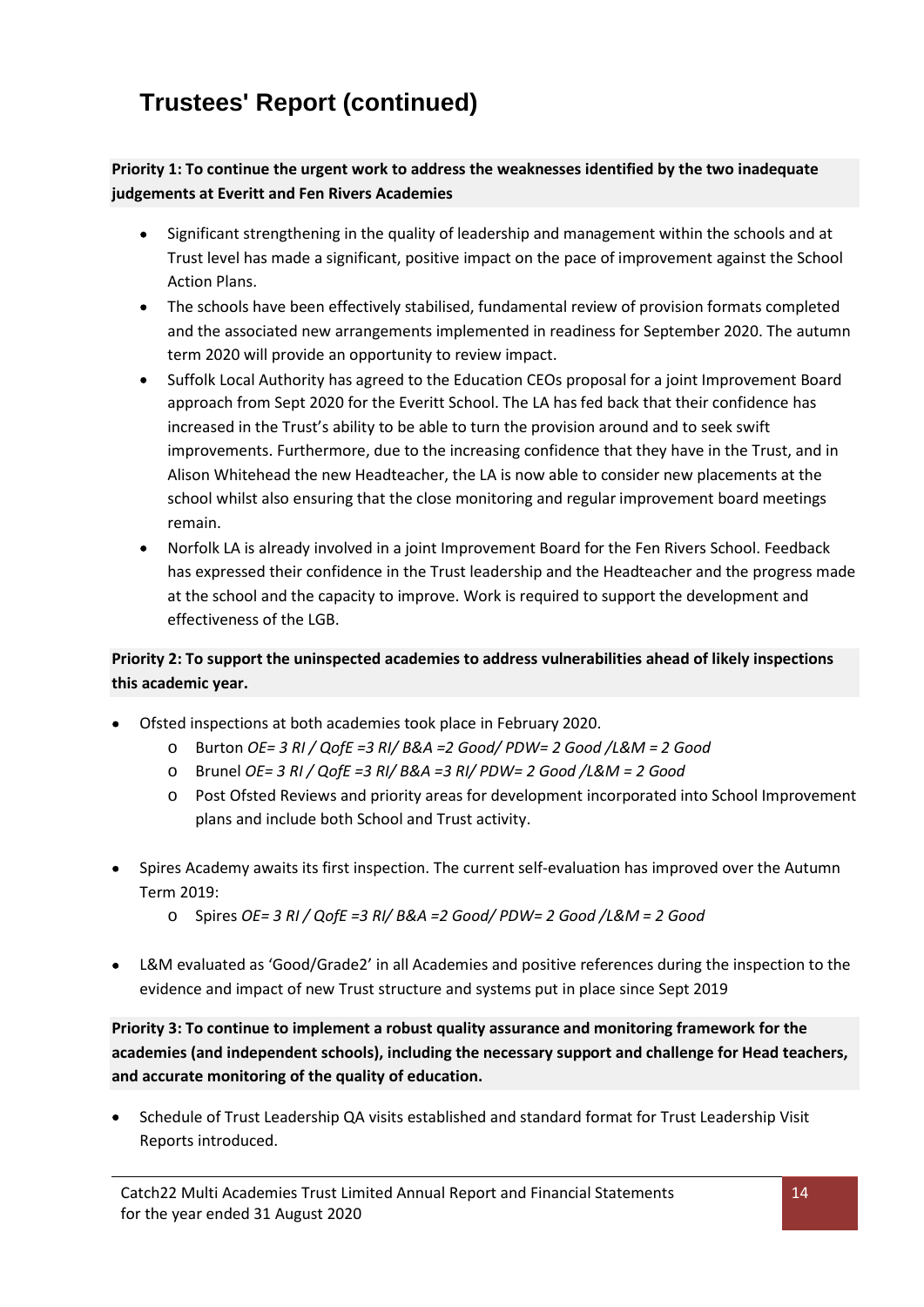- Formal Academy Joint Reviews led by Executive Principals in conjunction with Trust Leaders (termly) . In addition to informal drop-in visits and presence in schools.
- Education Calendar sets out clear expectations for monitoring activity.
- Half-termly, data driven, whole school self-evaluation completed by Head teachers with Executive Principals and Local Governing Bodies. Formal half-termly review meetings with Trust leadership provides forum for effective support and challenge, priority analysis and interventions.
- Accurate self-evaluation corroborated at recent Ofsted inspections and Ofsted visits to review effectiveness of arrangements during Covid.
- Positive feedback from Head teachers regarding Trust support and presence. Participation in national forums, approach to self-evaluation and regular SEF/SIP review meetings with Trust Leadership is highly effective in reinforcing targets (high expectations), support and challenge and targeted intervention and development activity.

## Priority 4: To implement plans for strengthening governance, including a firm grasp of strategic priorities, an accurate view of performance, and robust challenge of the executive team when necessary

- Trustee role profile, induction and mandatory training programme in place.
- Trustee Annual skills audit completed and reviewed in conjunction with National Governance Association
- Successful recruitment of additional high-calibre Trustees
- Link-Trustees and involvement with LGBs established.
- National Governance Forum established strengthening development opportunities for Chair of Governors and Link-trustees.
- LGB self-evaluation framework in place.
- New Scheme of Delegation consulted with LGB CoGs and approved by the MAT Board
- Effective KPI/target setting, performance monitoring and self-evaluation reporting to the MAT Board.

Priority 5: To continue to work on the Austen Academy free school project to ensure that it is rated good or better and is financially viable when it opens.

- Project management approach developed to ensure DFE sign-off of the Funding Agreement achieved and the Academy is ready to open by the target date.
- Project manager, project plan, and steering group structure, organised in six distinct workstreams, are in place to guide the required activities.
- A Steering Group provides risk management and project budget monitoring to ensure that all key milestones are achieved; the lessons learned from previous projects applied; and that the school is ready to open with appropriate policies, resources, systems, governance and curriculum in place. The steering group is chaired by the Education CEO and includes representatives from central Catch22's HR and Business Services, the CFO, the Headteacher Designate, LGB Chair and Executive Principal.
- Catch22 service leads for IT, Governance & Risk, Safeguarding etc. are involved in specific workstreams.
- Steering group has responsibility for 'readiness to open the school' sign off.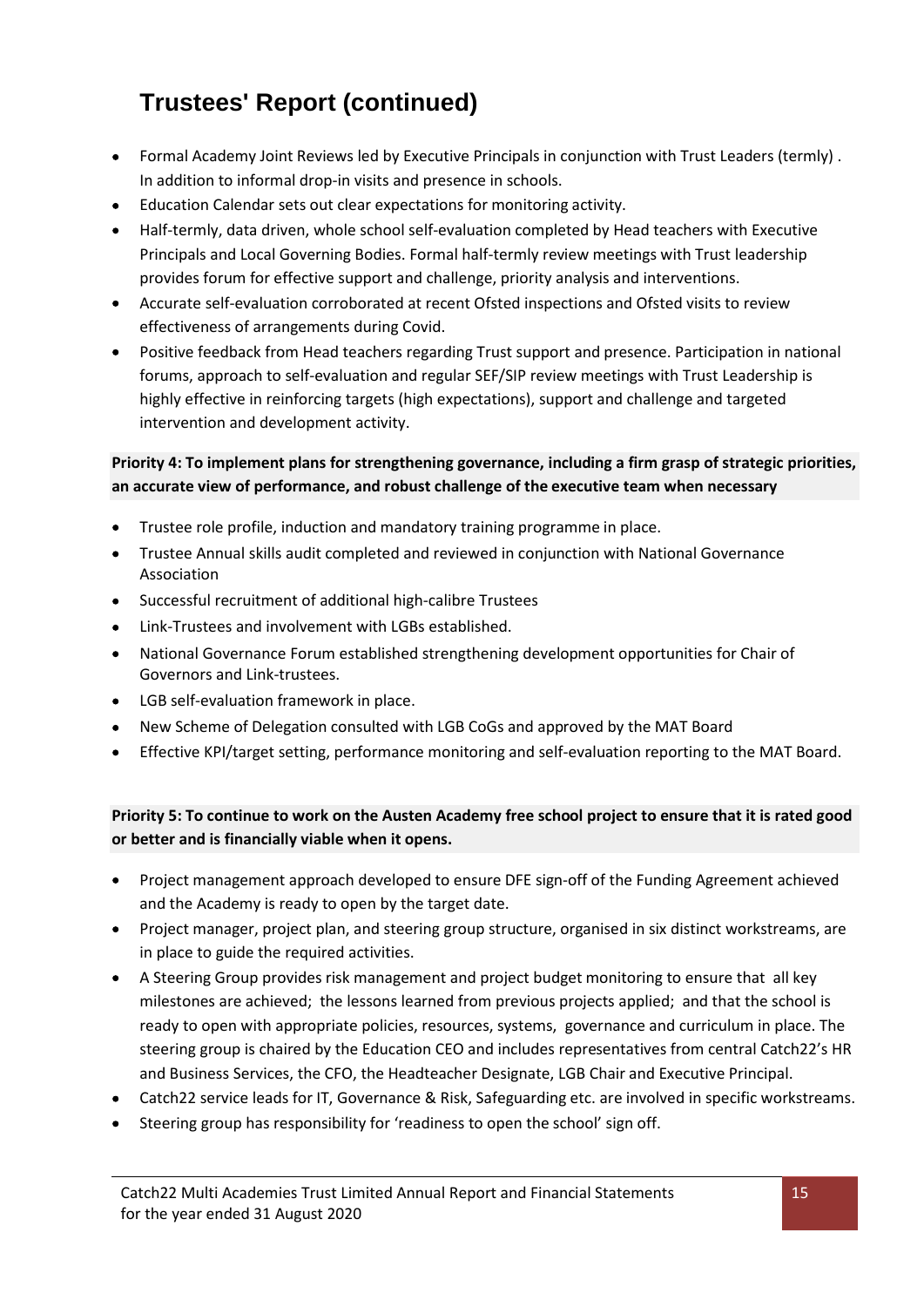## **Consultation and feedback**

During 2019/20 we have secured feedback on our approach through stakeholder surveys with staff, pupils, parents and external agencies to support self-evaluation, priority analysis and interventions to ensure provision is accessible and continually improving in line with the Trusts' stakeholder expectations and aspirations.

### **Future Focus**

Going forward the Trust will seek to maximise its effectiveness in delivering for pupils through developing external focussed collaborations with other schools and wider alliances with stakeholders in the education system and locality-based strategic partnership working.

A key priority is to embed a coherent identity, consistent practice aligned with policy and systematic review and development across the portfolio of academies so that our mission, values and educational intent:

- drives up standards in the quality of education,
- supports recruitment, retention and development of the best staff.

## **Going Concern**

After making appropriate enquiries, the board of trustees has a reasonable expectation that the academy trust has adequate resources to continue in operational existence for the foreseeable future. The impact of the Coronavirus pandemic has been considered as part of this process and at present this has had no significant impact on the finances of the Trust. For this reason, it has followed the going concern basis in preparing accounts that can be found in the Statement of Accounting Policies.

## **Financial Review**

The Trust's income is obtained from three main sources; Department for Education recurrent grants, "top-up" funding from the Local Authority and charges made directly to schools. The income received from these sources during the year ended 31 August 2020, and the associated expenditure, are shown as Restricted General Funds in the statement of financial activities.

During the year ended 31 August 2020, the academy trust incurred total expenditure of £9,712k (2019: £8,953k). Total incoming resources for the year were £17,475k (2019: £13,696k)

The Trust held total fund balances at 31 August 2020 of £24,932k comprising of general funds of £1,287k, fixed assets of £26,327k and a pension scheme liability of £2,682k.

The deficit in the Local Government Pension Scheme (LGPS) is recognised on the balance sheet in accordance with FRS102. At 31 August 2020 the deficit stood at £2,682k (2019: £1,499k). The existence of the pension scheme deficit does not mean an immediate liability crystallises and is addressed over a series of years through pension contributions recommended by the pension scheme actuaries during subsequent valuations of the scheme.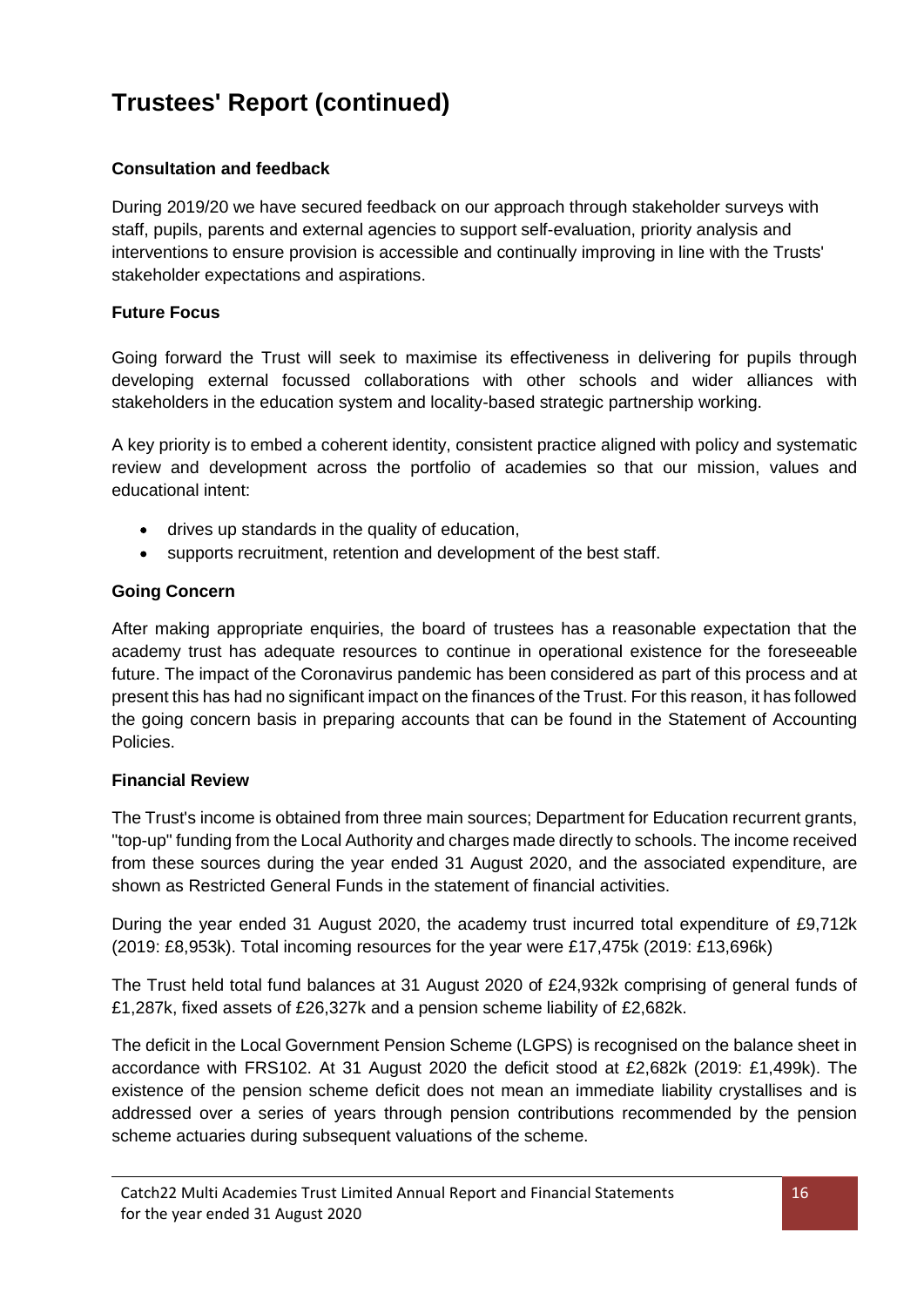Funding from grants has been spent in accordance with the conditions that are attached to them. Where not used during this financial year, they have been carried forward to be spent in the next or future financial years.

The Coronavirus has not impacted the Trusts financial sustainability so far although the Trustees continue to monitor the situation to guard against and plan for any future impact.

## **Reserves Policy**

For the current financial year, the approach has been to meet essential expenditure with respect to the running of our open Academies and the Trust as well as the on-boarding of the new academies. The carrying forward of unspent funds is primarily for school improvement and finalising on-boarding, making them available in the next and future financial years. The nature of the funding received during the year is such that all reserves at 31 August 2020 are restricted. At the balance sheet date the restricted reserves were £1,287k (2019; £1,203k), which the trustees consider to be sufficient to run the now 7 open Academies for the foreseeable future and on-board any new academies. It is felt that the current reserves are adequate to mitigate any financial risk that Coronavirus may present.

Following the addition of The Spires Academy permanent site and The Coppice Spring Academy, the fixed asset reserves at 31 August 2020 were £26,327k (2019: £19,206k).

As a result of accounting for the Local Government Pension Scheme (LGPS) a pension fund deficit of £2,682k as at 31 August 2020 (2020: £1,499k) has been recognised within restricted reserves. The academy trust is paying contributions at the rate recommended by the actuary and payments in respect of the deficit will occur over a number of years.

Free reserves at 31 August 2020 were £nil (2019: £nil). As the MAT has the ongoing support of Catch22 Charity Limited the trustees of the MAT are not concerned by this position, but moving forward the trustees will review the reserves policy annually and will explore ways of building free reserves to cover any unforeseen expenditure and allow future investment.

## **Investment Policy**

As set out in its governing articles the academy trust has the powers to deposit or invest any funds belonging to it not immediately required for the furtherance of its object. At present, the policy is to deposit funds in a current account held at a stable and substantial bank.

## **Principal Risks and Uncertainties:**

The trustees discussed the principal risks and uncertainties facing the academy trust during the period under review. These were completed as part of the due diligence process undertaken by the MAT.

They related to obtaining greater clarity around funding and costs in future periods, improving/maintaining the quality of education, the condition of premises, and the impact of pension liabilities. In the view of the trustees, these and other risks were sufficiently understood and mitigated.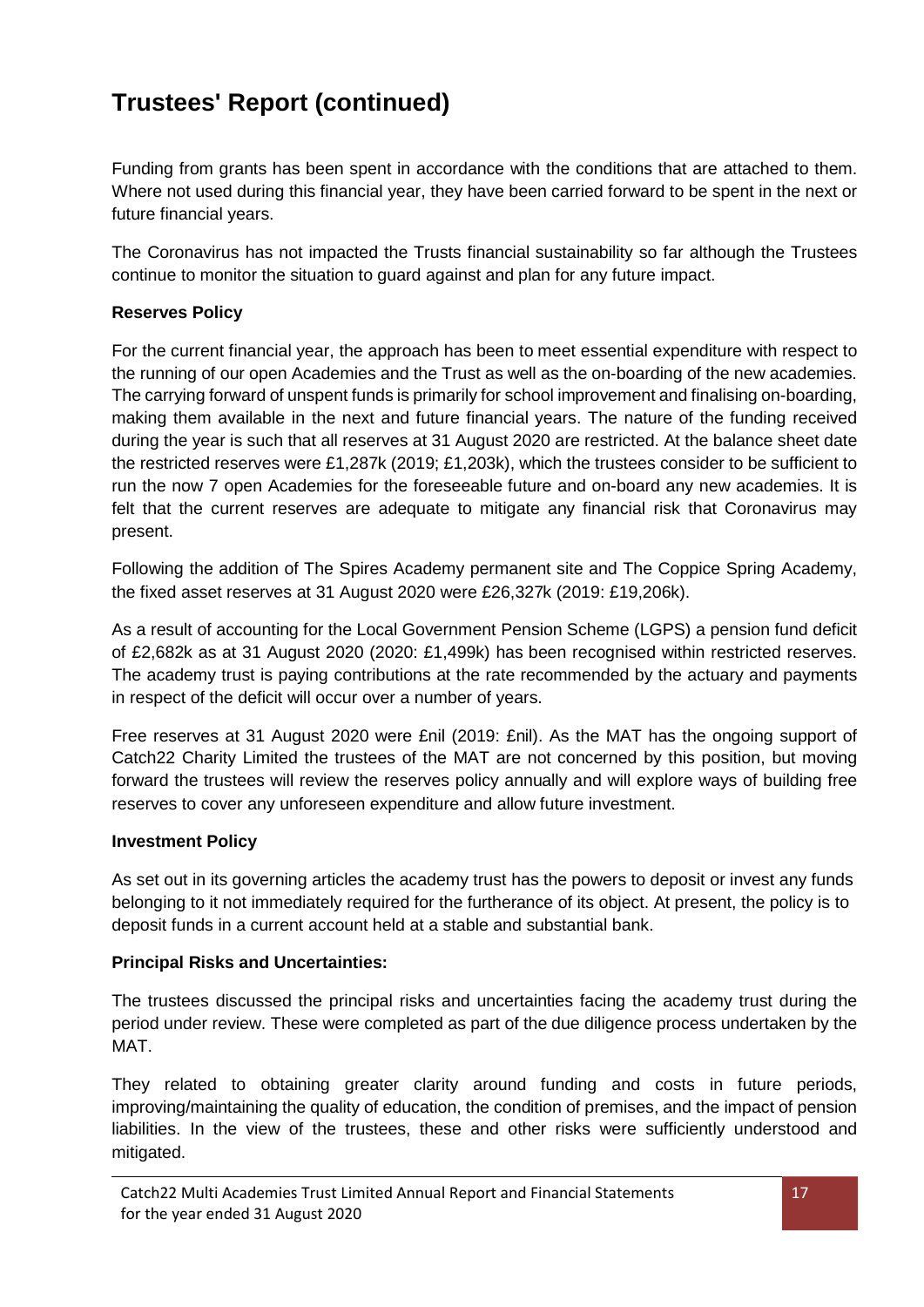Key ongoing risks include:

- 1. Continuing to secure places and revenue to fund the ongoing business of the MAT & the Academy, including any impact that Coronavirus may present.
- 2. Increases to pension liabilities and increments in pay, impacting on Academy running costs.
- 3. Ensuring buildings for all Academies are appropriate and fit for purpose over the long-term.
- 4. Future changes to Education legislation and commissioner funding for AP and special schools.
- 5. Achievement of Good/Outstanding OFSTED grades.
- 6. Continuing to secure good teachers in all subjects, especially Maths, English and Science.

The trustees are managing these key risks and uncertainties by maintaining strong relationships with funders; including national and local government and referring schools, investing in staff training and development and establishing a building maintenance plan whilst ensuring prudent financial management practices.

The Academies Trust does not use any external fundraisers. All fundraising undertaken during the year was monitored by the Trustees.

## **The Trust's priorities for the future period**

Key priorities in 2020/21 are:

- To consolidate the improvements made at Everitt and Fen Rivers so that the weaknesses  $\bullet$ identified in inadequate judgements are addressed, standards are improving at pace to at least good and that any Ofsted monitoring evidences the trust is taking the necessary action.
- To continue to prioritise support for the uninspected academy and the two academies requiring improvement.
- To embed the new governance arrangements and updated scheme of delegation ensuring a firm grasp on strategic priorities, an accurate view of performance and robust challenge of the executive team and Headteachers when necessary.
- Continue to work on the Austen Academy free school project to ensure that it is rated good or better and is financially viable.

An overarching priority is to develop a coherent 'one Trust' identity underpinned by consistent approaches aligned with policy and ethos so that our systematic review and development processes across the portfolio of academies ensure our mission, values and educational intent:

- drives up standards in the quality of education,
- supports recruitment, retention and development of the best staff,

Also, going forward the Trust will seek to maximise its effectiveness in delivering for pupils through developing external focussed collaborations with other schools and wider alliances with stakeholders in the education system and locality-based strategic partnership working.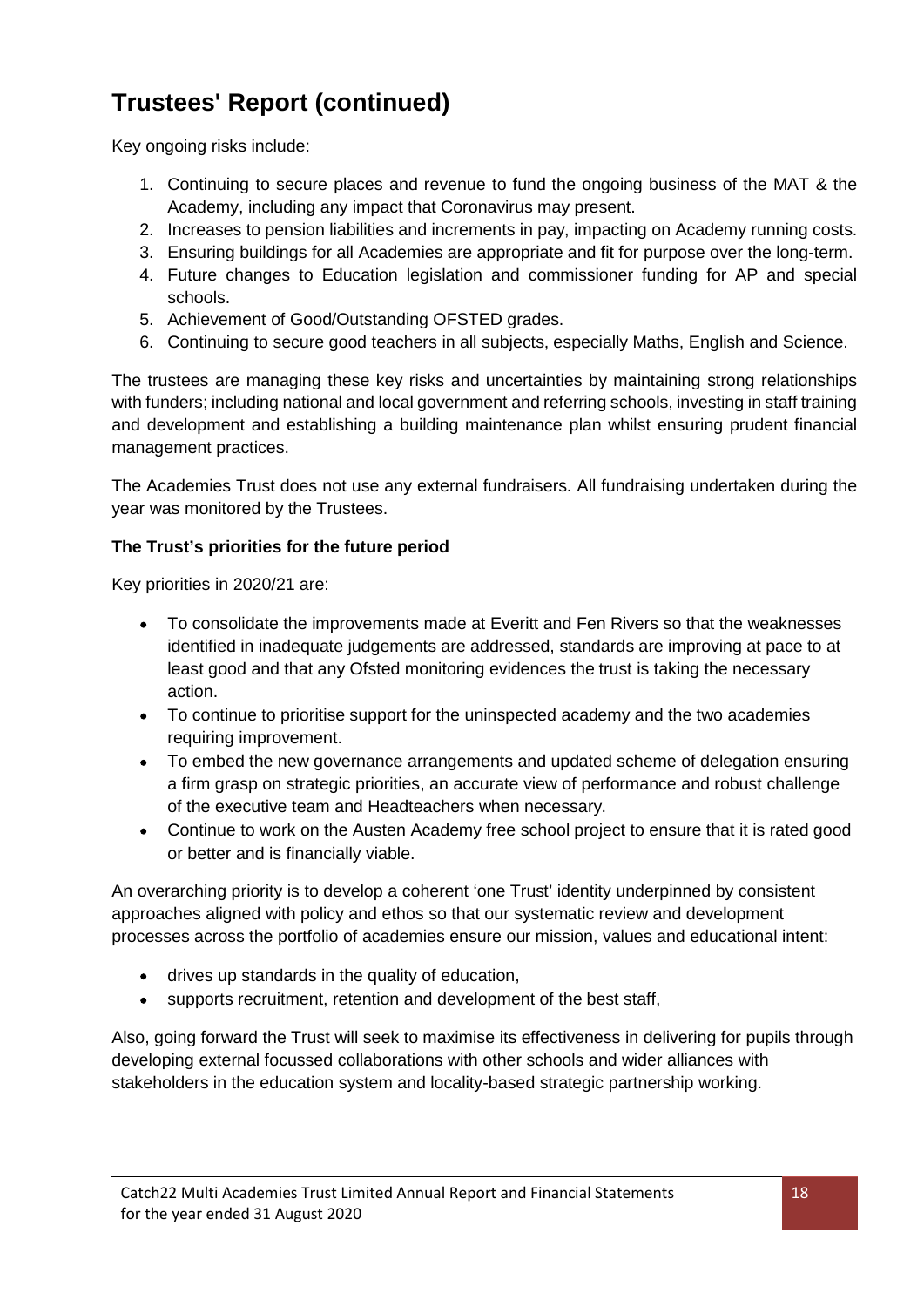## **Auditors**

Insofar as the trustees are aware:

- there is no relevant audit information of which the charitable company's auditor is unaware; and
- the trustees have taken all steps that they ought to have taken to make themselves aware of any relevant audit information and to establish that the auditor is aware of that information.

Trustees' report, incorporating a strategic report, approved by order of the board of trustees, as the company directors, on 28 January 2021 and signed on the board's behalf by:

**……………………………………………………….**

Chris Wright

**Trustee**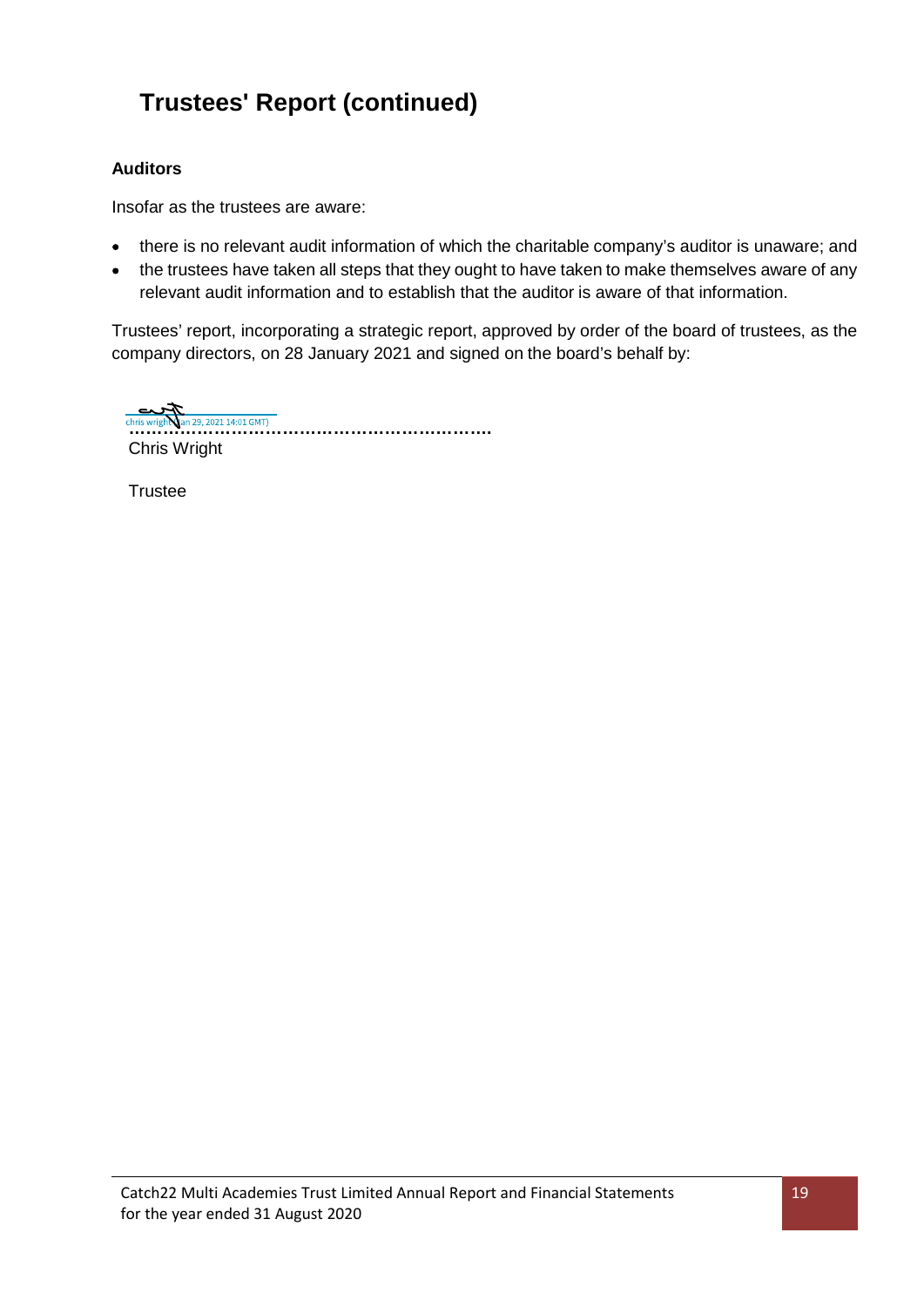# **Governance Statement**

## **Scope of Responsibility**

As trustees we acknowledge we have overall responsibility for ensuring that Catch22 Multi Academies Trust Limited has an effective and appropriate system of control, financial and otherwise. Such a system is designed to manage rather than eliminate the risk of failure to achieve business objectives and can provide only reasonable and not absolute assurance against material misstatement or loss.

The board of trustees has delegated the day-to-day responsibility to the CEO as accounting officer, for ensuring financial controls conform with the requirements of both propriety and good financial management and are in accordance with the requirements and responsibilities assigned to it in the funding agreement between Catch22 Multi Academies Trust and the Secretary of State for Education. They are also responsible for reporting to the board of trustees any material weaknesses or breakdowns in internal control.

## **Governance**

The information on governance included here supplements that provided in the Trustees Report and in the Statement of Trustees Responsibilities. The board of trustees has formally met seven times this year. Attendance during the year at meetings of the board of trustees was as follows:

|                         | <b>Trustee Meetings attended</b> | Out of a possible |  |  |
|-------------------------|----------------------------------|-------------------|--|--|
| Chris Wright            |                                  |                   |  |  |
| Katherine Grant         |                                  |                   |  |  |
| Kevin Munday            | 5                                |                   |  |  |
| Francesca Pollard       | 5                                |                   |  |  |
| <b>Pauline Campbell</b> |                                  |                   |  |  |

To ensure effective oversight of funds, the Chair and Trustees have received financial accounts on a monthly basis, with the Board reviewing at each meeting.

## **Review of Value for Money**

As accounting officer of Catch22 Multi Academies Trust, the CEO is responsible and accountable for ensuring that the academy trust delivers good value in the use of public resources. The accounting officer is aware of the guide to academy value for money statements published by the Education and Skills Funding Agency and understands that value for money refers to the educational and wider societal outcomes achieved in return for the taxpayer resources received.

The accounting officer considers how the trust's use of its resources has provided good value for money during each academic year, and reports to the board of trustees where value for money can be improved, including the use of benchmarking data where appropriate. Set out below are the principles by which the accounting officer for the academy trust has delivered improved value for money during the year: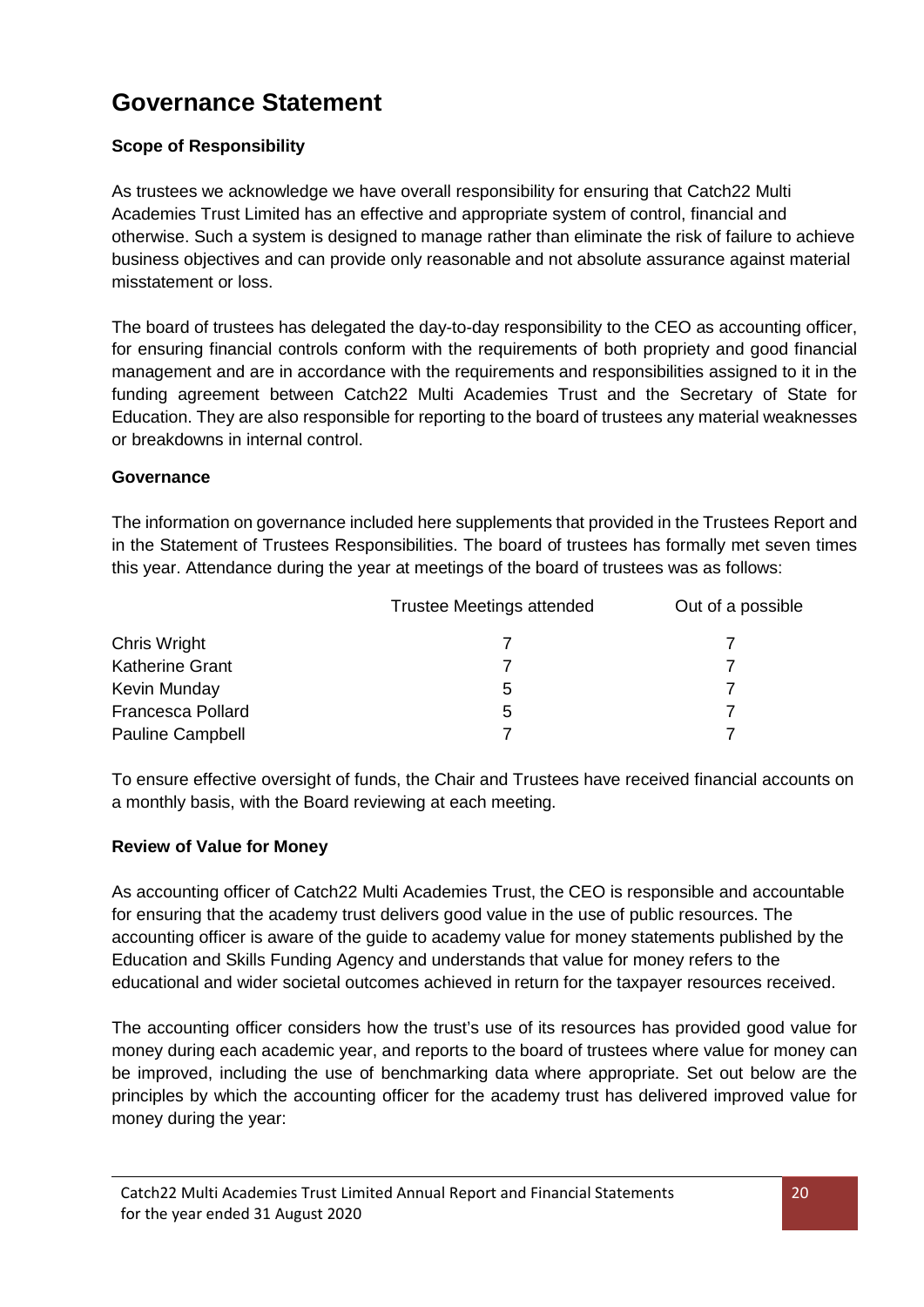# **Governance Statement (continued)**

- Establish and maintain strong Financial management & governance structures
- Oversee financial stability within the Trust and each Academy and top-slice appropriately
- Ensure our resources are used efficiently to maximise value for money
- Ensure growth and investment is focussed on delivering/maintaining high quality  $\bullet$ education provision

Running a Multi Academy Trust on core funding alone can be challenging so to further ensure financial sustainability and value for money, the Trust has:

## **Financial Management**

1 - Implemented strong budget management and controls ensuring each Academy has ended the year with a healthy reserve.

2 – Applied for additional funding to facilitate MAT & school capacity to facilitate improvements to the quality of teaching and learning and improved outcomes.

3 – Applied for additional funding to ensure our buildings are maintained/improved to appropriate standards to facilitate smooth running of day to day activities

3 – Strong financial oversight through bi monthly review by the MAT board trustees of MAT and school level reports as well as oversight and approval of the latest Trust and schools budgets for 2020-21.

4 - Clear delegation schemes are in place for financial limits.

## **Purchasing**

5 - Support services not considered core to the delivery of outstanding education such as marketing, IT, HR and finance processing has been out-sourced to Catch22 Charity Limited who have provided those services "at cost".

## **Leadership**

6 – Delivering efficient leadership consisting of 2 full time Executive Principals, a 0.6fte CFO, two Executive Vice-Principals. Additional resource, support and expertise in HR, Finance, IT and Premises by Catch22 Charity is provided where required, especially for the on-boarding of new schools.

## **Good use of external resources**

7 - Encouraging Academies to share existing national resources and standardising systems and software across the Trust to ensure value for money.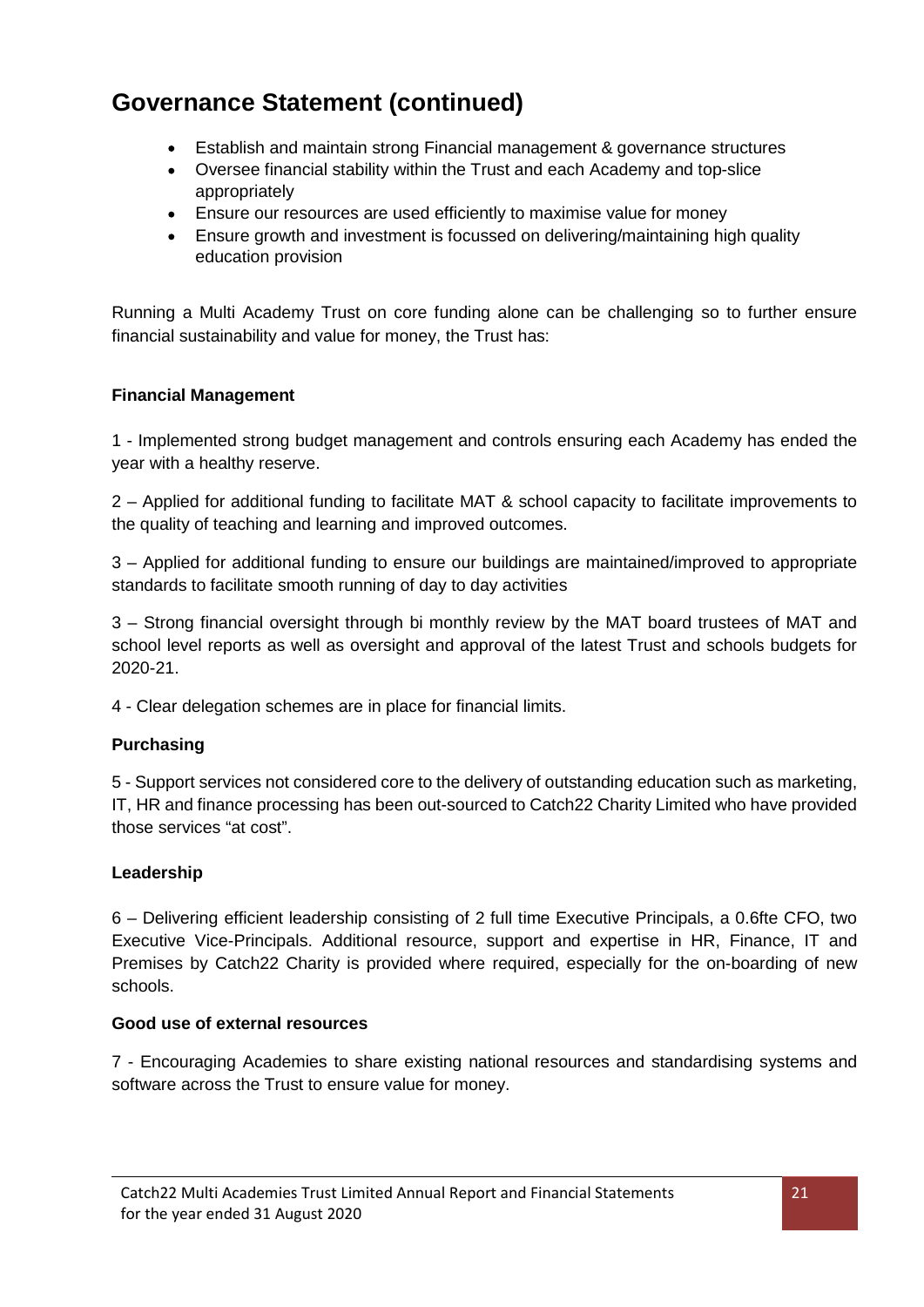# **Governance Statement (continued)**

## **The Purpose of the System of Internal Control**

The system of internal control is designed to manage risk to a reasonable level rather than to eliminate all risk of failure to achieve policies, aims and objectives. It can therefore only provide reasonable and not absolute assurance of effectiveness. The system of internal control is based on an on-going process designed to identify and prioritise the risks to the achievement of academy trust policies, aims and objectives, to evaluate the likelihood of those risks being realised and the impact should they be realised, and to manage them efficiently, effectively and economically.

The system of internal control has been in place in Catch22 Multi Academies Trust Limited for the year ended 31 August 2020 and up to the date of approval of the annual report and financial statements.

## **Capacity to Handle Risk**

The board of trustees has reviewed the key risks to which the academy trust is exposed together with the operating, financial and compliance controls that have been implemented to mitigate those risks. The board of trustees is of the view that there is a formal on-going process for identifying, evaluating and managing the academy trust's significant risks that has been in place for the period 1 September 2019 to 31 August 2020 and up to the date of approval of the annual report and financial statements. This process is regularly reviewed by the board of trustees.

## **The Risk and Control Framework**

The academy trust's system of internal financial control is based on a framework of regular management information and administrative procedures including the segregation of duties and a system of delegation and accountability. In particular it includes:

- comprehensive budgeting and monitoring systems with an annual budget and periodic  $\bullet$ financial reports which are reviewed and agreed by the board of trustees
- regular reviews by the trustee board of reports which indicate financial performance against  $\bullet$ the forecasts and of major purchase plans, capital works and expenditure programmes
- setting targets to measure financial and other performance  $\bullet$
- clearly defined purchasing (asset purchase or capital investment) guidelines  $\bullet$
- delegation of authority and segregation of duties
- identification and management of risks  $\bullet$

## **Internal Audit**

The board of trustees has considered the need for a specific internal audit function and has decided to utilise Catch22 Charity's separate finance and business administration and audit committees. All internal audit reports are also reviewed by the Trustees. These arrangements will be reviewed during 2020-21 as the Trust expands.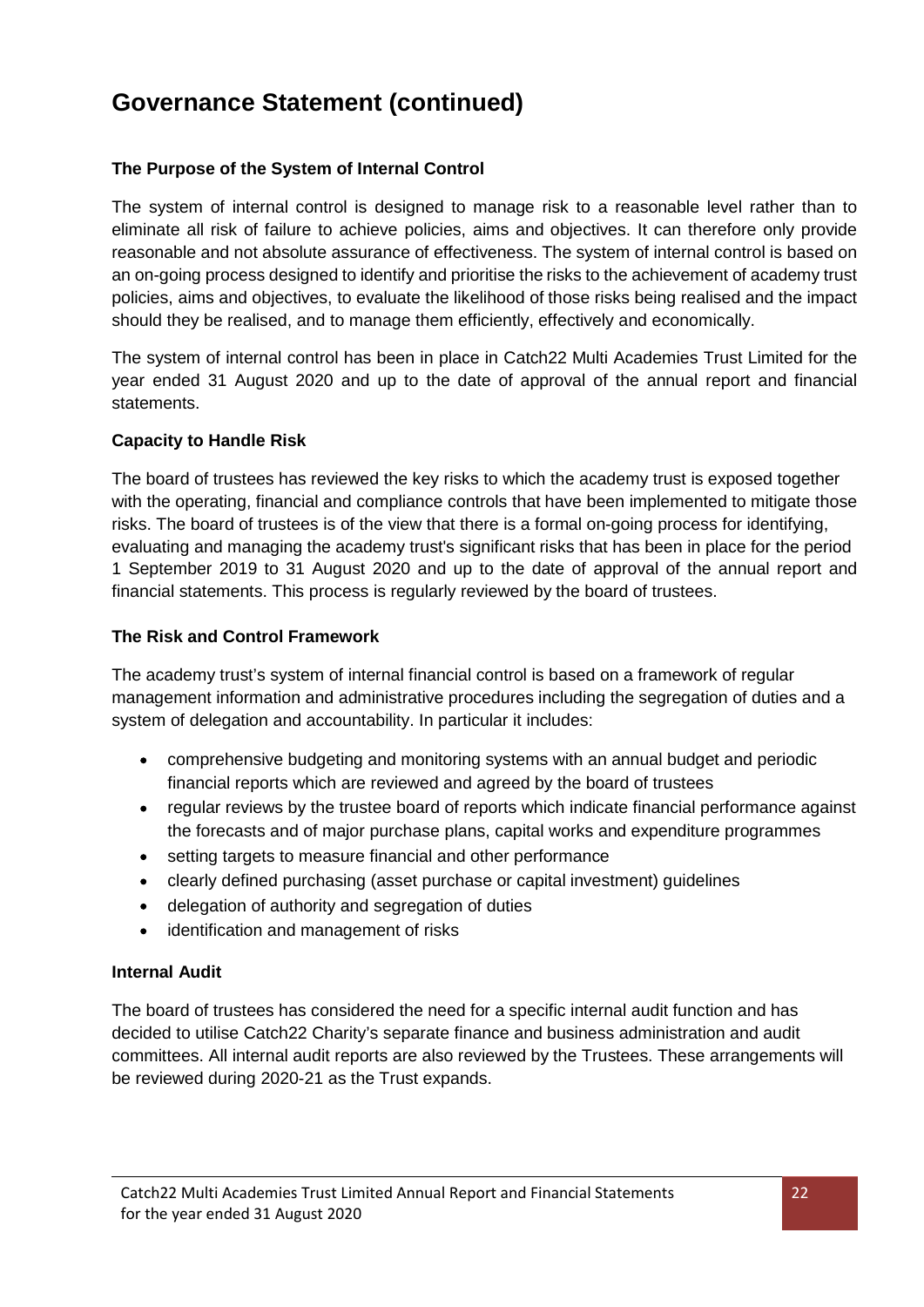# **Governance Statement (continued)**

Under the new internal audit programme, services rather than specific policies are reviewed and critically assessed. In order to do this, a risk framework has been developed to seek assurances across Catch22's group risk landscape. The audit assesses compliance against Safeguarding, Finance, People, Health & Safety, Data Protection risk pillars in the Multi Academy Trust.

The report sets out the audit's findings and levels of compliance across the 5 risk pillars, highlights where gaps have been found, and makes recommendations where improvements are needed.

The framework seeks to establish baseline metrics and key compliance questions to critically assess and provide assurance against important regulatory risk areas. These baseline questions are used as prompts for further analysis. Personnel files, incident logs, finance reports, training records and absence history are considered and reviewed whilst undertaking the audit. Dip tests are conducted on selected areas both centrally and locally within the provision.

Whilst carrying out an internal audit on an Academy, all information (including financial and incident data) is reviewed across the full academic year to enable the audit to gain a full view of the services typical delivery. This allows for a wider picture to be gathered and any trend analysis to be made.

The Internal Audit function for the Trust carries out an Academy based review each term with an additional review of central functions carried out on an annual basis. Latest reports are submitted to the next appropriate Trustees meeting.

## **Review of Effectiveness**

As accounting officer, the CEO has responsibility for reviewing the effectiveness of the system of internal control. During the year in question the review has been informed by:

- the work of Catch22's finance and business administration and audit committees
- the work of the external auditor
- the financial management and governance self-assessment process
- the work of the executive managers within the academy trust who have responsibility for  $\bullet$ the development and maintenance of the internal control framework

The accounting officer has been advised of the implications of the result of any reviews of the system of internal control and plans to address any weaknesses identified and ensure continuous improvement of the system is in place.

Approved by order of the members of the board of trustees on 28 January 2021 and signed on its behalf by:

**N**<br>10 an 29, 2021 14:01 GMT)

**Chris Wright Chris Wright Chris Wright Chris Wright Chris Chris Chris Chris Chris Chris Chris Chris Chris Chris Chris Chris Chris Chris Chris Chris Chris Chris Chris Chris Chris Chris Chris Chris Chris Chris Chris Chris C** 

Jane Reed .<br>21.13:11 GMT)

## Trustee Accounting Officer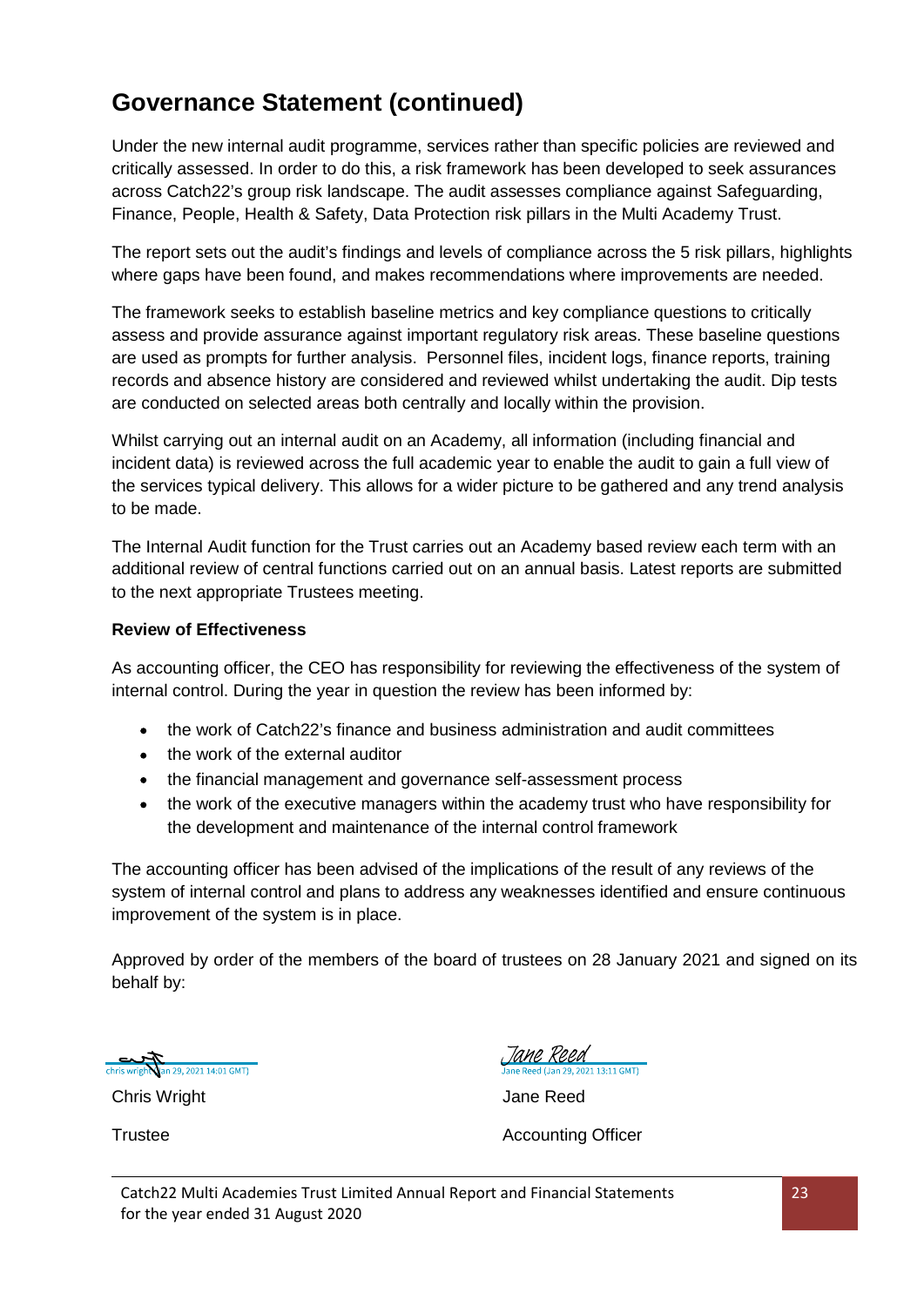# **Statement of Regularity, Propriety and Compliance**

As accounting officer of Catch22 Multi Academies Trust Limited I have considered my responsibility to notify the academy trust board of trustees and the Education Schools Funding Agency of material irregularity, impropriety and non-compliance with ESFA terms and conditions of funding, under the funding agreement in place between the academy trust and the Secretary of State for Education. As part of my consideration I have had due regard to the requirements of the Academies Financial Handbook 2019.

I confirm that I and the academy trust board of trustees are able to identify any material irregular or improper use of funds by the academy trust, or material non-compliance with the terms and conditions of funding under the academy trust's funding agreement and the Academies Financial Handbook 2019.

I confirm that no instances of material irregularity, impropriety or funding non-compliance have been discovered to date. If any instances are identified after the date of this statement, these will be notified to the board of trustees and ESFA.

 $\frac{1}{29,202113:11 \text{ GMT}}$ 

Jane Reed Catch22 Multi Academies Trust Limited Accounting Officer Date: 28 January 2021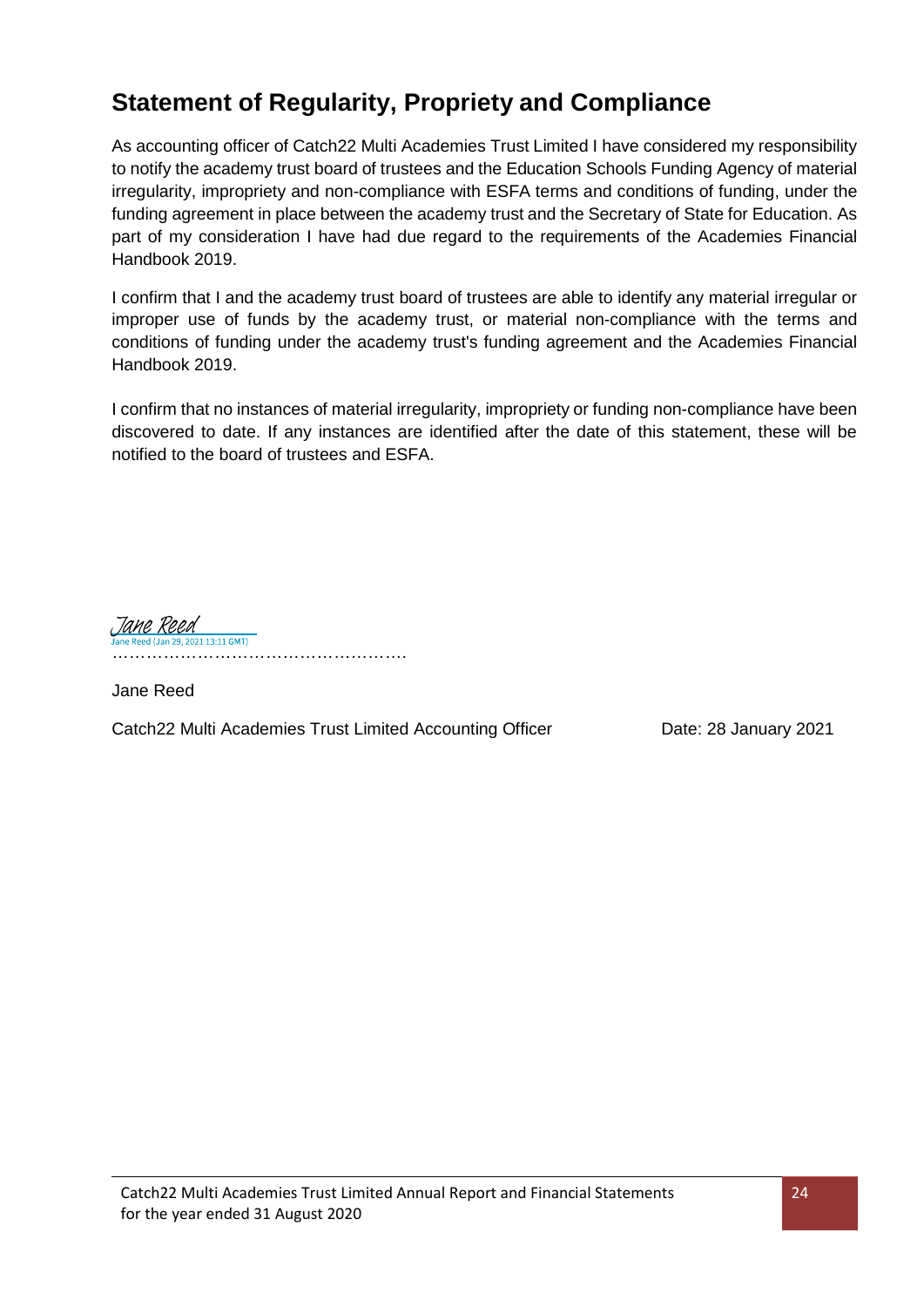# **Statement of Trustees' Responsibilities**

The trustees (who act as governors of Catch22 Multi Academies Trust Limited and are also the directors of the charitable company for the purposes of company law) are responsible for preparing the Trustees' Report and the financial statements in accordance with the Annual Accounts Direction published by the Education and Skills Funding Agency, United Kingdom Accounting Standards (United Kingdom Generally Accepted Accounting Practice) and applicable law and regulations.

Company law requires the trustees to prepare financial statements for each financial year. Under company law the trustees must not approve the financial statements unless they are satisfied that they give a true and fair view of the state of affairs of the charitable company and of its incoming resources and application of resources, including its income and expenditure, for that period. In preparing these financial statements, the trustees are required to:

- select suitable accounting policies and then apply them consistently;
- observe the methods and principles in the Charities SORP 2015 and the Academies Accounts direction 2019 to 2020.
- make judgements and accounting estimates that are reasonable and prudent;
- state whether applicable UK Accounting Standards have been followed, subject to any  $\bullet$ material departures disclosed and explained in the financial statements; and
- prepare the financial statements on the going concern basis unless it is inappropriate to  $\bullet$ presume that the charitable company will continue in business.

The trustees are responsible for keeping adequate accounting records that are sufficient to show and explain the charitable company's transactions and disclose with reasonable accuracy at any time the financial position of the charitable company and enable them to ensure that the financial statements comply with the Companies Act 2006.They are also responsible for safeguarding the assets of the charitable company and hence for taking reasonable steps for the prevention and detection of fraud and other irregularities.

The trustees are responsible for ensuring that in its conduct and operation the charitable company applies financial and other controls, which conform with the requirements both of propriety and of good financial management. They are also responsible for ensuring grants received from ESFA/DfE have been applied for the purposes intended. The trustees are responsible for the maintenance and integrity of the corporate and financial information included on the charitable company's website. Legislation in the United Kingdom governing the preparation and dissemination of financial statements may differ from legislation in other jurisdictions.

Approved by order of the members of the board of trustees on 28 January 2021 and signed on its behalf by:

.<br>in 29. 2021 14:01 GMT)

Chris Wright

**Trustee**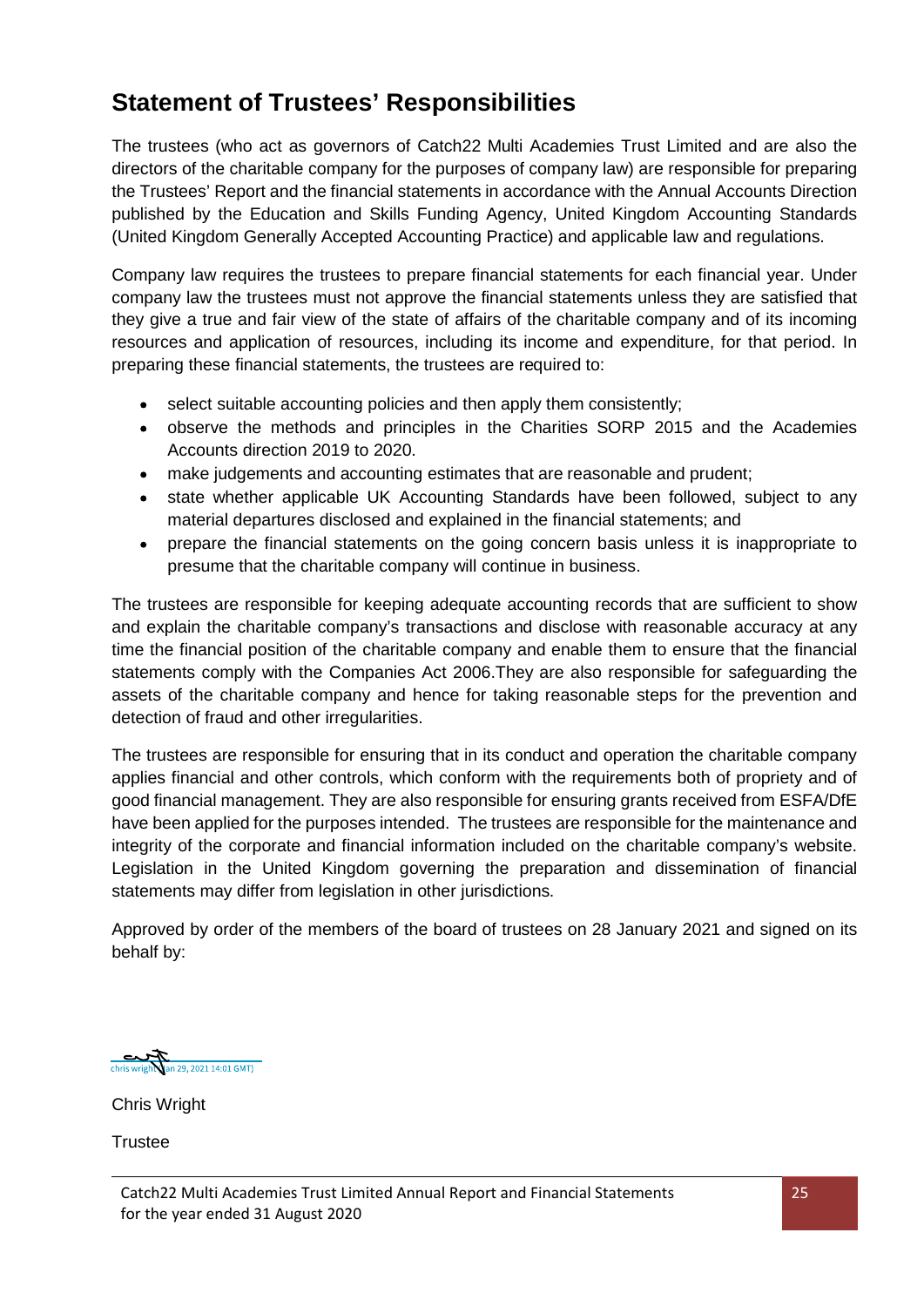## Independent Auditor's Report on the Financial Statements to the Members of Catch22 Multi Academies Trust Limited

### **Opinion**

We have audited the financial statements of Catch22 Multi Academies Trust Limited ('the Academy Trust'), for the year ended 31 August 2020 which comprise the Statement of Financial Activities, the Balance Sheet, Statement of Cash Flows and the related notes to the financial statements, including a summary of significant accounting policies.The financial reporting framework that has been applied in their preparation is applicable law and United Kingdom Accounting Standards, including FRS 102 'The Financial Reporting Standard Applicable in the UK and Ireland' (United Kingdom Generally Accepted Accounting Practice).

In our opinion the financial statements:

- give a true and fair view of the state of the Trust's affairs as at 31 August 2020 and of its incoming resources and application of resources, including its income and expenditure, for the year then ended;
- have been properly prepared in accordance with United Kingdom Generally Accepted Accounting Practice;
- have been prepared in accordance with the requirements of the Companies Act 2006; and
- have been prepared in accordance with the Academies Accounts Direction 2019 to 2020 issued by the ESFA.

### **Basis for opinion**

We conducted our audit in accordance with International Standards on Auditing (UK) (ISAs(UK)) and applicable law. Our responsibilities under those standards are further described in the Auditor's Responsibilities for the audit of financial statements section of our report. We are independent of the Trust in accordance with the ethical requirements that are relevant to our audit of the financial statements in the UK, including the FRS's Ethical Standard, and we have fulfilled our other ethical responsibilities in accordance with these requirements. We believe that the audit evidence we have obtained is sufficient and appropriate to provide a basis for our opinion.

#### **Conclusions relating to going concern**

We have nothing to report in respect of the following matters in relation to which the ISAs (UK) require us to report to you where:

- the trustees' use of the going concern basis of accounting in the preparation of the financial statements is not appropriate; or
- the trustees have not disclosed in the financial statements any identified material uncertainties that may cast significant doubt about the company's ability to continue to adopt the going concern basis of accounting for a period of at least twelve months from the date when the financial statements are authorised for issue.

#### **Other information**

The other information comprises the information included in the annual report, other than the financial statements and our auditor's report thereon. The trustees are responsible for the other information. Our opinion on the financial statements does not cover the other information and, except to the extent otherwise explicitly stated in our report, we do not express any form of assurance conclusion thereon.

In connection with our audit of the financial statements, our responsibility is to read the other information and, in doing so, consider whether the other information is materially inconsistent with the financial statements or our knowledge obtained in the audit or otherwise appears to be materially misstated. If we identify such material inconsistencies or apparent material misstatements, we are required to determine whether there is a material misstatement in the financial statements or a material misstatement of the other information. If, based on the work we have performed, we conclude that there is a material misstatement of this other information, we are required to report that fact.

We have nothing to report in this regard.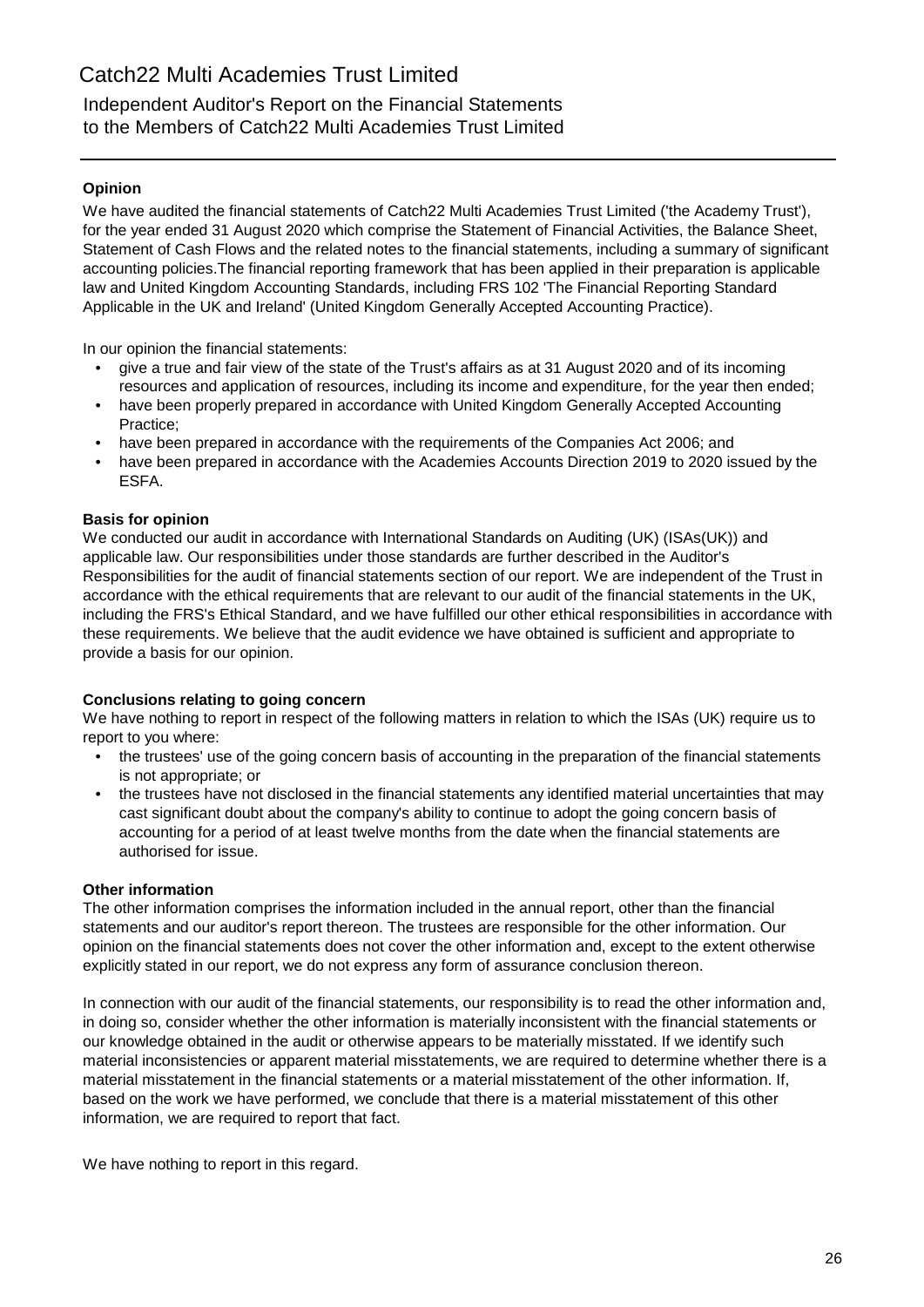Independent Auditor's Report on the Financial Statements to the Members of Catch22 Multi Academies Trust Limited

#### **Opinion on other matter prescribed by the Companies Act 2006**

In our opinion, based on the work undertaken in the course of the audit:

- the information given in the strategic report and the trustees' annual report for the financial year for which the financial statements are prepared is consistent with the financial statements.
- the strategic report and the trustees' annual report have been prepared in accordance with applicable legal requirements.

### **Matters on which we are required to report by exception**

In light of the knowledge and understanding of the Trust and its environment obtained in the course of the audit, we have not identified material misstatements in the strategic report or the trustees' annual report.

We have nothing to report in respect of the following matters where the Companies Act 2006 requires us to report to you if, in our opinion:

- adequate accounting records have not been kept, or returns adequate for our audit have not been received from branches not visited by us; or
- the financial statements are not in agreement with the accounting records and returns; or
- certain disclosures or trustees' remuneration specified by law are not made; or
- we have not received all the information and explanations we require for our audit.

#### **Responsibilities of trustees**

As explained more fully in the Statement of Trustees' Responsibilities set out on page 25, the trustees (who are also the directors of the charitable company for the purposes of company law) are responsible for the preparation of the financial statements and for being satisfied that they give a true and fair view, and for such internal control as the trustees determine is necessary to enable the preparation of financial statements that are free from material misstatement, whether due to fraud or error.

In preparing the financial statements, the trustees are responsible for assessing the Trust's ability to continue as a going concern, disclosing, as applicable, matters related to going concern and using the going concern basis of accounting unless the trustees either intend to liquidate the Trust or to cease operations, or have no realistic alternative but to do so.

#### **Auditor's responsibilities for the audit of the financial statements**

Our objectives are to obtain reasonable assurance about whether the financial statements as a whole are free from material misstatement, whether due to fraud or error, and to issue an auditor's report that includes our opinion. Reasonable assurance is a high level of assurance, but is not a guarantee that an audit conducted in accordance with ISAs (UK) will always detect a material misstatement when it exists. Misstatements can arise from fraud or error and are considered material if, individually or in aggregate, they could reasonably be expected to influence the economic decisions of users taken on the basis of these financial statements.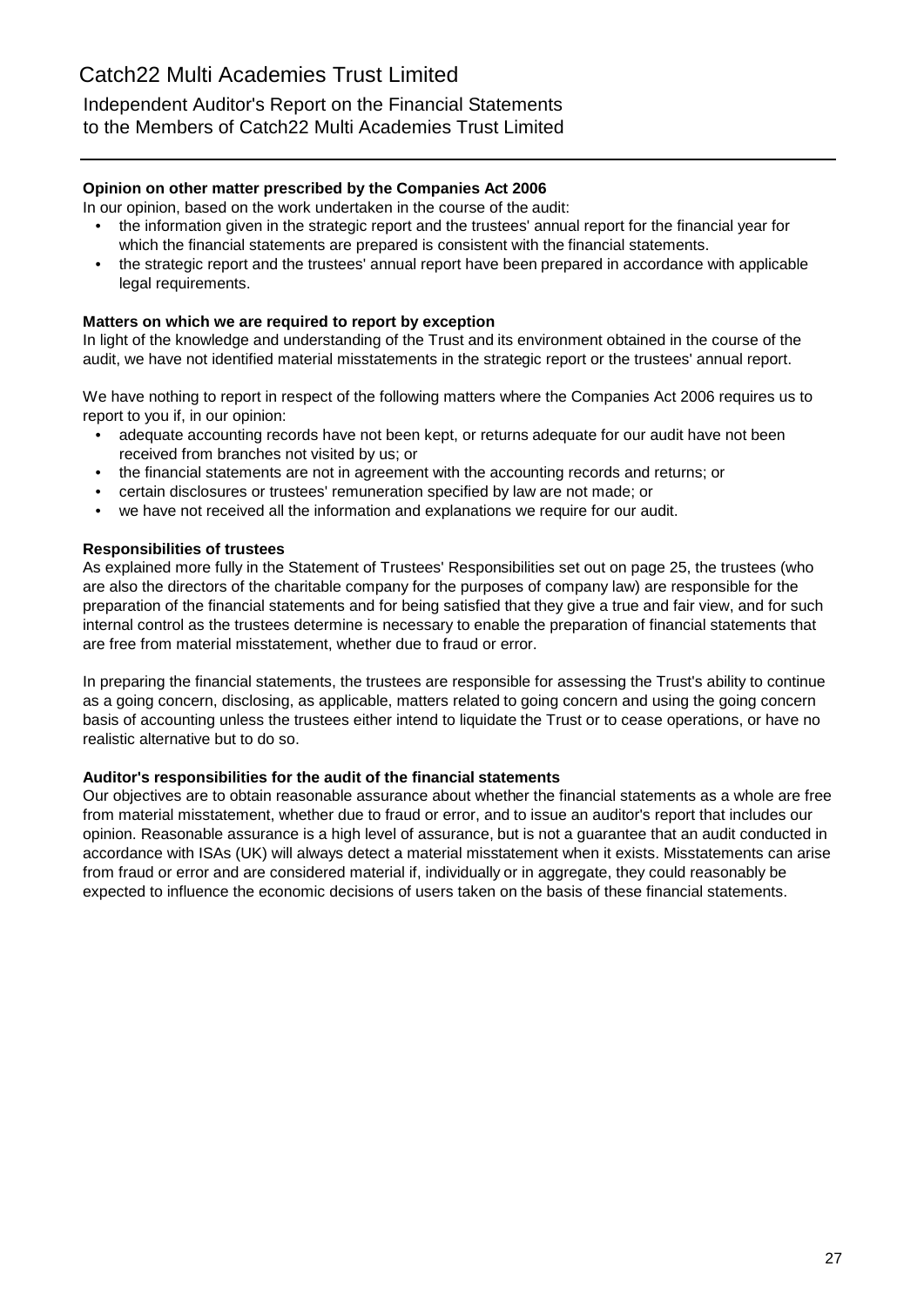## Independent Auditor's Report on the Financial Statements to the Members of Catch22 Multi Academies Trust Limited

As part of an audit in accordance with ISAs (UK) we exercise professional judgement and maintain professional scepticism throughout the audit. We also:

- Identify and assess the risks of material misstatement of the financial statements, whether due to fraud or error, design and perform audit procedures responsive to those risks, and obtain audit evidence that is sufficient and appropriate to provide a basis for our opinion. The risk of not detecting a material misstatement resulting from fraud is higher than for one resulting from error, as fraud may involve collusion, forgery, intentional omissions, misrepresentations, or the override of internal control.
- Obtain an understanding of internal control relevant to the audit in order to design audit procedures that are appropriate in the circumstances, but not for the purposes of expressing an opinion on the effectiveness of the Trust's internal control.
- Evaluate the appropriateness of accounting policies used and the reasonableness of accounting estimates and related disclosures made by the trustees.
- Conclude on the appropriateness of the trustees' use of the going concern basis of accounting and, based on the audit evidence obtained, whether a material uncertainty exists related to events or conditions that may cast significant doubt on the charitable company's ability to continue as a going concern. If we conclude that a material uncertainty exists, we are required to draw attention in our auditor's report to the related disclosures in the financial statements or, if such disclosures are inadequate, to modify our opinion. Our conclusions are based on the audit evidence obtained up to the date of our auditor's report. However, future events or conditions may cause the Trust to cease to continue as a going concern.
- Evaluate the overall presentation, structure and content of the financial statements, including the disclosures, and whether the financial statements represent the underlying transactions and events in a manner that achieves fair presentation.

We communicate with those charged with governance regarding, among other matters, the planned scope and timing of the audit and significant audit findings, including any significant deficiencies in internal control that we identify during our audit.

#### **Use of this report**

This report is made solely to the Trust's members, as a body, in accordance with Chapter 3 of Part 16 of the Companies Act 2006. Our audit work has been undertaken so that we might state to the Trust's members those matters we are required to state to them in an auditors' report and for no other purpose. To the fullest extent permitted by law, we do not accept or assume responsibility to any party other than the charitable company and charitable company's members as a body, for our audit work, for this report, or for the opinions we have formed.

Moore Kingston Smith CLP.

Date: 29/01/21

**James Saunders** (Senior Statutory Auditor) **Devonshire House** Devonshire House for and on behalf of Moore Kingston Smith LLP, Statutory Auditor 60 Goswell Road

London EC1M 7AD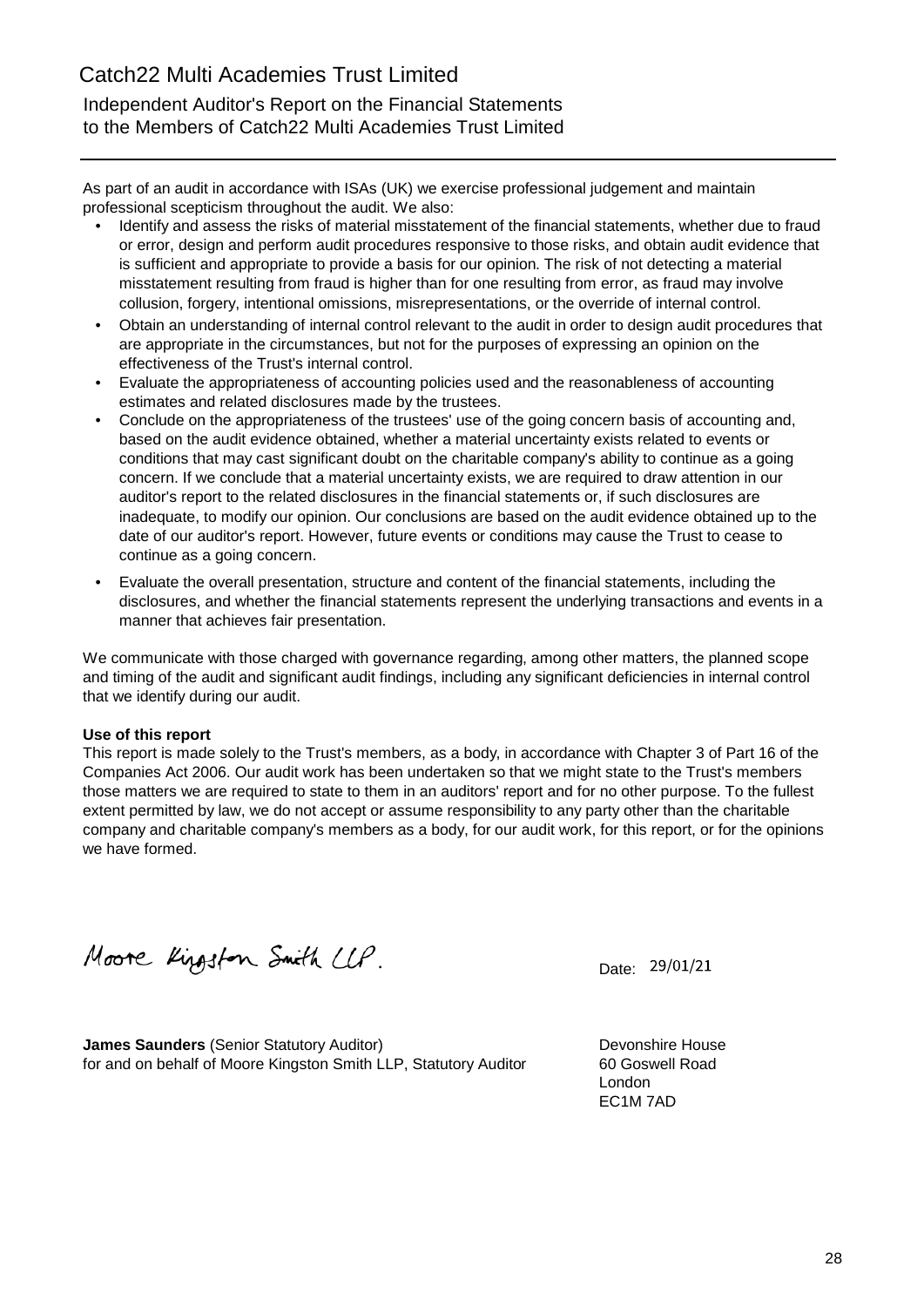## Independent Reporting Accountant's Report on Regularity to Catch22 Multi Academies Trust Limited and the Education and Skills Funding Agency

In accordance with the terms of our engagement letter dated 16 July 2019 and further to the requirements of the Education and Skills Funding Agency (ESFA) as included in the Academies Accounts Direction 2019 to 2020, we have carried out an engagement to obtain limited assurance about whether the expenditure disbursed and income received by Catch22 Multi Academies Trust Limited during the period 1 September 2019 to 31 August 2020 have been applied to the purposes identified by Parliament and the financial transactions conform to the authorities which govern them.

This report is made solely to Catch22 Multi Academies Trust Limited and the ESFA in accordance with the terms of our engagement letter. Our work has been undertaken so that we might state to Catch22 Multi Academies Trust Limited and the ESFA those matters we are required to state in a report and for no other purpose. To the fullest extent permitted by law, we do not accept or assume responsibility to anyone other than Catch22 Multi Academies Trust Limited and the ESFA, for our work, or for the conclusion we have formed.

#### **Respective responsibilities of Catch22 Multi Academies Trust Limited's accounting officer and the reporting accountant**

The accounting officer is responsible, under the requirements of Catch22 Multi Academies Trust Limited's funding agreement with the Secretary of State for Education dated 27 August 2014 and the Academies Financial Handbook, extant from 1 September 2019, for ensuring that expenditure disbursed and income received is applied for the purposes intended by Parliament and the financial transactions conform to the authorities which govern them.

Our responsibilities for this engagement are established in the United Kingdom by our profession's ethical guidance and are to obtain limited assurance and report in accordance with our engagement letter and the requirements of the Academies Accounts Direction 2019 to 2020. We report to you whether anything has come to our attention in carrying out our work which suggests that in all material respects, expenditure disbursed and income received during the period 1 September 2019 to 31 August 2020 have not been applied to purposes intended by Parliament or that the financial transactions do not conform to the authorities which govern them.

#### **Approach**

We conducted our engagement in accordance with the Academies Accounts Direction 2019 to 2020 issued by the ESFA. We performed a limited assurance engagement as defined in our engagement letter.

The objective of a limited assurance engagement is to perform such procedures as to obtain information and explanations in order to provide us with sufficient appropriate evidence to express a negative conclusion on regularity.

A limited assurance engagement is more limited in scope than a reasonable assurance engagement and consequently does not enable us to obtain assurance that we would become aware of all significant matters that might be identified in a reasonable assurance engagement. Accordingly, we do not express a positive opinion.

Our engagement includes examination, on a test basis, of evidence relevant to the regularity and propriety of the academy trust's income and expenditure.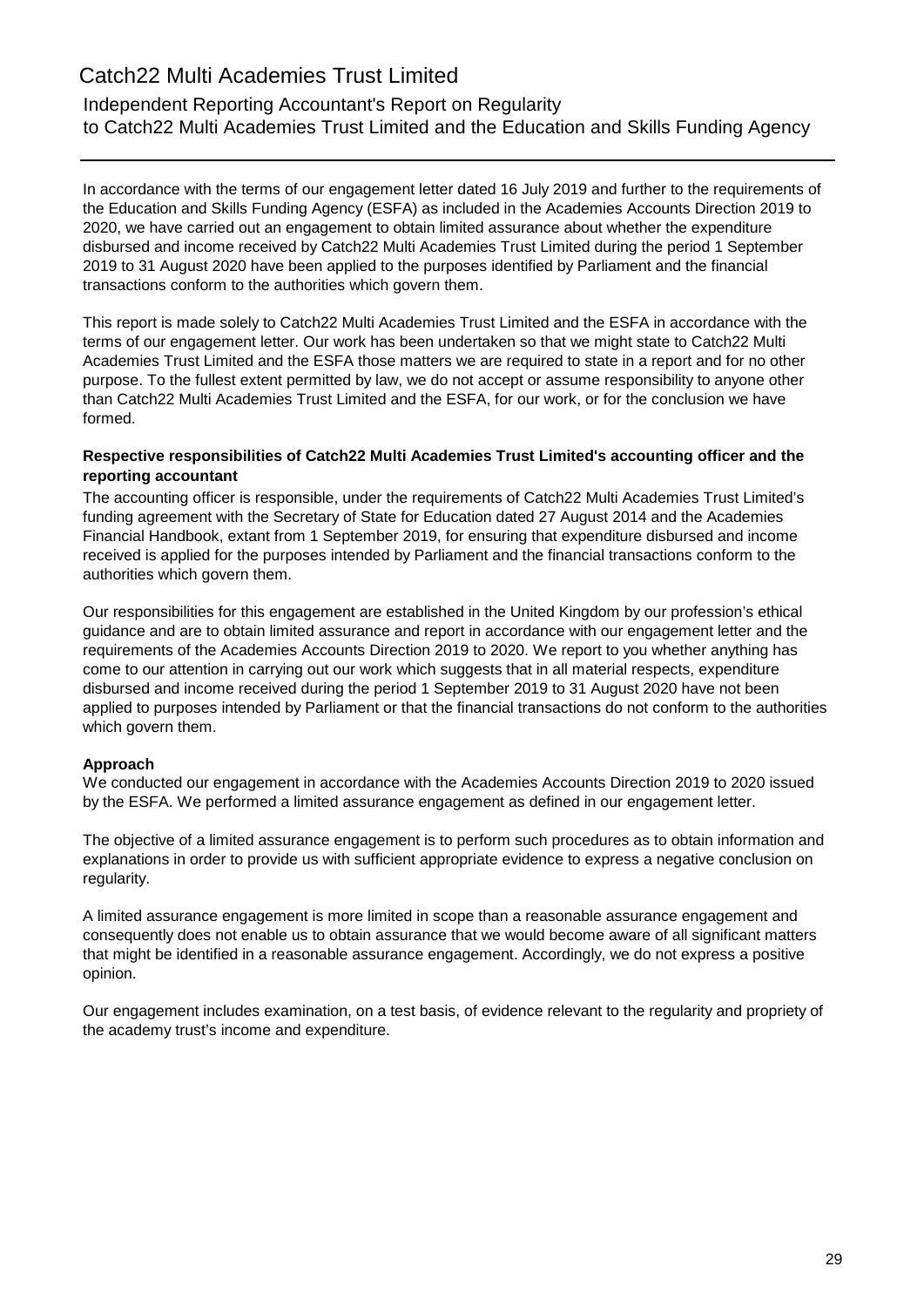Independent Reporting Accountant's Report on Regularity

to Catch22 Multi Academies Trust Limited and the Education and Skills Funding Agency (continued)

The work undertaken to draw to our conclusion includes:

- Review of financial records for unusual transactions;
- Sample testing expenditure transactions were reasonable, appropriate and appropriately authorised in accordance with the trust's procurement policy;
- Review the minutes of the Board meetings;
- Review the processes and controls to identify related party transactions and potential conflicts;
- Obtaining formal representations from the Board and the accounting officer;
- Reviewing any evidence of impropriety resulting from our work and determining whether it was significant enough to be referred to in our regularity report.

#### **Conclusion**

In the course of our work, nothing has come to our attention which suggests that in all material respects the expenditure disbursed and income received during the period 1 September 2019 to 31 August 2020 has not been applied to purposes intended by Parliament and the financial transactions do not conform to the authorities which govern them.

Moore Kingston Smith LLP.

Date: 29/01/21

**James Saunders** (Senior Statutory Auditor) **Devonshire House** Devonshire House for and on behalf of Moore Kingston Smith LLP, Statutory Auditor 60 Goswell Road

London EC1M 7AD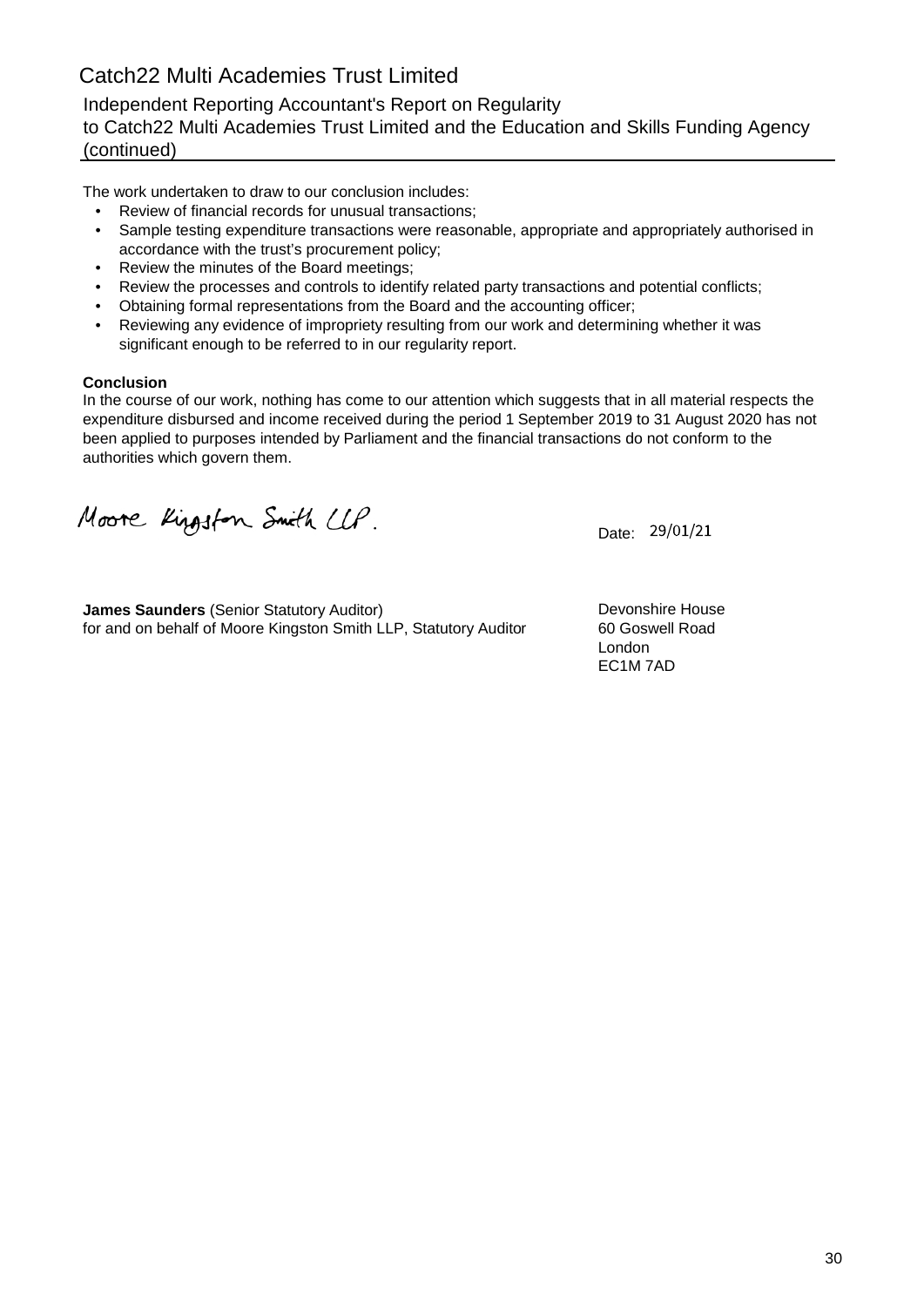Statement of Financial Activities

For the year ended 31 August 2020

(including Income and Expenditure Account)

|                                                                         | <b>Note</b> | <b>Restricted</b><br><b>Pension</b><br><b>Funds</b><br>£000 | <b>Restricted</b><br>General<br><b>Funds</b><br>£000 | <b>Restricted</b><br><b>Fixed Asset</b><br><b>Funds</b><br>£000 | <b>Total</b><br>2020<br>£000 | <b>Total</b><br>2019<br>£000 |
|-------------------------------------------------------------------------|-------------|-------------------------------------------------------------|------------------------------------------------------|-----------------------------------------------------------------|------------------------------|------------------------------|
| Income and endowments from:                                             |             |                                                             |                                                      |                                                                 |                              |                              |
| Donations and capital grants                                            | 2           | (297)                                                       |                                                      | 7,385                                                           | 7,088                        | 318                          |
| Transfer from local authority on conversion<br>Charitable activities    | 24          |                                                             |                                                      |                                                                 |                              | 5,020                        |
| Funding for the Trust's educational operations                          | 3           |                                                             | 10,314                                               |                                                                 | 10,314                       | 8,358                        |
| <b>Total Income</b>                                                     |             | (297)                                                       | 10,314                                               | 7,385                                                           | 17,402                       | 13,696                       |
| <b>Expenditure on:</b>                                                  |             |                                                             |                                                      |                                                                 |                              |                              |
| Charitable activities:                                                  |             |                                                             |                                                      |                                                                 |                              |                              |
| Academy trust educational operations                                    | 5           | 734                                                         | 9,938                                                | 241                                                             | 10,913                       | 8,953                        |
|                                                                         |             |                                                             |                                                      |                                                                 |                              |                              |
| <b>Total Expenditure</b>                                                | 4           | 734                                                         | 9,938                                                | 241                                                             | 10,913                       | 8,953                        |
| Net income                                                              |             | (1,031)                                                     | 376                                                  | 7,144                                                           | 6,489                        | 4,743                        |
| <b>Transfers between funds</b>                                          | 13          | 317                                                         | (294)                                                | (23)                                                            |                              |                              |
| Other recognised (losses)/gains:<br>Actuarial (losses)/gains on defined |             |                                                             |                                                      |                                                                 |                              |                              |
| benefit pension schemes                                                 | 13, 21      | (469)                                                       |                                                      |                                                                 | (469)                        | (444)                        |
| Net movement in funds                                                   |             | (1, 183)                                                    | 82                                                   | 7,121                                                           | 6,020                        | 4,299                        |
| <b>Reconciliation of funds</b>                                          |             |                                                             |                                                      |                                                                 |                              |                              |
| Total funds brought forward                                             | 13          | (1,499)                                                     | 1,203                                                | 19,206                                                          | 18,910                       | 14,611                       |
| <b>Total funds carried forward</b>                                      |             | (2,682)                                                     | 1,285                                                | 26,327                                                          | 24,930                       | 18,910                       |

All of the Trust's activities derive from continuing operations during the above two financial periods.

A Statement of Total Recognised Gains and Losses is not required as all gains and losses are included in the Statement of Financial Activities.

The detailed comparative information of the Statement of Financial Activities is included in note 26.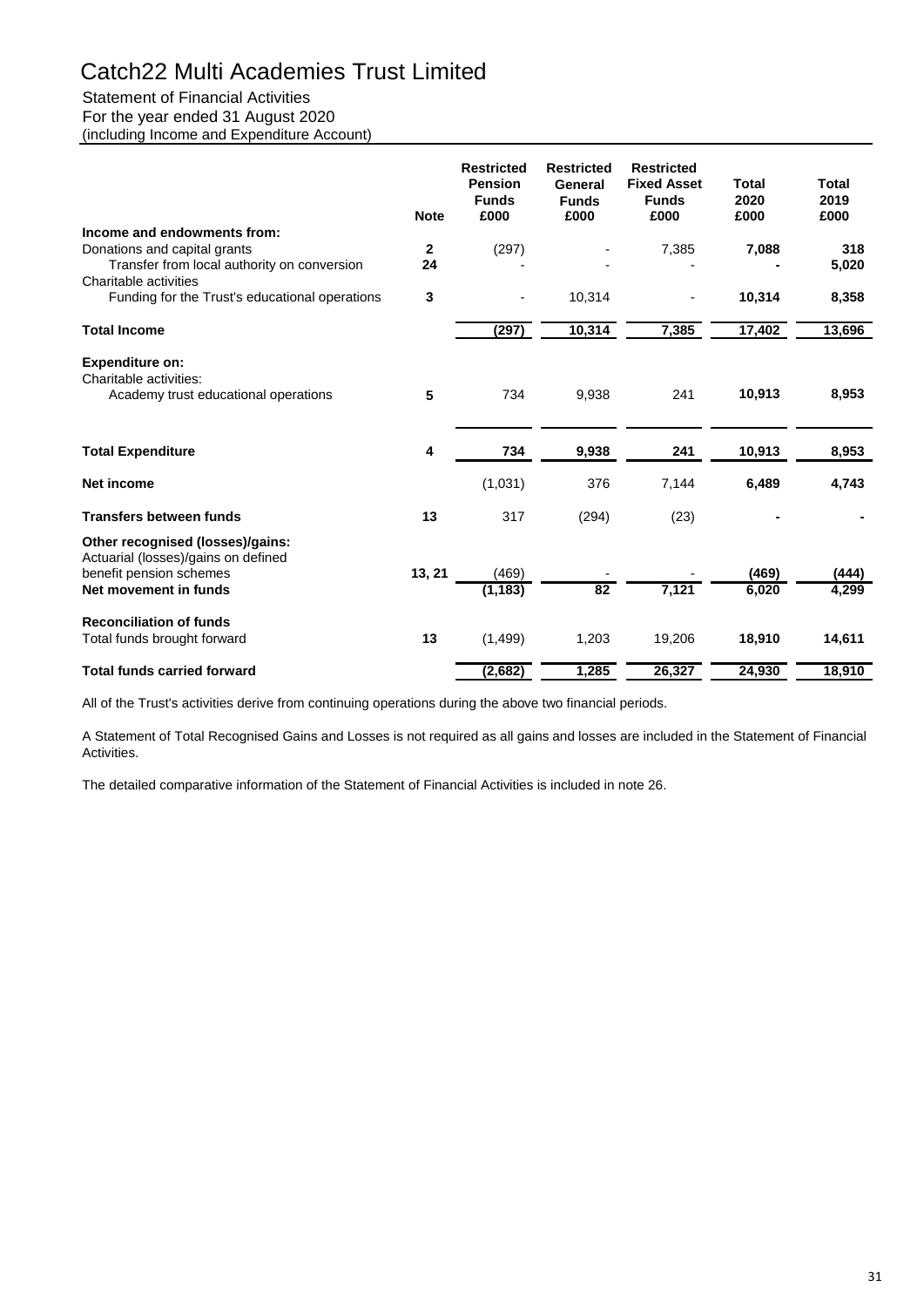### Balance Sheet As at 31 August 2020

|                                                 | <b>Notes</b> | 2020<br>£000     | 2020<br>£000 | 2019<br>£000      | 2019<br>£000 |
|-------------------------------------------------|--------------|------------------|--------------|-------------------|--------------|
| <b>Fixed assets</b>                             |              |                  |              |                   |              |
| Tangible assets                                 | 10           |                  | 25,819       |                   | 19,129       |
| <b>Current assets</b>                           |              |                  |              |                   |              |
| <b>Debtors</b>                                  | 11           | 813              |              | 411               |              |
| Cash at bank and in hand                        |              | 1,831<br>2,644   |              | 1,560<br>1,971    |              |
| <b>Liabilities</b>                              |              |                  |              |                   |              |
| Creditors : amounts falling due within one year | 12           | (851)            |              | (691)             |              |
| <b>Net current assets</b>                       |              |                  | 1,793        |                   | 1,280        |
| <b>Total assets less current liabilities</b>    |              |                  | 27,612       |                   | 20,409       |
| Net assets excluding pension liability          |              |                  | 27,612       |                   | 20,409       |
| Defined benefit pension scheme liability        | 21           |                  | (2,682)      |                   | (1,499)      |
| <b>Total net assets</b>                         |              |                  | 24,930       |                   | 18,910       |
| Funds of the academy trust:                     |              |                  |              |                   |              |
| <b>Restricted funds</b>                         |              |                  |              |                   |              |
| Fixed asset fund                                | 13           | 26,327           |              | 19,206            |              |
| General fund<br>Pension reserve                 | 13<br>13     | 1,285<br>(2,682) |              | 1,203<br>(1, 499) |              |
| <b>Total restricted funds</b>                   |              |                  | 24,930       |                   | 18,910       |
| <b>Total funds</b>                              |              |                  | 24,930       |                   | 18,910       |
|                                                 |              |                  |              |                   |              |

The financial statements on pages 31 to 53 were approved by the trustees, and authorised for issue on 28 January 2021 and are signed on their behalf by:

129, 2021 14:01 GMT)  $chris$ 

**Chris Wright** Trustee

Company number 08299181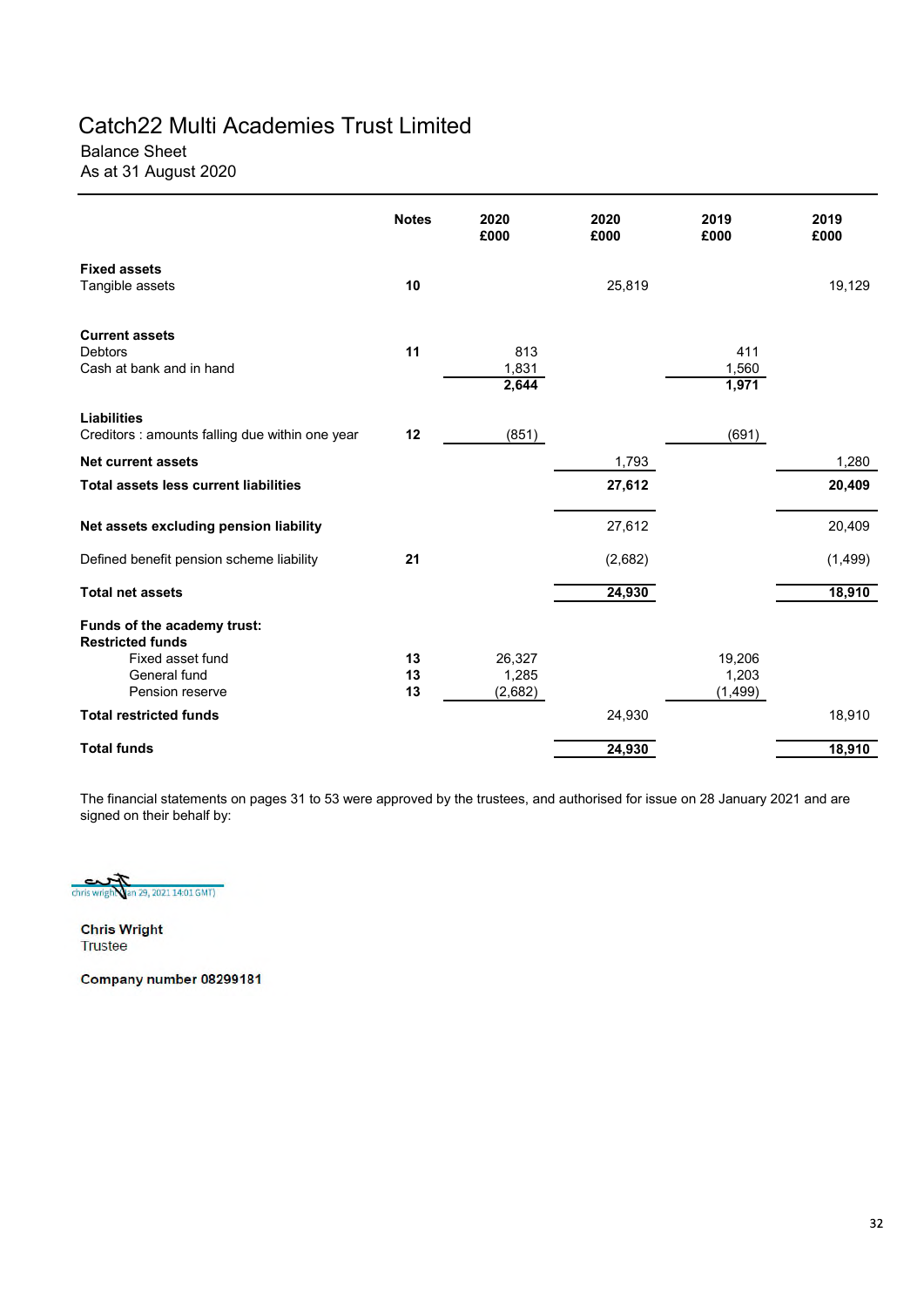For the year ended 31 August 2020 Statement of Cash Flows

|                                                                | <b>Notes</b> | 2020<br>£000 | 2019<br>£000      |
|----------------------------------------------------------------|--------------|--------------|-------------------|
| <b>Cash flows from operating activities</b>                    |              |              |                   |
| Net cash provided by operating activities                      | 15           | 6,547        | 4,724             |
| Cash flows used in investing activities                        | 16           | (6, 276)     | (4,702)           |
| <b>Cash flows from financing activities</b>                    | 17           |              |                   |
| Change in cash and cash equivalents in the<br>reporting period | 18           | 271          | $22 \overline{ }$ |
| Cash and cash equivalents at 1 September 2019                  |              | 1,560        | 1,538             |
| Cash and cash equivalents at 31 August 2020                    |              | 1,831        | 1,560             |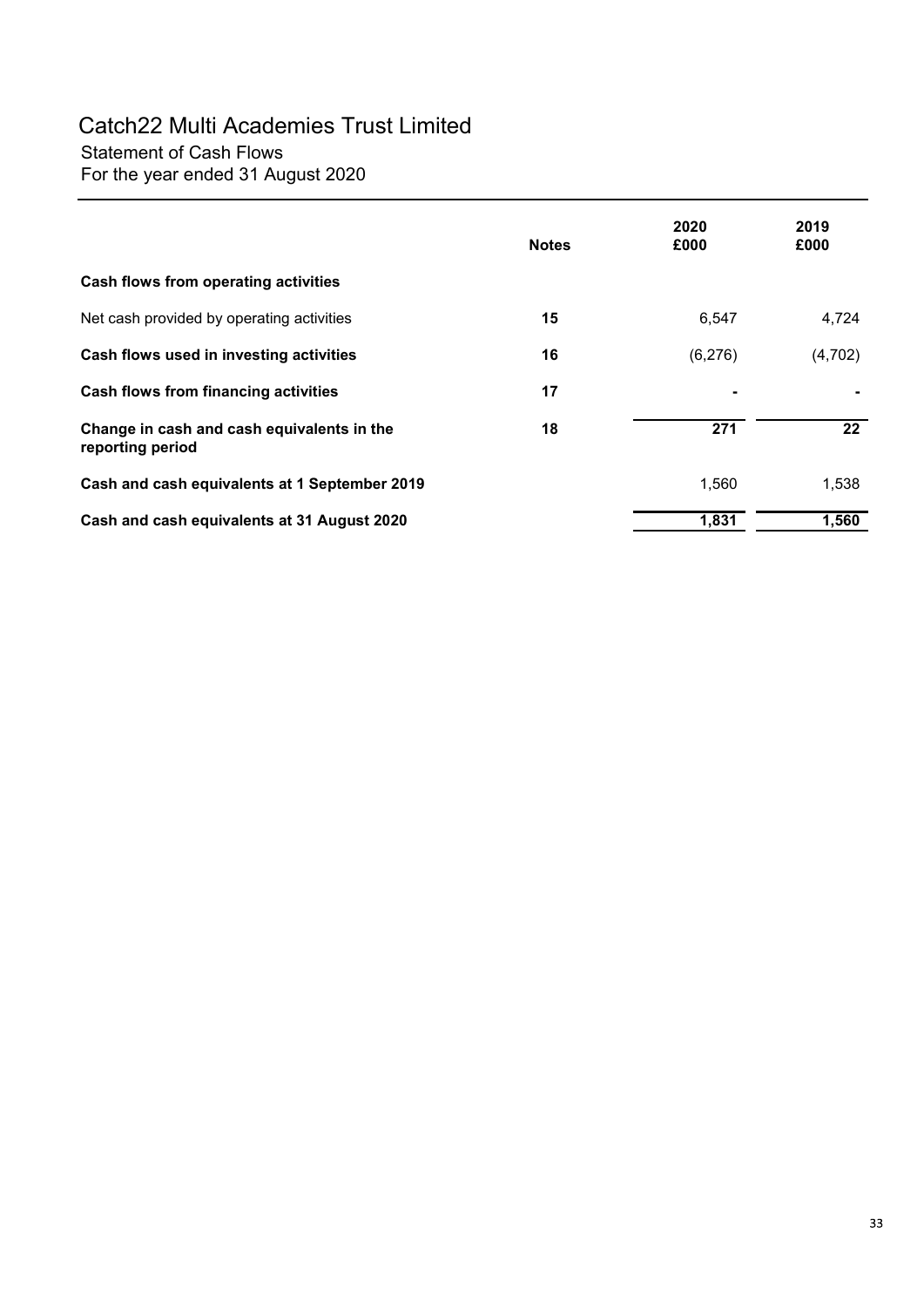#### Notes to the Financial Statements

For the year ended 31 August 2020

#### **1 Statement of Accounting Policies**

A summary of the principal accounting policies adopted (which have been applied consistently, except where noted), judgements and key sources of estimation uncertainty, is set out below.

#### **Company Information**

Catch22 Multi Academies Trust Limited is a private company limited by guarantee, domiciled and incorporated in England and Wales. The registered office is 27 Pear Street, London, EC1V 3AG.

#### **Basis of Preparation**

The financial statements of the Trust, which is a public benefit entity under FRS 102, have been prepared under the historical cost convention in accordance with the Financial Reporting Standard Applicable in the UK and Republic of Ireland (FRS 102), the Accounting and Reporting by Charities: 'Statement of Recommended Practice applicable to charities preparing their accounts in accordance with the Financial Reporting Standard applicable in the UK and Republic of Ireland (FRS 102) (Charities SORP (FRS 102)), the Academies Accounts Direction 2019 to 2020 issued by the ESFA, the Charities Act 2011 and the Companies Act 2006.

The financial statements are prepared in sterling, which is the functional currency of the company. Monetary amounts in these financial statements are rounded to the nearest thousand pounds.

#### **Going Concern**

The trustees assess whether the use of going concern is appropriate i.e. whether there are any material uncertainties related to events or conditions that may cast significant doubt on the ability of the company to continue as a going concern. The trustees make this assessment in respect of a period of at least one year from the date of authorisation for issue of the financial statements, and have considered the impact of the COVID-19 pandemic on budgets and forecasts. The global pandemic has had minimal impact on financial position and operations of the trust and therefore the trustees have concluded that the Trust has adequate resources to continue in operational existence for the foreseeable future and there are no material uncertainties about the Trust's ability to continue as a going concern. Thus they continue to adopt the going concern basis of accounting in preparing the financial statements.

#### **Income**

All incoming resources are recognised when the Trust has entitlement to the funds, the receipt is probable and the amount can be measured reliably.

#### **Government grants**

Government grants are included in the Statement of Financial Activities on a receivable basis. The balance of income received for specific purposes but not expended during the period is shown in the relevant funds on the balance sheet. Where income is received in advance of meeting any performance-related conditions there is not unconditional entitlement to the income and its recognition is deferred and included in creditors as deferred income until the performance-related conditions are met. Where entitlement occurs before income is received, the income is accrued.

General Annual Grant is recognised in full in the Statement of Financial Activities in the year for which it is receivable and any abatement in respect of the period is deducted from income and recognised as a liability.

Capital grants are recognised when there is an unconditional entitlement to the grant and are not deferred over the life of the asset on which they are expended. Unspent amounts of capital grant are reflected in the balance in the restricted fixed asset fund.

#### **Sponsorship Income**

Sponsorship income provided to the Trust which amounts to a donation is recognised in the Statement of Financial Activities in the period in which it is receivable (where there are no performance-related conditions) where the receipt is probable and it can be measured reliably.

#### **Donations**

Donations are recognised on a receivable basis (where there are no performance-related conditions) where the receipt is probable and the amount can be reliably measured.

#### **Other Income**

Other income, including the hire of facilities, is recognised in the period it is receivable and to the extent the Trust has provided the goods or services.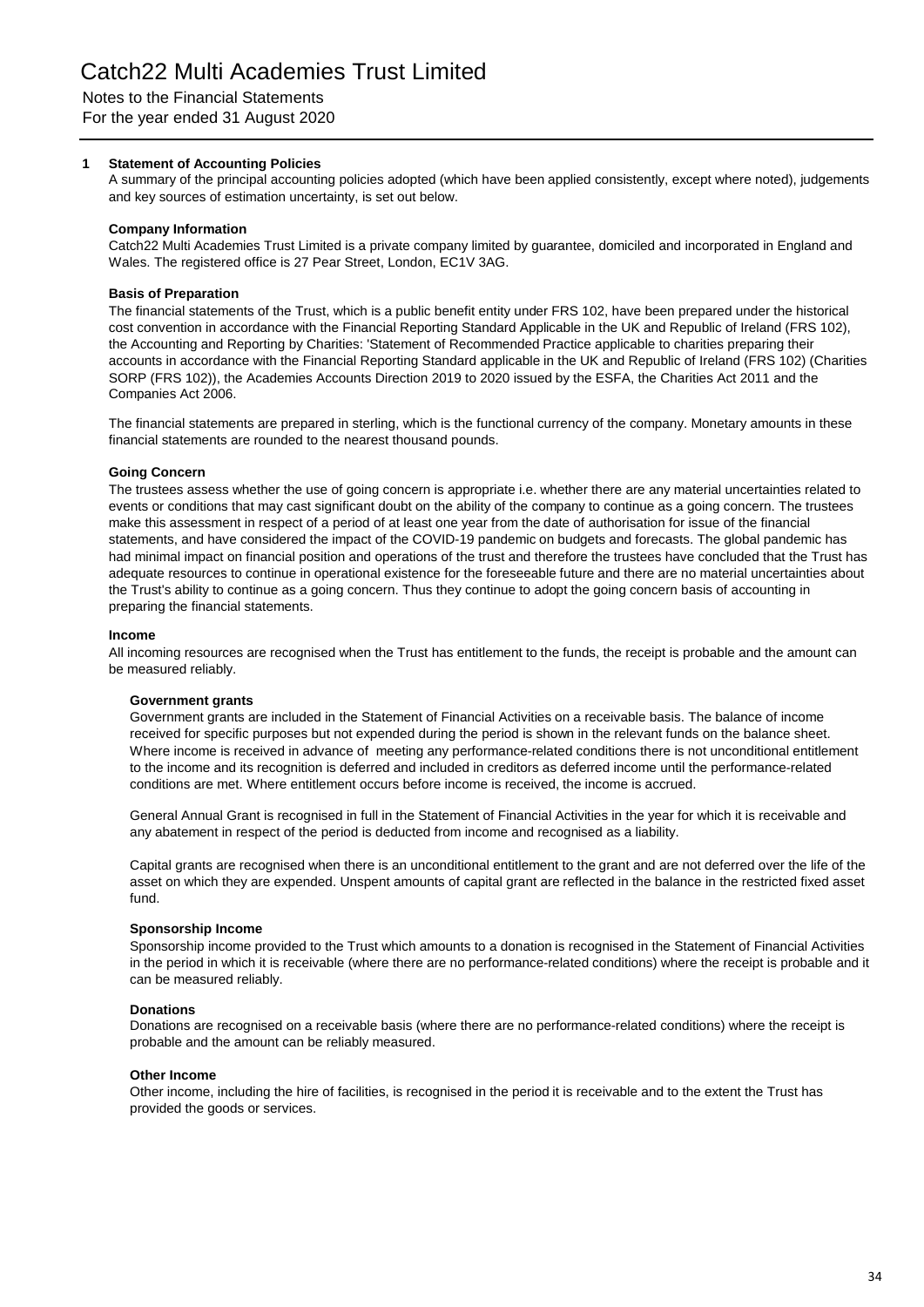Notes to the Financial Statements (continued)

For the year ended 31 August 2020

#### **1 Statement of Accounting Policies (continued)**

#### **Donated Goods, Facilities and Services**

The value of donated services and gifts in kind provided to the Trust are recognised at fair value in the period in which they are receivable as incoming resources, where the benefit to the Trust can be reliably measured. An equivalent amount is included as expenditure under the relevant heading in the Statement of Financial Activities, except where the gift in kind was a fixed asset in which case the amount is included in the appropriate fixed asset category and depreciated over the useful economic life in accordance with the Trust's accounting policies.

#### **Transfer on conversion**

Where assets are received by the trust on conversion to an academy, the transferred assets are measured at fair value and recognised in the balance sheet at the point when the risks and rewards of ownership pass to the trust. An equal amount of income is recognised as Transfer on conversion within Donations and capital grant income on the face of the Statement of Financial Activities.

#### **Transfer of existing academies into the academy trust**

Where assets and liabilities are received on the transfer of an existing academy into the academy trust, the transferred net assets are measured at fair value and recognised in the balance sheet at the point when the risks and rewards of ownership pass to the academy trust. An equal amount of income is recognised for the transfer of an existing academy into the academy trust within Donations and capital grant income to the net assets acquired.

#### **Donated fixed assets (excluding transfers on conversion/into the academy trust)**

Where the donated good is a fixed asset, it is measured at fair value, unless it is impractical to measure this reliably, in which case the cost of the item to the donor should be used. The gain is recognised as income from donations and a corresponding amount is included in the appropriate fixed asset category and depreciated over the useful economic life in accordance with the academy trust's accounting policies.

#### **Expenditure**

Expenditure is recognised once there is a legal or constructive obligation to transfer economic benefit to a third party, it is probable that a transfer of economic benefits will be required in settlement and the amount of the obligation can be measured reliably. Expenditure is classified by activity. The costs of each activity are made up of the total of direct costs and shared costs, including support costs involved in undertaking each activity. Direct costs attributable to a single activity are allocated directly to that activity. Shared costs which contribute to more than one activity and support costs which are not attributable to a single activity are apportioned between those activities on a basis consistent with the use of resources. Central staff costs are allocated on the basis of time spent, and depreciation charges allocated on the portion of the asset's use.

#### **Charitable Activities**

These are costs incurred on the Trust's educational operations, including support costs and costs relating to governance of the Trust apportioned to charitable activities.

All resources expended are inclusive of irrecoverable VAT.

#### **Tangible Fixed Assets**

Expenditure that is normally capitalised includes property and related expenditure on fixtures and fittings, purchases of computer hardware, furniture and equipment. Expenditure of less than £1,000 is not normally capitalised (the exception being some items of IT equipment) and is taken into account in full in the year of purchase. Capitalised assets are carried at cost, net of depreciation and any provision for impairment.

Where tangible fixed assets have been acquired with the aid of specific grants, either from the government or from the private sector, they are included in the Balance Sheet at cost and depreciated over their expected useful economic life. Where there are specific conditions attached to the funding requiring the continued use of the asset, the related grants are credited to a restricted fixed asset fund in the Statement of Financial Activities and carried forward in the Balance Sheet. Depreciation on the relevant assets is charged to the restricted fixed asset fund in the Statement of Financial Activities so as to reduce the fund over the useful economic life of the related asset on a basis consistent with the Trust's depreciation policy.

Depreciation is provided on all tangible fixed assets other than freehold land, at rates calculated to write off the cost of each asset on a straight-line basis over its expected useful life, as follows:

Long leasehold buildings 0.8% (over 125 year lease term)

A review for impairment of a fixed asset is carried out if events or changes in circumstances indicate that the carrying value of any fixed asset may not be recoverable. Shortfalls between the carrying value of fixed assets and their recoverable amounts are recognised as impairments. Impairment losses are recognised in the Statement of Financial Activities.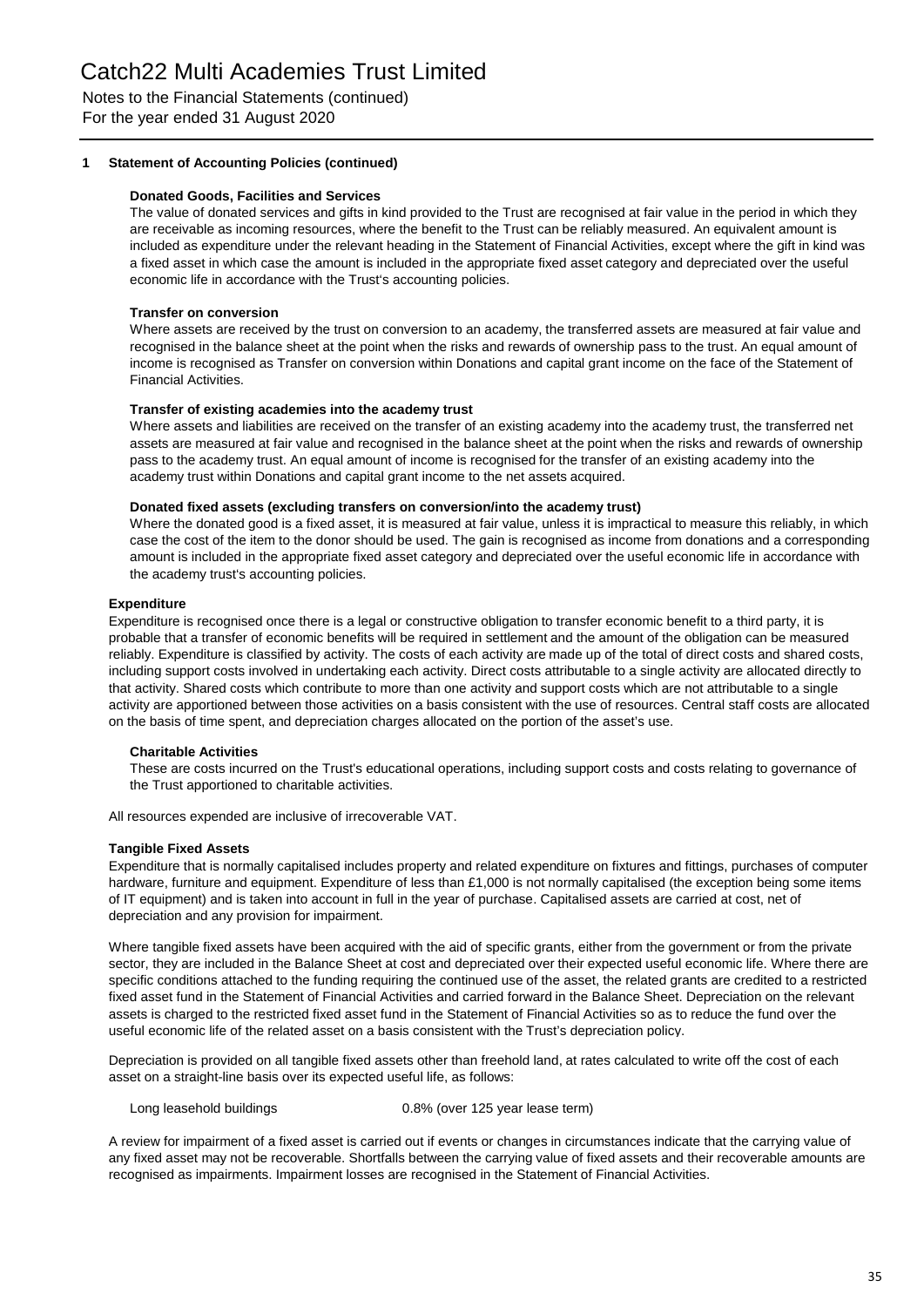Notes to the Financial Statements (continued)

For the year ended 31 August 2020

#### **1 Statement of Accounting Policies (continued)**

#### **Liabilities**

Liabilities are recognised when there is an obligation at the balance sheet date as a result of a past event, it is probable that a transfer of economic benefit will be required in the settlement, and the amount of the settlement can be estimated reliably. Liabilities are recognised at the amount that the Trust anticipates it will pay to settle the debt or the amount it has received as advanced payments for the goods and services it must provide.

#### **Cash and Cash Equivalents**

Cash and cash equivalents include cash in hand, deposits held at call with banks and other short-term liquid investments with original maturities of three months or less.

#### **Financial Instruments**

The academy trust only holds basic financial instruments as defined in FRS 102. Financial instruments are recognised in the company's balance sheet when the company becomes party to the contractual provisions of the instrument. Financial assets and liabilities are offset, with the net amounts presented in the financial statements, only when there is a legally enforceable right to set off the recognised amounts and there is an intention to settle on a net basis or to realise the asset and settle the liability simultaneously. The financial assets and financial liabilities of the academy trust and their measurement basis are as follows:

#### **Basic Financial Assets**

Basic financial assets, which include trade and other receivables, are initially measured at transaction price including transaction costs and are subsequently carried at amortised cost using the effective interest method unless the arrangement constitutes a financing transaction, where the transaction is measured at the present value of the future receipts discounted at a market rate of interest. Prepayments are not financial instruments.

#### **Derecognition of Financial**

Financial assets are derecognised only when the contractual rights to the cash flows from the asset expire, or when it transfers the financial asset and substantially all the risks and rewards of ownership to another entity.

#### **Cash at bank and in hand**

Cash at bank and in hand comprise cash and cash equivalents which include cash in hand, deposits held at call with banks and other short term liquid investments with original maturities of three months or less. These are classified as basic financial instruments and are measured at face value.

#### **Classification of Financial Liabilities**

Financial liabilities and equity instruments are classified according to the substance of the contractual arrangements entered into.

#### **Basic Financial Liabilities**

Basic financial liabilities, include trade creditors, accruals and other creditors, and are measured at amortised cost. Taxation and social security are not included in the financial instruments disclosure definition. Deferred income is not deemed to be a financial liability, as the cash settlement has already taken place and there is an obligation to deliver services rather than cash or another financial instrument. Amounts due to group undertakings are held at face value less any impairment.

Trade payables are obligations to pay for goods or services that have been acquired in the ordinary course of business from suppliers. Accounts payable are classified as current liabilities if payment is due within one year or less. If not, they are presented as non-current liabilities. Trade payables are recognised initially at transaction price and subsequently measured at amortised cost using the effective interest method.

#### **Derecognition of Financial Liabilities**

Financial liabilities are derecognised when, and only when, the company's obligations are discharged, cancelled, or they expire.

#### **Taxation**

The academy trust is considered to pass the tests set out in Paragraph 1 Schedule 6 of the Finance Act 2010 and therefore it meets the definition of a charitable company for UK corporation tax purposes.

Accordingly, the Trust is potentially exempt from taxation in respect of income or capital gains received within categories covered by part 11, chapter 3 of the Corporation Tax Act 2010 or Section 256 of the Taxation of Chargeable Gains Act 1992, to the extent that such income or gains are applied exclusively to charitable purposes.

#### **Pensions Benefits**

Retirement benefits to employees of the Trust are provided by the Teachers' Pension Scheme ('TPS') and the Local Government Pension Scheme ('LGPS'). These are defined benefit schemes and the assets are held separately from those of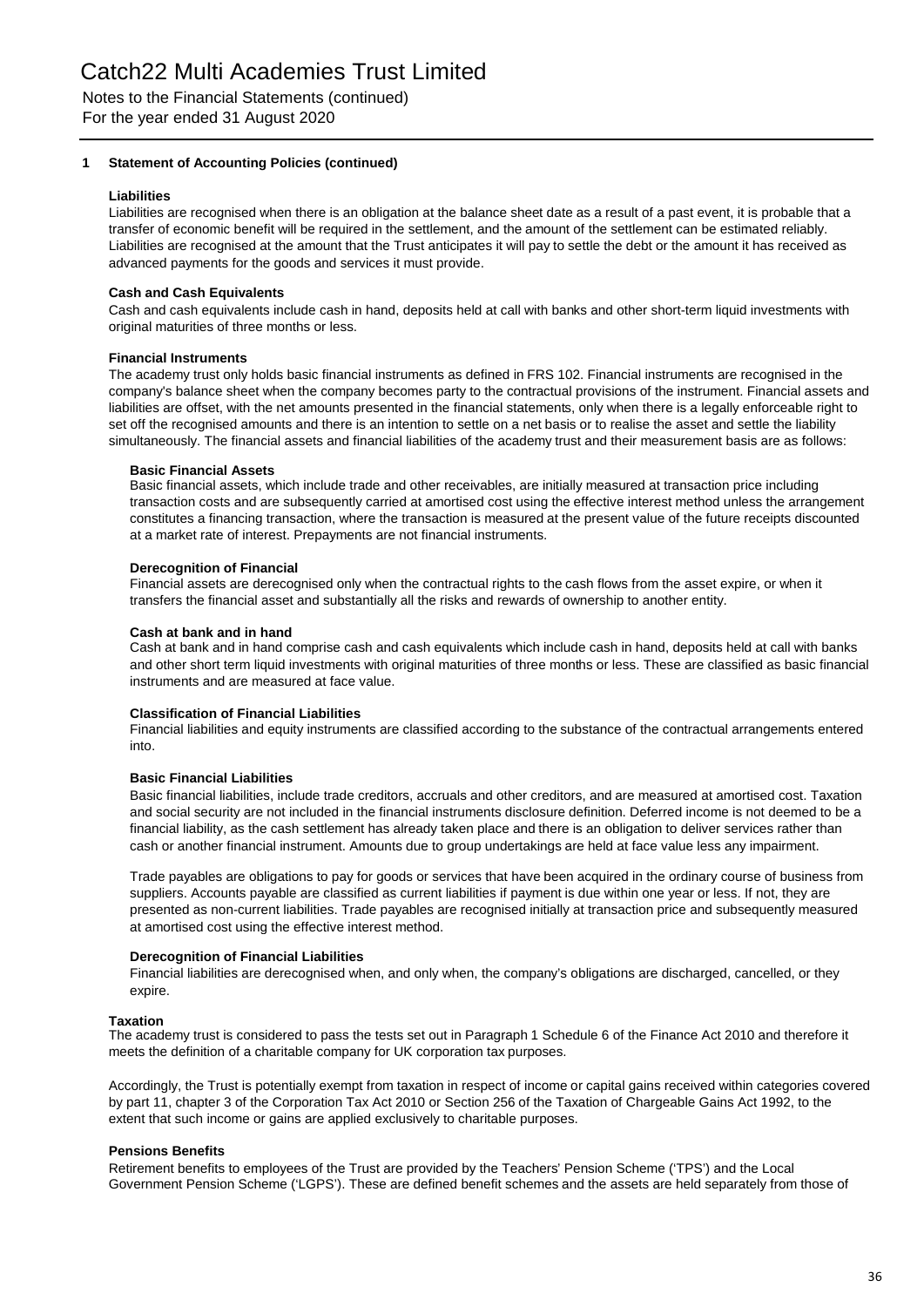Notes to the Financial Statements (continued)

For the year ended 31 August 2020

#### **1 Statement of Accounting Policies (continued)**

#### **Pensions Benefits (continued)**

The TPS is an unfunded scheme and contributions are calculated so as to spread the cost of pensions over employees' working lives with the Trust in such a way that the pension cost is a substantially level percentage of current and future pensionable payroll. The contributions are determined by the Government Actuary on the basis of quadrennial valuations using a prospective unit credit method. As stated in note 21, the TPS is a multi-employer scheme and there is insufficient information available to use defined benefit accounting. The TPS is therefore treated as a defined contribution scheme for accounting purposes and the contributions recognised in the period to which they relate.

The LGPS' are funded schemes and the assets are held separately from those of the Trust in separate trustee administered funds. Pension scheme assets are measured at fair value and liabilities are measured on an actuarial basis using the projected unit credit method and discounted at a rate equivalent to the current rate of return on a high quality corporate bond of equivalent term and currency to the liabilities. The actuarial valuations are obtained at least triennially and are updated at each balance sheet date. The amounts charged to operating surplus are the current service costs and the costs of the scheme introductions, benefit changes, settlements and curtailments. They are included as part of staff costs as incurred. Net interest on the net defined benefit liability/asset is also recognised in the Statement of Financial Activities and comprises the interest cost on the defined benefit and interest income on the scheme assets, calculated by multiplying the fair value of the scheme assets at the beginning of the period by the rate used to discount the benefit obligations. The difference between the interest income on the scheme assets and the actual return on the scheme assets is recognised in other recognised gains and losses.

Actuarial gains and losses are recognised immediately in other recognised gains and losses.

#### **Fund Accounting**

Unrestricted income funds represent those resources which may be used towards meeting any of the charitable objects of the Trust at the discretion of the trustees.

Restricted fixed asset funds are resources which are to be applied to specific capital purposes imposed by the funders where the asset acquired or created is held for a specific purpose.

Restricted pension reserves are resources or liabilities relating to the trust's obligations to the Local Government Pension Schemes, of which some of its employees are members.

Restricted general funds comprise all other restricted funds received with restrictions imposed by the funder/donor and include grants from the Education and Skills Funding Agency and the Department for Education.

#### **Critical Accounting Estimates and Areas of Judgment**

Estimates and judgements are continually evaluated and are based on historical experience and other factors, including expectations of future events that are believed to be reasonable under the circumstances.

The Trust makes estimates and assumptions concerning the future. The resulting accounting estimates and assumptions will, by definition, seldom equal the related actual results. The estimates and assumptions that have a significant risk of causing a material adjustment to the carrying amounts of assets and liabilities within the next financial year are discussed below.

#### **Local Government Pension Scheme**

The present value of the Local Government Pension Schemes defined benefit liability depends on a number of factors that are determined on an actuarial basis using a variety of assumptions. The assumptions used in determining the net cost (income) for pensions include the discount rate. Any changes in these assumptions, which are disclosed in note 21, will impact the carrying amount of the pension liability. Furthermore a roll forward approach which projects results from the latest full actuarial valuation performed at 31 March 2019 has been used by the actuary in valuing the pensions liability at 31 August 2020. Any differences between the figures derived from the roll forward approach and a full actuarial valuation would impact on the carrying amount of the pension liability.

#### **Land and buildings transferred on conversion**

Long leasehold title of land and buildings have been transferred to the trust at £nil consideration. The premises have been recognised in the Trust's accounts at the best estimate of their fair value as at the date of conversion. This was estimated at the most recent valuation figures provided by the transferring local authority, as a best approximation of fair value.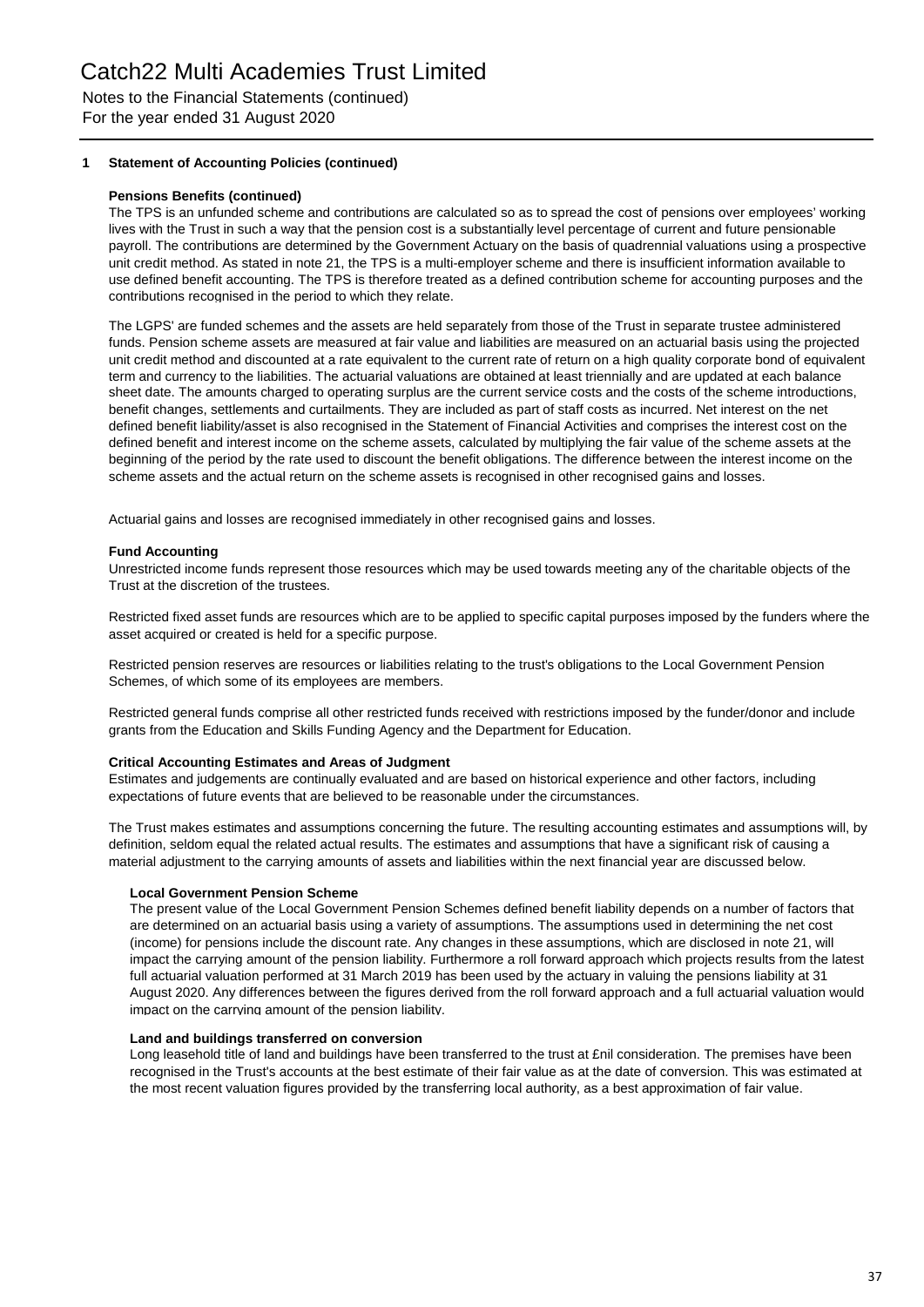Notes to the Financial Statements (continued)

For the year ended 31 August 2020

#### **2 Donations and capital grants**

|                                                                        | <b>Restricted</b><br><b>Pension</b><br><b>Funds</b><br>£000 | <b>Restricted</b><br><b>Fixed Asset</b><br><b>Funds</b><br>£000 | Total<br>2020<br>£000 | <b>Total</b><br>2019<br>£000 |
|------------------------------------------------------------------------|-------------------------------------------------------------|-----------------------------------------------------------------|-----------------------|------------------------------|
| Transfer of existing academies into the academy trust<br>(See note 25) | (297)                                                       | 3,730                                                           | 3,433                 |                              |
| Transferred from local authority                                       |                                                             | 3,100                                                           | 3,100                 |                              |
| Capital grants                                                         |                                                             | 555                                                             | 555                   | 318                          |
|                                                                        | (297)                                                       | 7,385                                                           | 7,088                 | 318                          |
| 2019 total                                                             |                                                             | 318                                                             | 318                   |                              |

#### **3 Funding for the Academy Trust's educational operations**

|                                                            | <b>Total</b><br>2020 | <b>Total</b><br>2019 |
|------------------------------------------------------------|----------------------|----------------------|
| <b>Restricted funds</b>                                    | £000                 | £000                 |
| DfE / ESFA grants                                          |                      |                      |
| General Annual Grant (GAG)                                 | 3,705                | 3,083                |
| <b>Start Up Grants</b>                                     | 103                  | 207                  |
| Other DfE/ESFA grants                                      | 618                  | 346                  |
|                                                            | 4,426                | 3,636                |
| <b>Other Government grants</b>                             |                      |                      |
| Local authority grants                                     | 5,220                | 4,178                |
|                                                            | 5,220                | 4,178                |
| Other income from the academy trust's education operations | 668                  | 544                  |
|                                                            | 10.314               | 8,358                |

#### **4 Expenditure**

|                                  | <b>Non Pay Expenditure</b> |                          |       |        |              |  |  |  |
|----------------------------------|----------------------------|--------------------------|-------|--------|--------------|--|--|--|
|                                  | <b>Staff</b>               |                          | Other | Total  | <b>Total</b> |  |  |  |
|                                  | <b>Costs</b>               | <b>Premises</b>          | Costs | 2020   | 2019         |  |  |  |
|                                  | £000                       | £000                     | £000  | £000   | £000         |  |  |  |
| Academy's educational operations |                            |                          |       |        |              |  |  |  |
| Direct costs                     | 6,666                      | $\overline{\phantom{0}}$ | 858   | 7,524  | 5,989        |  |  |  |
| Allocated support costs          | 1.270                      | 929                      | 1.190 | 3,389  | 2,964        |  |  |  |
|                                  | 7,936                      | 929                      | 2.048 | 10,913 | 8,953        |  |  |  |
| 2019 total                       | 6,166                      | 990                      | 1.797 | 8,953  |              |  |  |  |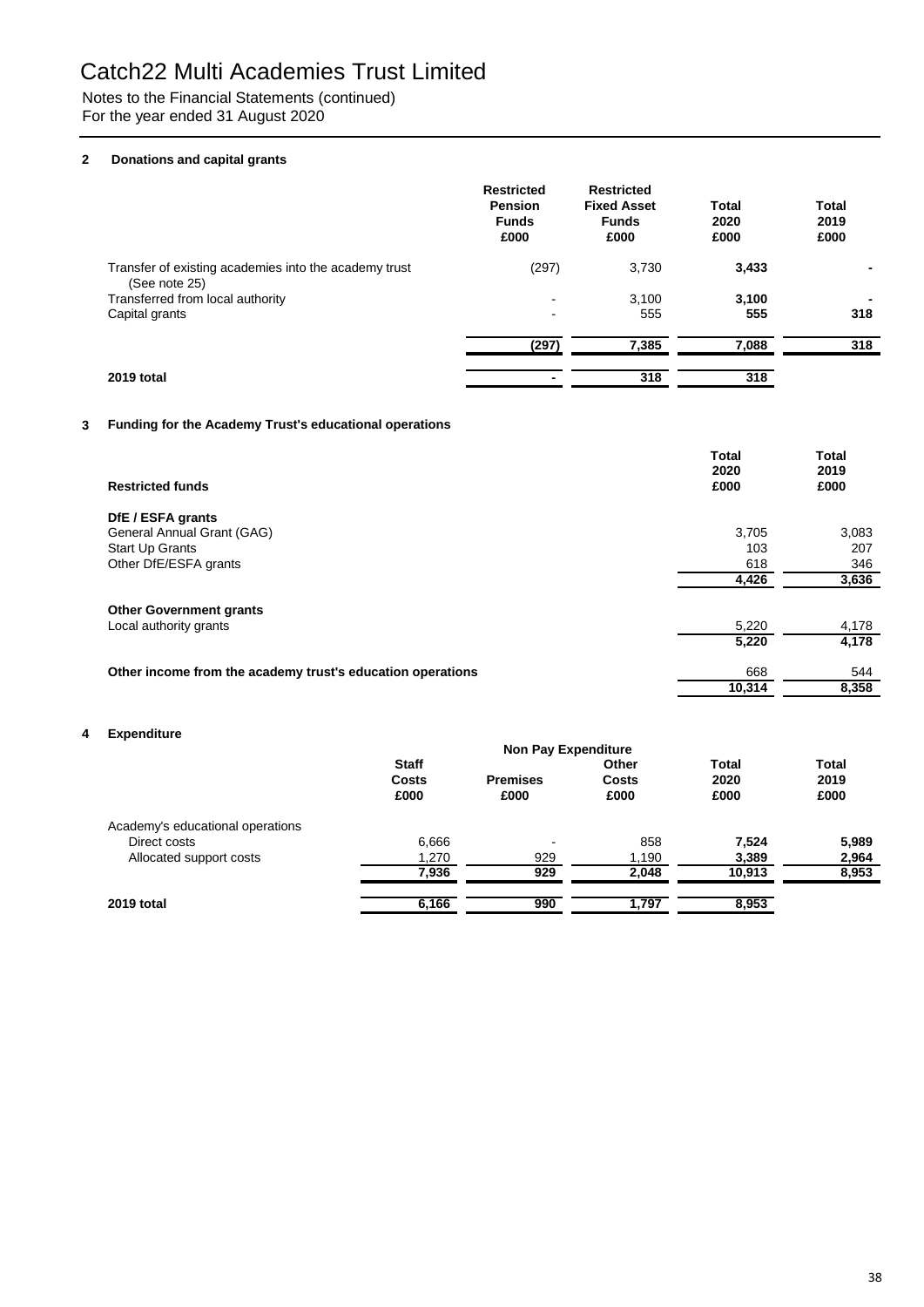Notes to the Financial Statements (continued)

For the year ended 31 August 2020

## **4 Expenditure (continued)**

| Net income/(expenditure) for the period includes: | 2020<br>£000 | 2019<br>£000 |
|---------------------------------------------------|--------------|--------------|
| Depreciation<br>Fees payable to auditor:          | 141          | 118          |
| Audit                                             | 11           |              |
| Non-audit services:                               |              | 11           |

Included within expenditure are the following transactions:

|                         | Total    | Individual items above £5,000: |                                           |
|-------------------------|----------|--------------------------------|-------------------------------------------|
|                         | £        | <b>Amount £ Reason</b>         |                                           |
| • Compensation payments | 19.102 · |                                | 11,500 Loss of office by mutual agreement |

### **5 Charitable activities**

|                                               | <b>Total</b><br>2020<br>£000 | <b>Total</b><br>2019<br>£000 |
|-----------------------------------------------|------------------------------|------------------------------|
| Direct costs - educational operations         | 7,524                        | 5,989                        |
| <b>Support costs - educational operations</b> | 3,389                        | 2,964                        |
|                                               | 10,913                       | 8,953                        |
| <b>Support costs - educational operations</b> | <b>Total</b><br>2020<br>£000 | Total<br>2019<br>£000        |
| Support staff costs                           | 1,270                        | 928                          |
| Depreciation                                  | 141                          | 118                          |
| Technology costs                              | 421                          | 337                          |
| Premises costs                                | 790                          | 872                          |
| Support services from group companies         | 253                          | 228                          |
| Pension finance costs                         | 35                           | 20                           |
| Other support costs                           | 457                          | 433                          |
| Governance costs                              | 22                           | 28                           |
| <b>Total support costs</b>                    | 3,389                        | 2,964                        |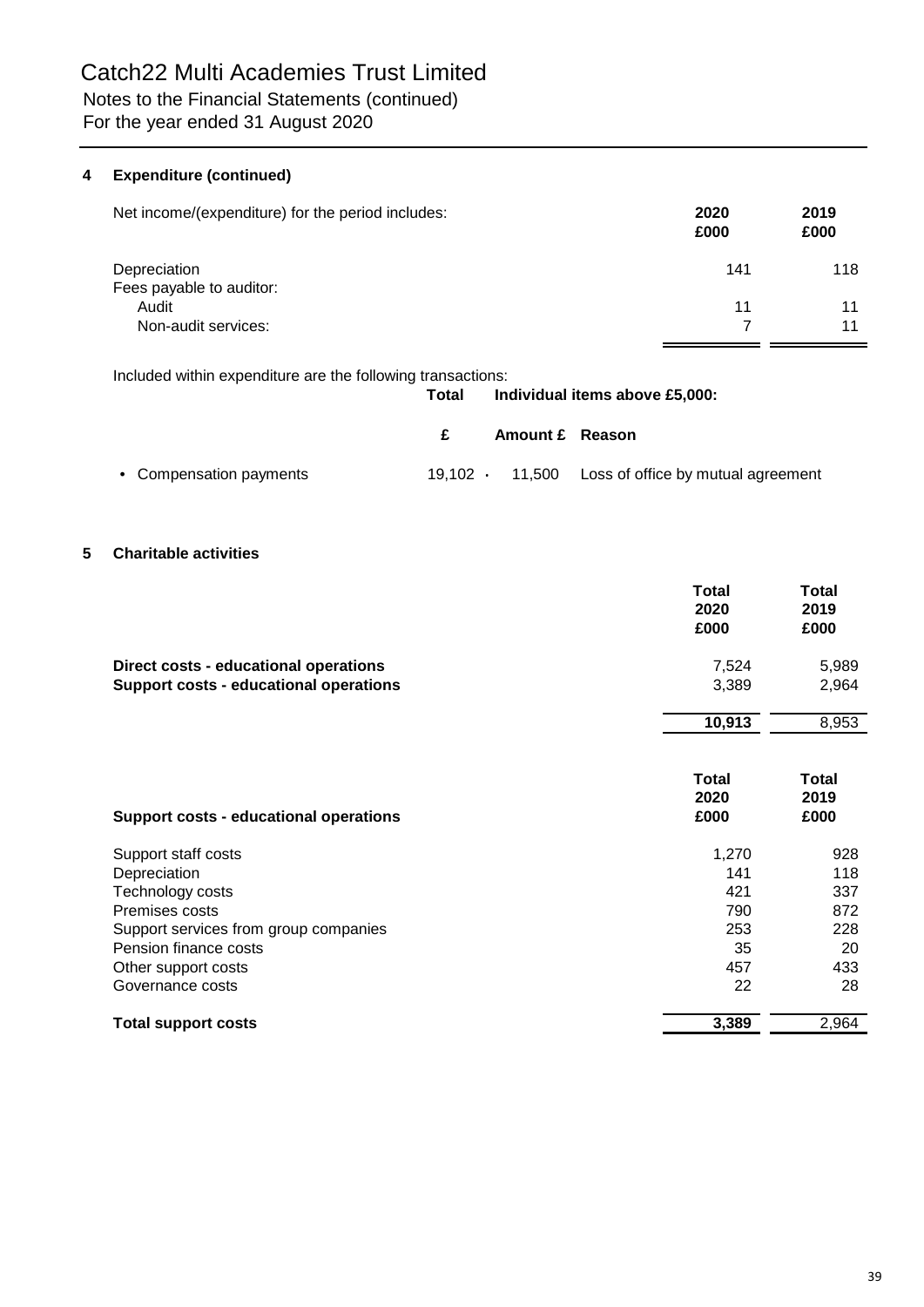Notes to the Financial Statements (continued)

For the year ended 31 August 2020

#### **6 Staff**

| a. Staff costs<br>Staff costs during the period were: | Total<br>2020<br>£000 | Total<br>2019<br>£000 |
|-------------------------------------------------------|-----------------------|-----------------------|
| Wages and salaries                                    | 4.874                 | 4,103                 |
| Social security costs                                 | 476                   | 401                   |
| Operating costs of defined benefit pension schemes    | 1,357                 | 881                   |
|                                                       | 6,707                 | 5,385                 |
| Supply staff costs                                    | 1,096                 | 644                   |
| Recharged staff costs from group undertakings         | 132                   | 137                   |
| Staff restructuring costs: severance payments         |                       | 50                    |
|                                                       | 7,935                 | 6,216                 |

#### **b. Staff numbers**

The average number of persons employed by the trust during the period was as follows:

|                                        | 2020 | 2019 |
|----------------------------------------|------|------|
|                                        | No.  | No.  |
| <b>Charitable Activities</b>           |      |      |
| <b>Teachers</b>                        | 67   | 56   |
| Administration and educational support | 108  | 91   |
| Management                             | 13   | 14   |
|                                        | 188  | 161  |

#### **c. Higher paid staff**

The number of employees whose employee benefits (excluding employer pension costs) exceeded £60,000 was:

|                   | 2020<br>No. | 2019<br>No. |
|-------------------|-------------|-------------|
| £60,001 - £70,000 | 4           | 4           |
| £70,001 - £80,000 | и           |             |

#### **d. Key management personnel**

Key management personnel of the Trust comprises the trustees and the senior management team as listed on page 3. The total amount of employee benefits (including employer pension contributions) received by key management personnel for their services to the Trust was £266,758 (2019: £218,325).

Key management employed by Catch22 Charity Limited and the cost of their employee benefits, included in the amount above, in relation to time spent providing services to the academy trust are recharged to the academy trust by Catch22 and amounted to £82,961 (2019: £81,103).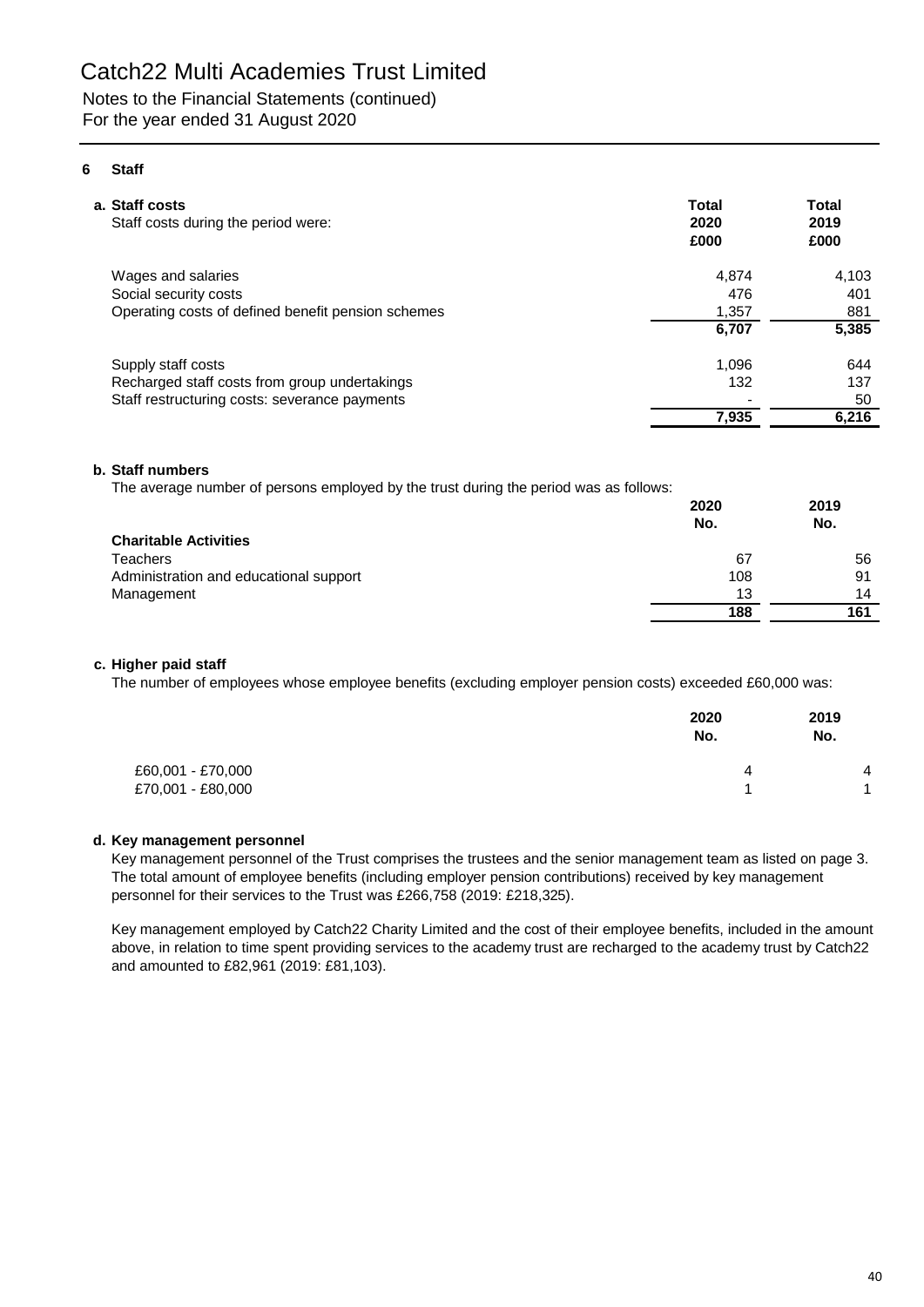Notes to the Financial Statements (continued)

For the year ended 31 August 2020

#### **7 Related Party Transactions - Trustees' Remuneration & Expenses**

No trustees have been paid remuneration or received other benefits from an employment with the academy trust.

During the year ended 31 August 2020, no expenses were reimbursed to trustees (2019: nil).

#### **8 Trustees' and Officers' Insurance**

The academy trust has opted into the Department of Education's risk protection arrangement (RPA), an alternative to insurance where UK government funds cover losses that arise. This scheme protects trustees and officers from claims arising from negligent acts, errors or omissions occurring whilst on academy business, and provides cover up to £10,000,000. It is not possible to quantify the trustees and officers indemnity element from the overall cost of the RPA scheme.

#### **9 Central Services**

The academy trust has provided the following central services to its academies during the year:

- human resources (HR)
- financial services
- legal services
- facilities management
- educational support services

The trust charges for these services on a flat percentage of core income, at 6% (2019: 6%)

At the Balance Sheet date an additional charge was made of 10% of in-year surpluses from those open schools making a surplus in the year.

In the prior year, an additional charge was made at the Balance Sheet date of 10% of open schools' revenue reserves, to account for the level of central services provided which had been underfunded.

The total amounts charged during the year were as follows:

|                            | 2020 | 2019 |
|----------------------------|------|------|
|                            | £000 | £000 |
| The Ashwood Academy        | 106  | 107  |
| The Brunel Academy         | 90   | 128  |
| The Burton Academy         | 88   | 103  |
| The Spires Academy         | 70   | 82   |
| The Everitt Academy        | 81   | 103  |
| The Fen Rivers Academy     | 93   | 73   |
| The Coppice Spring Academy | 103  |      |
|                            | 631  | 596  |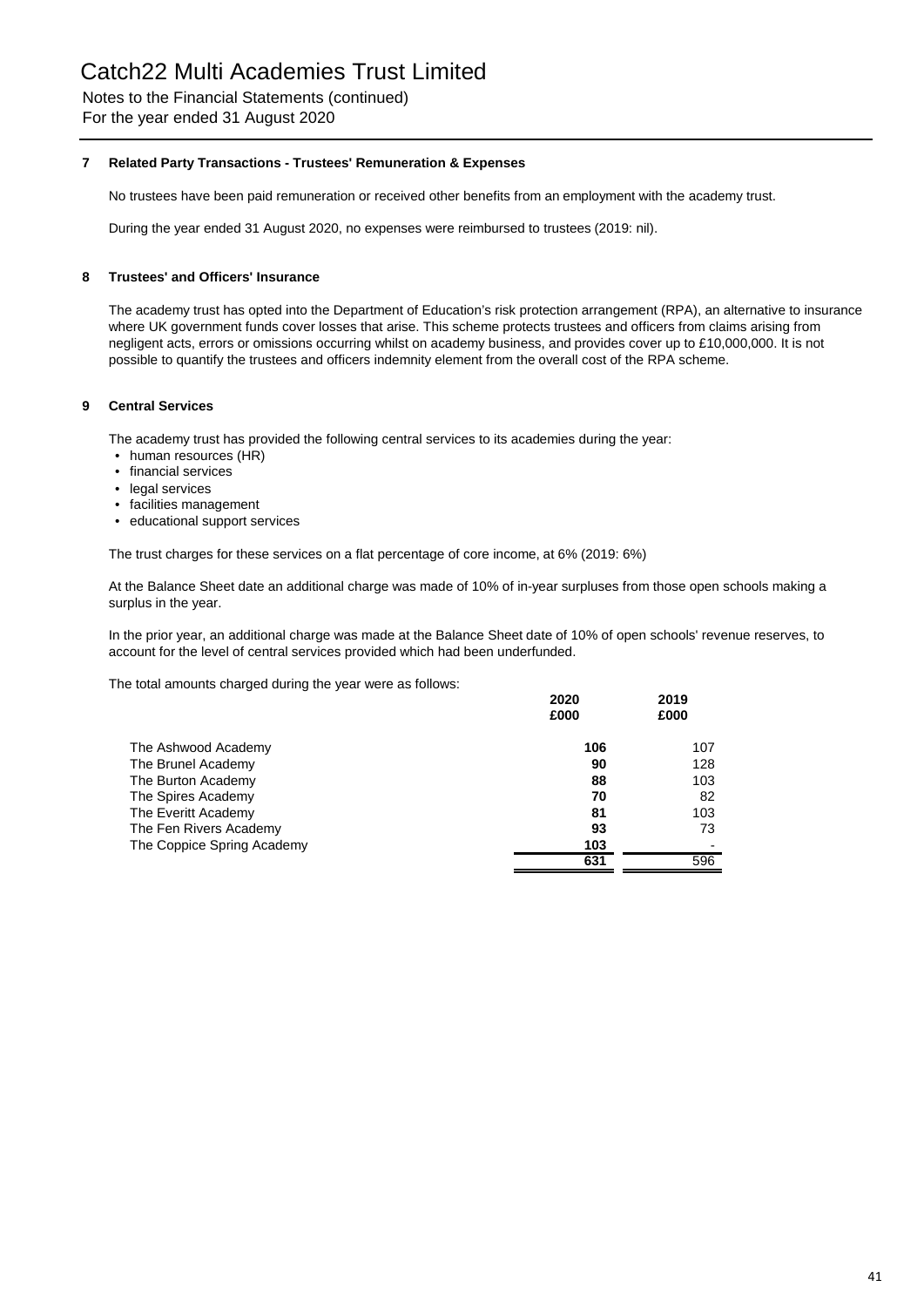For the year ended 31 August 2020 Notes to the Financial Statements (continued)

### **10 Tangible Fixed Assets**

|    |                                                                                                                                               | Leasehold<br><b>Land and</b><br><b>Buildings</b><br>£000 | <b>Total</b><br>£000            |
|----|-----------------------------------------------------------------------------------------------------------------------------------------------|----------------------------------------------------------|---------------------------------|
|    | Cost<br>At 1 September 2019<br>Additions                                                                                                      | 19,334<br>6,831                                          | 19,334<br>6,831                 |
|    | At 31 August 2020                                                                                                                             | 26,165                                                   | 26,165                          |
|    | Depreciation<br>At 1 September 2019<br>Charged in period                                                                                      | 205<br>141                                               | 205<br>141                      |
|    | At 31 August 2020                                                                                                                             | 346                                                      | 346                             |
|    | Net book values<br>At 31 August 2020                                                                                                          | 25,819                                                   | 25,819                          |
|    | At 1 September 2019                                                                                                                           | 19,129                                                   | 19,129                          |
| 11 | <b>Debtors</b>                                                                                                                                | 2020<br>£000                                             | 2019<br>£000                    |
|    | <b>Trade debtors</b><br>VAT recoverable<br>Amounts due from group undertakings<br>Prepayments and accrued income                              | 112<br>86<br>615                                         | 100<br>120<br>14<br>177         |
|    |                                                                                                                                               | 813                                                      | 411                             |
|    | 12 Creditors: Amounts falling due within one year                                                                                             | 2020<br>£000                                             | 2019<br>£000                    |
|    | Trade creditors<br>Other taxation and social security<br>Amounts due to group undertakings<br>Other creditors<br>Accruals and deferred income | 280<br>111<br>34<br>119<br>307                           | 227<br>96<br>82<br>286          |
|    |                                                                                                                                               | 851                                                      | 691                             |
|    | Deferred income                                                                                                                               | 2020<br>£000                                             | 2019<br>£000                    |
|    | Deferred Income at 1 September 2019<br>Released from previous years<br>Resources deferred in the year<br>Deferred Income at 31 August 2020    | 1<br>(1)<br>9<br>9                                       | 65<br>(65)<br>1<br>$\mathbf{1}$ |
|    |                                                                                                                                               |                                                          |                                 |

At the balance sheet date the academy trust was holding funds received in advance for services in the next financial year.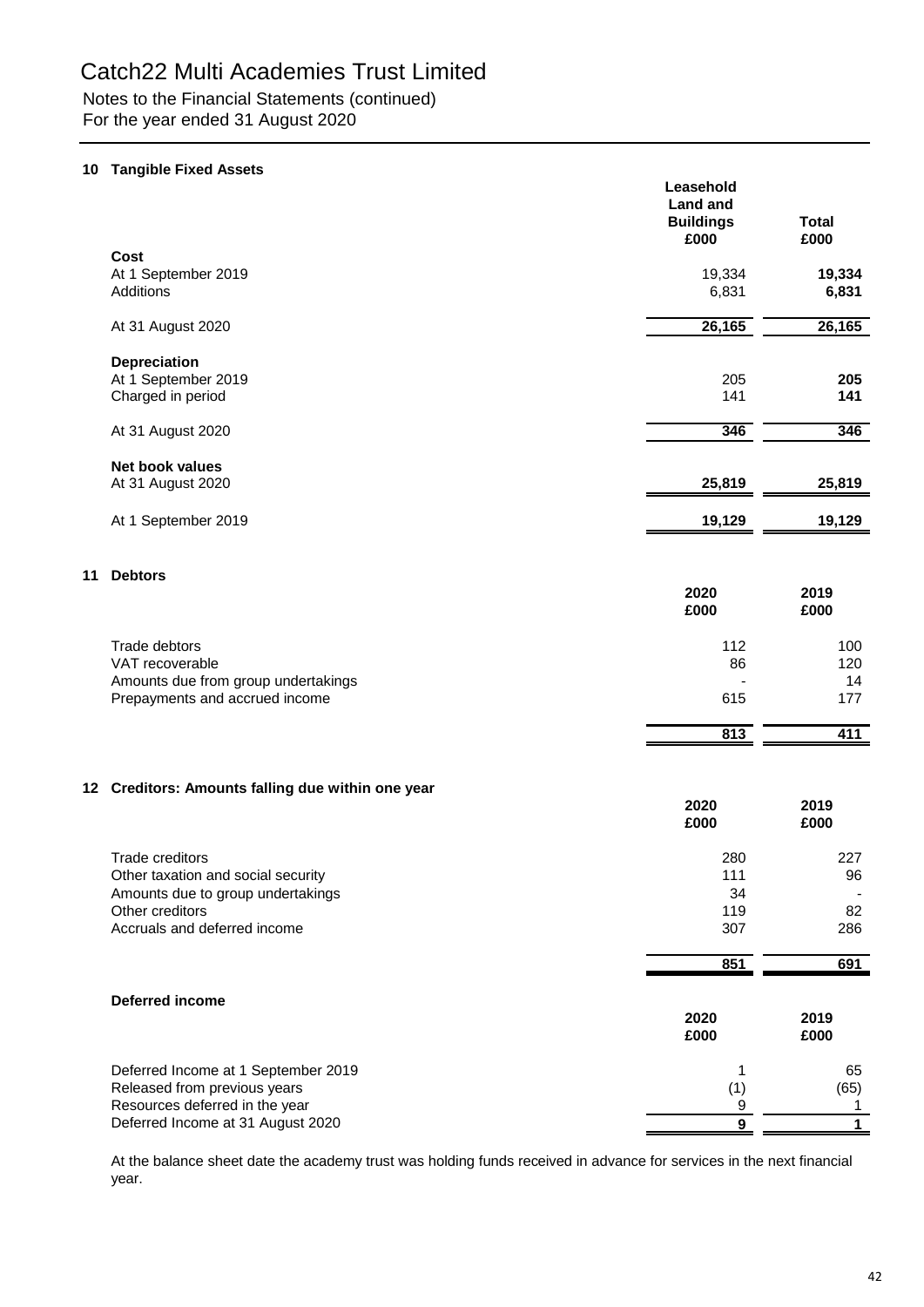For the year ended 31 August 2020 Notes to the Financial Statements (continued)

#### **13 Funds**

| ı unus                              | <b>Balance at</b><br>1 September<br>2019<br>£000 | <b>Incoming</b><br><b>Resources</b><br>£000 | <b>Resources</b><br><b>Expended</b><br>£000 | Gains.<br>Losses &<br><b>Transfers</b><br>£000 | <b>Balance at</b><br>31 August<br>2020<br>£000 |
|-------------------------------------|--------------------------------------------------|---------------------------------------------|---------------------------------------------|------------------------------------------------|------------------------------------------------|
| <b>Restricted general funds</b>     |                                                  |                                             |                                             |                                                |                                                |
| General Annual Grant (GAG)          |                                                  | 3,705                                       | (3,705)                                     |                                                |                                                |
| Start Up Grants                     | 91                                               | 103                                         | (86)                                        |                                                | 108                                            |
| Other DfE/ESFA grants               |                                                  | 618                                         | (618)                                       |                                                |                                                |
| Local Authority grants              | 1,112                                            | 5,220                                       | (4,861)                                     | (294)                                          | 1,177                                          |
| Other grants                        |                                                  | 668                                         | (668)                                       |                                                |                                                |
|                                     | 1,203                                            | 10,314                                      | (9,938)                                     | (294)                                          | 1,285                                          |
| <b>Pension Reserve</b>              | (1,499)                                          | (297)                                       | (734)                                       | (152)                                          | (2,682)                                        |
|                                     | (1,499)                                          | (297)                                       | (734)                                       | (152)                                          | (2,682)                                        |
| <b>Restricted fixed asset funds</b> |                                                  |                                             |                                             |                                                |                                                |
| DfE/ESFA capital grants             | 77                                               | 555                                         | (100)                                       | (24)                                           | 508                                            |
| Fixed assets held                   | 19,129                                           | 6,830                                       | (141)                                       |                                                | 25,819                                         |
|                                     | 19,206                                           | 7,385                                       | (241)                                       | (23)                                           | 26,327                                         |
| <b>Total restricted funds</b>       | 18,910                                           | 17,402                                      | (10, 913)                                   | (469)                                          | 24,930                                         |

The specific purposes for which the funds are to be applied are as follows:

#### *Restricted general funds*

This includes all monies received from the ESFA to carry out the objectives of the Trust. It includes the School Budget Share.

Under the funding agreement with the Secretary of State, the Trust was not subject to a limit on the amount of GAG that it could carry forward at 31 August 2020.

#### *Pension reserve*

This represents the negative reserve in respect of the liability on the three LGPS defined benefit pension schemes. Resources expended comprise the current service cost and finance cost for the year. £318,000 transfer into the pension reserve represents the employer contribution payment against the deficit, from revenue funds, with a £767,000 actuarial loss creating a net loss and transfer of £449,000.

#### *Fixed asset fund*

The fixed asset fund includes grants received from the DfE and other sources to finance the development and building of the academy and other tangible fixed assets, and the annual charges for depreciation of these assets. Funds transferred from the restricted fixed asset funds to the restricted general funds represent ESFA grants used towards repairs and maintenance costs of fixed assets at the schools.

#### *Unrestricted funds*

Unrestricted funds represent those resources which may be used towards meeting any of the charitable objects of the Trust at the discretion of the trustees.

#### *Transfers between funds*

Transfers from the restricted general fund to the pension reserve relate to the payments made from GAG funds towards reducing the LGPS defined benefit pension scheme liability.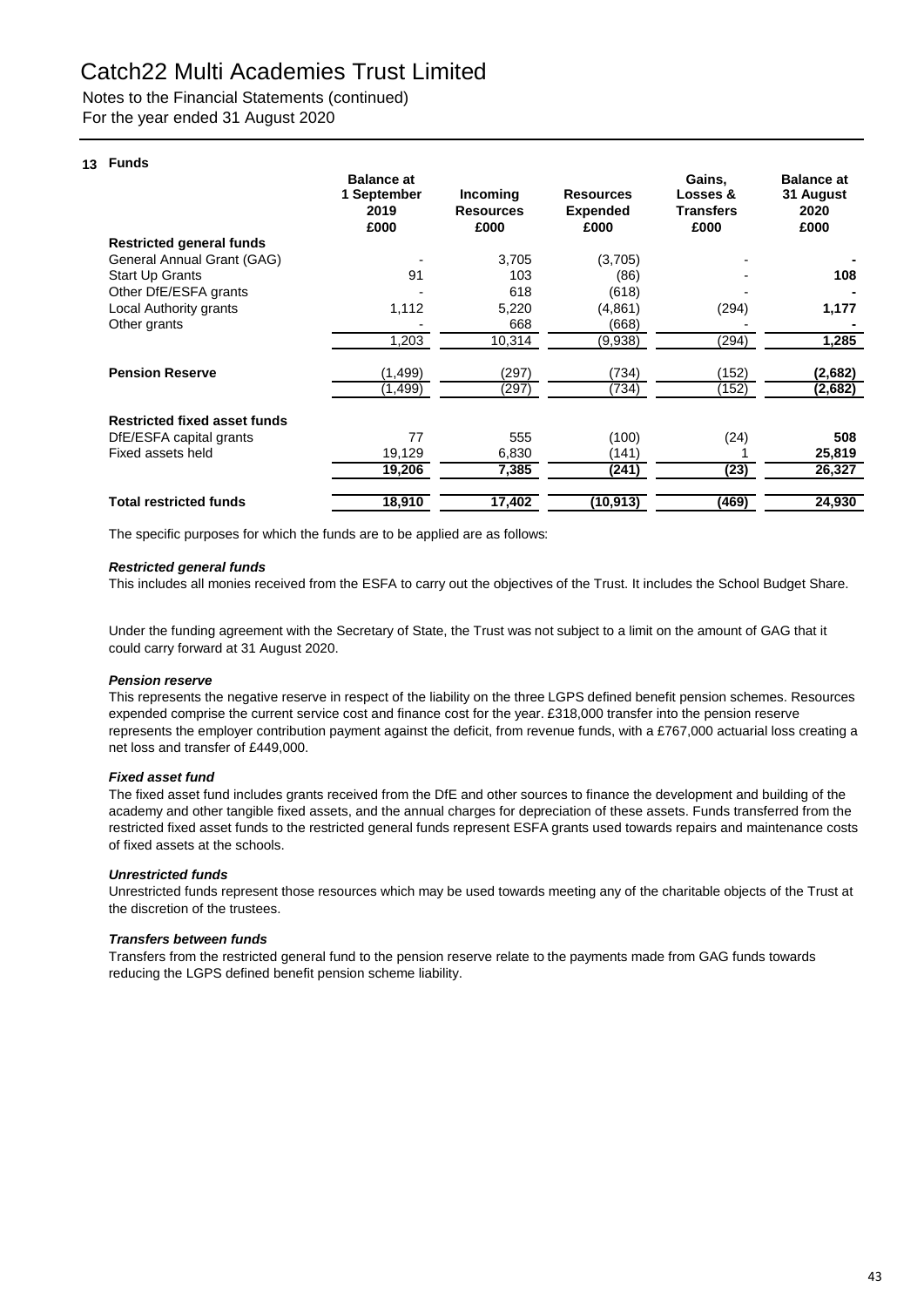Notes to the Financial Statements (continued)

For the year ended 31 August 2020

#### **13 Funds (continued)**

#### **Comparative information in respect of the preceding period is as follows:**

|                                     | <b>Balance at</b><br>September<br>2018<br>£000 | Incoming<br><b>Resources</b><br>£000 | <b>Resources</b><br><b>Expended</b><br>£000 | Gains.<br>Losses &<br><b>Transfers</b><br>£000 | <b>Balance</b> at<br>31 August<br>2019<br>£000 |
|-------------------------------------|------------------------------------------------|--------------------------------------|---------------------------------------------|------------------------------------------------|------------------------------------------------|
| <b>Restricted general funds</b>     |                                                |                                      |                                             |                                                |                                                |
| General Annual Grant (GAG)          |                                                | 3,083                                | (3,083)                                     |                                                |                                                |
| <b>Start Up Grants</b>              |                                                | 207                                  | (116)                                       |                                                | 91                                             |
| Other DfE/ESFA grants               |                                                | 346                                  | (346)                                       |                                                |                                                |
| Local Authority grants              | 1,027                                          | 4,178                                | (3,834)                                     | (259)                                          | 1,112                                          |
| Other grants                        |                                                | 544                                  | (544)                                       |                                                |                                                |
|                                     | 1,027                                          | 8,358                                | (7, 923)                                    | (259)                                          | 1,203                                          |
| <b>Pension Reserve</b>              | (811)                                          |                                      | (503)                                       | (185)                                          | (1,499)                                        |
|                                     | (811)                                          |                                      | (503)                                       | (185)                                          | (1,499)                                        |
| <b>Restricted fixed asset funds</b> |                                                |                                      |                                             |                                                |                                                |
| DfE/ESFA capital grants             |                                                | 318                                  | (241)                                       |                                                | 77                                             |
| Fixed assets held                   | 14,395                                         | 5,020                                | (286)                                       |                                                | 19,129                                         |
|                                     | 14,395                                         | 5,338                                | (527)                                       |                                                | 19,206                                         |
| <b>Total restricted funds</b>       | 14,611                                         | 13,696                               | (8,953)                                     | (444)                                          | 18,910                                         |

#### **Analysis of funds by academy balance**

| <b>Analysis of Tanus by academy balance</b> |         |          |
|---------------------------------------------|---------|----------|
|                                             | 2020    | 2019     |
|                                             | £000    | £000     |
| <b>Restricted general funds</b>             |         |          |
| The Ashwood Academy                         | 320     | 186      |
| The Brunel Academy                          | 395     | 311      |
| The Burton Academy                          | 179     | 210      |
| The Spires Academy                          | 73      | 183      |
| The Everitt Academy                         | 142     | 212      |
| The Fen Rivers Academy                      | 187     | 52       |
| The Coppice Springs Academy                 | 84      | 37       |
| The Austen Academy                          | 108     | 54       |
| <b>Central Services</b>                     | (203)   | (42)     |
|                                             | 1,285   | 1,203    |
| <b>Pension Reserve</b>                      | (2,682) | (1, 499) |
| <b>Restricted fixed asset funds</b>         | 26,327  | 19,206   |
| <b>Total restricted funds</b>               | 24,930  | 18,910   |

Central Services is carrying a net deficit of £203k on these funds because higher levels of central services have been required during the trust's period of growth and consolidation. The trust is reviewing the central service charge made to academies, and believes the Central Services position will return to surplus as the trust becomes more established.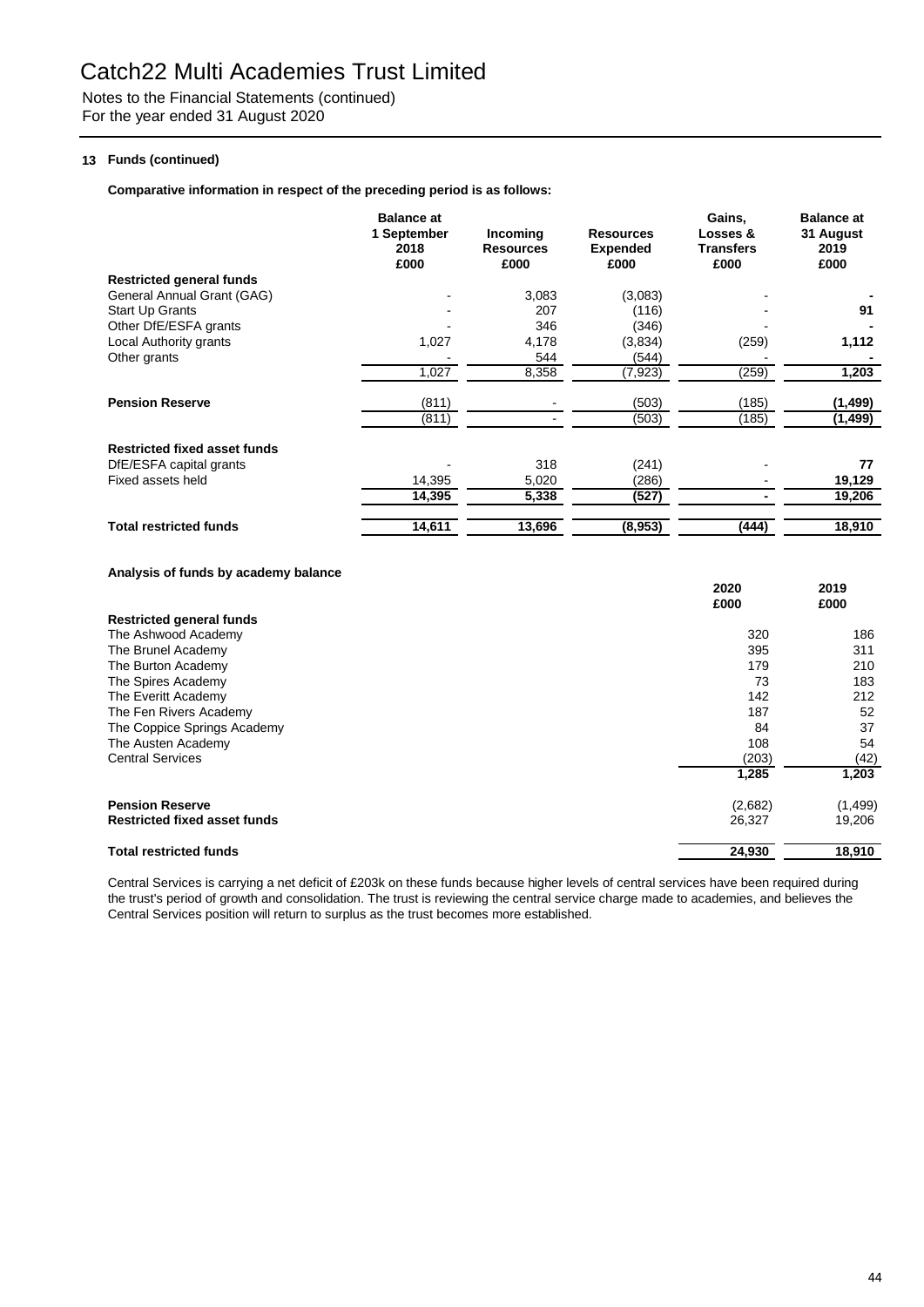Notes to the Financial Statements (continued)

For the year ended 31 August 2020

#### **13 Funds (continued)**

#### **Total cost analysis by academy**

Expenditure incurred by each academy during the period was as follows:

|                             | <b>Teaching and</b><br><b>Educational</b><br>Support<br><b>Staff Costs</b><br>£000 | Other<br><b>Support</b><br><b>Staff Costs</b><br>£000 | Educational<br><b>Supplies</b><br>£000 | <b>Other Costs</b><br>(excluding<br>Depreciation)<br>£000 | Total<br>2020<br>£000 |
|-----------------------------|------------------------------------------------------------------------------------|-------------------------------------------------------|----------------------------------------|-----------------------------------------------------------|-----------------------|
| The Ashwood Academy         | 923                                                                                | 279                                                   | 10                                     | 248                                                       | 1,460                 |
| The Brunel Academy          | 931                                                                                | 271                                                   | 17                                     | 224                                                       | 1,443                 |
| The Burton Academy          | 687                                                                                | 213                                                   | 100                                    | 338                                                       | 1,338                 |
| <b>Torbay Academies</b>     |                                                                                    |                                                       |                                        |                                                           |                       |
| The Spires Academy          | 797                                                                                | 97                                                    | 25                                     | 403                                                       | 1,322                 |
| The Everitt Academy         | 811                                                                                | 148                                                   | 129                                    | 306                                                       | 1,394                 |
| The Fen Rivers Academy      | 797                                                                                | 95                                                    | 12                                     | 214                                                       | 1,118                 |
| The Coppice Springs Academy | 1.144                                                                              | 90                                                    | 25                                     | 284                                                       | 1,543                 |
| The Austen Academy          | 18                                                                                 | 11                                                    |                                        |                                                           | 36                    |
| <b>Central Services</b>     | 560                                                                                | 66                                                    |                                        | 392                                                       | 1,018                 |
| <b>Academy Trust</b>        | 6,668                                                                              | 1,270                                                 | 318                                    | 2,416                                                     | 10,672                |

|                             | Teaching and<br><b>Educational</b><br><b>Support</b><br><b>Staff Costs</b><br>£000 | Other<br><b>Support</b><br><b>Staff Costs</b><br>£000 | <b>Educational</b><br><b>Supplies</b><br>£000 | <b>Other Costs</b><br>(excluding<br>Depreciation)<br>£000 | Total<br>2019<br>£000 |
|-----------------------------|------------------------------------------------------------------------------------|-------------------------------------------------------|-----------------------------------------------|-----------------------------------------------------------|-----------------------|
| The Ashwood Academy         | 929                                                                                | 160                                                   | 8                                             | 285                                                       | 1,382                 |
| The Brunel Academy          | 953                                                                                | 271                                                   | 15                                            | 319                                                       | 1,558                 |
| The Burton Academy          | 733                                                                                | 146                                                   | 50                                            | 379                                                       | 1,308                 |
| <b>Torbay Academies</b>     |                                                                                    |                                                       |                                               |                                                           |                       |
| The Spires Academy          | 653                                                                                | 48                                                    | 20                                            | 245                                                       | 966                   |
| The Everitt Academy         | 763                                                                                | 107                                                   | 35                                            | 398                                                       | 1,303                 |
| The Fen Rivers Academy      | 717                                                                                | 81                                                    | 50                                            | 116                                                       | 964                   |
| The Coppice Springs Academy |                                                                                    | 13                                                    |                                               | 20                                                        | 33                    |
| The Austen Academy          | 16                                                                                 | 17                                                    |                                               |                                                           | 33                    |
| <b>Central Services</b>     | 475                                                                                | 87                                                    |                                               | 317                                                       | 879                   |
| <b>Academy Trust</b>        | 5,239                                                                              | 930                                                   | 178                                           | 2,079                                                     | 8,426                 |
|                             |                                                                                    |                                                       |                                               |                                                           |                       |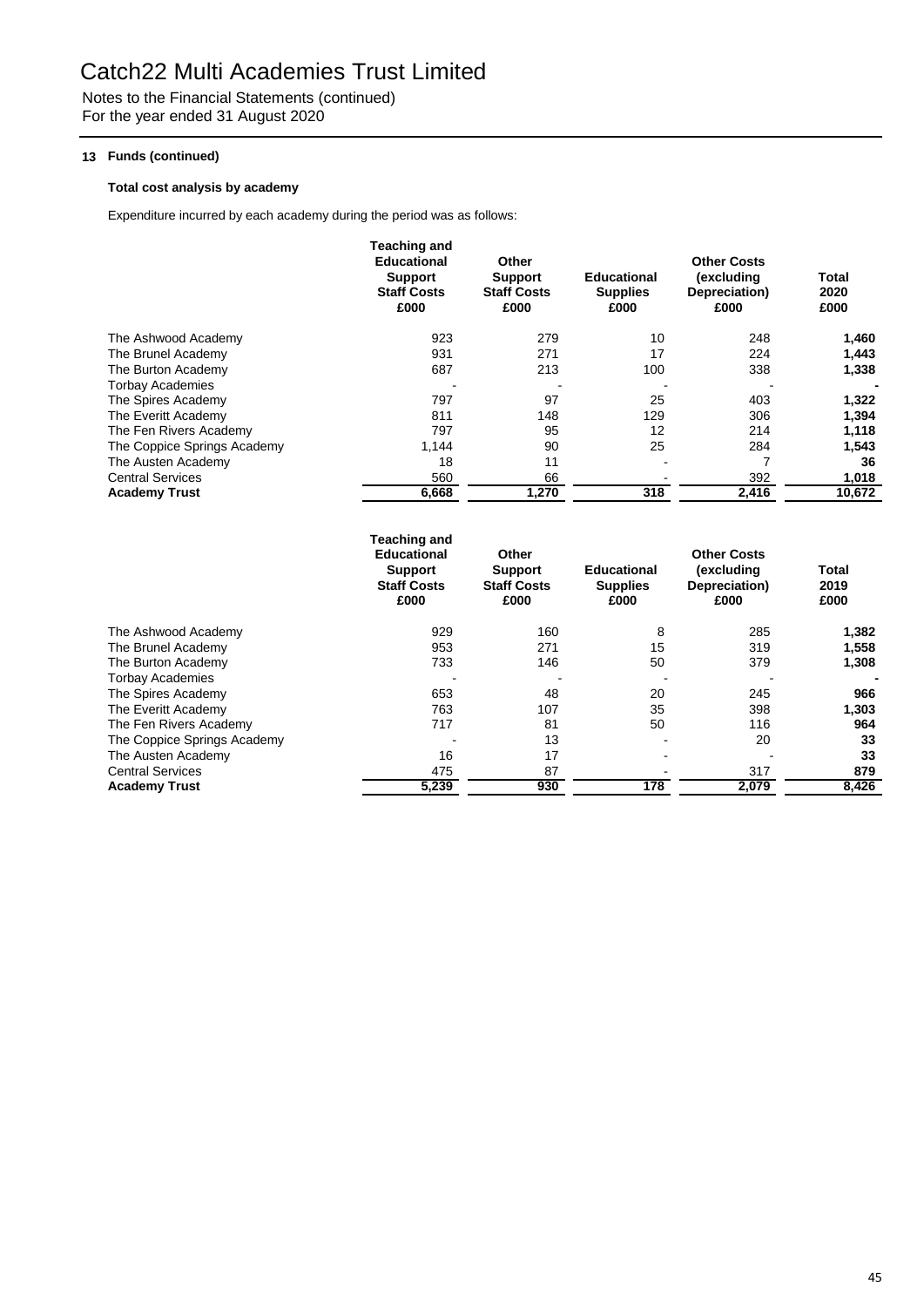Notes to the Financial Statements (continued)

For the year ended 31 August 2020

#### **14 Analysis of net assets between funds**

Fund balances at 31 August 2020 are represented by:

|                            | <b>Restricted</b><br><b>Pension</b><br><b>Funds</b><br>£000 | <b>Restricted</b><br>General<br><b>Funds</b><br>£000 | <b>Restricted</b><br><b>Fixed Asset</b><br><b>Funds</b><br>£000 | Total<br><b>Funds</b><br>£000 |
|----------------------------|-------------------------------------------------------------|------------------------------------------------------|-----------------------------------------------------------------|-------------------------------|
| Tangible fixed assets      |                                                             | $\blacksquare$                                       | 25,819                                                          | 25,819                        |
| Current assets             | $\overline{\phantom{0}}$                                    | 2.136                                                | 508                                                             | 2,644                         |
| <b>Current liabilities</b> |                                                             | (851)                                                | $\blacksquare$                                                  | (851)                         |
| Pension scheme liability   | (2,682)                                                     | $\blacksquare$                                       |                                                                 | (2,682)                       |
| <b>Total net assets</b>    | (2,682)                                                     | 1,285                                                | 26,327                                                          | 24,930                        |

#### **Comparative information in respect of the preceding period is as follows:**

|                            | <b>Restricted</b><br><b>Pension</b><br><b>Funds</b><br>£000 | <b>Restricted</b><br>General<br><b>Funds</b><br>£000 | <b>Restricted</b><br><b>Fixed Asset</b><br><b>Funds</b><br>£000 | <b>Total</b><br><b>Funds</b><br>£000 |
|----------------------------|-------------------------------------------------------------|------------------------------------------------------|-----------------------------------------------------------------|--------------------------------------|
| Tangible fixed assets      |                                                             |                                                      | 19.129                                                          | 19.129                               |
| Current assets             | $\blacksquare$                                              | 1.894                                                | 77                                                              | 1,971                                |
| <b>Current liabilities</b> |                                                             | (691)                                                | $\,$                                                            | (691)                                |
| Pension scheme liability   | (1,499)                                                     |                                                      |                                                                 | (1, 499)                             |
| <b>Total net assets</b>    | (1,499)                                                     | 1,203                                                | 19,206                                                          | 18,910                               |

#### **15 Reconciliation of net income/(expenditure) to net cash flow from operating activities**

|    |                                                                                    | 2020<br>£000 | 2019<br>£000 |
|----|------------------------------------------------------------------------------------|--------------|--------------|
|    | Net income for the reporting period (as per the statement of financial activities) | 6,489        | 4,743        |
|    | Adjusted for:                                                                      |              |              |
|    | Depreciation [note 10]                                                             | 141          | 118          |
|    | Loss on disposal of fixed assets                                                   |              | 168          |
|    | Capital Grants from DfE and other capital income                                   | (555)        | (318)        |
|    | Defined benefit pension scheme deficit brought in on transfer                      | 297          |              |
|    | Defined benefit pension scheme cost less contributions payable [note 21]           | 382          | 224          |
|    | Defined benefit pension scheme finance cost [note 21]                              | 35           | 20           |
|    | Decrease/(Increase) in debtors                                                     | (402)        | (70)         |
|    | (Decrease)/Increase in creditors                                                   | 160          | (161)        |
|    | Net Cash provided by operating activities                                          | 6,547        | 4,724        |
| 16 | Cash flows from investing activities                                               | 2020         | 2019         |
|    |                                                                                    | £000         | £000         |
|    | Purchase of tangible fixed assets                                                  |              |              |
|    | Revaluation of tangible fixed assets                                               | (6, 831)     | (5,020)      |
|    | Capital grants from DfE/ESFA                                                       | 555          | 318          |
|    | Net cash used in investing activities                                              | (6, 276)     | (4, 702)     |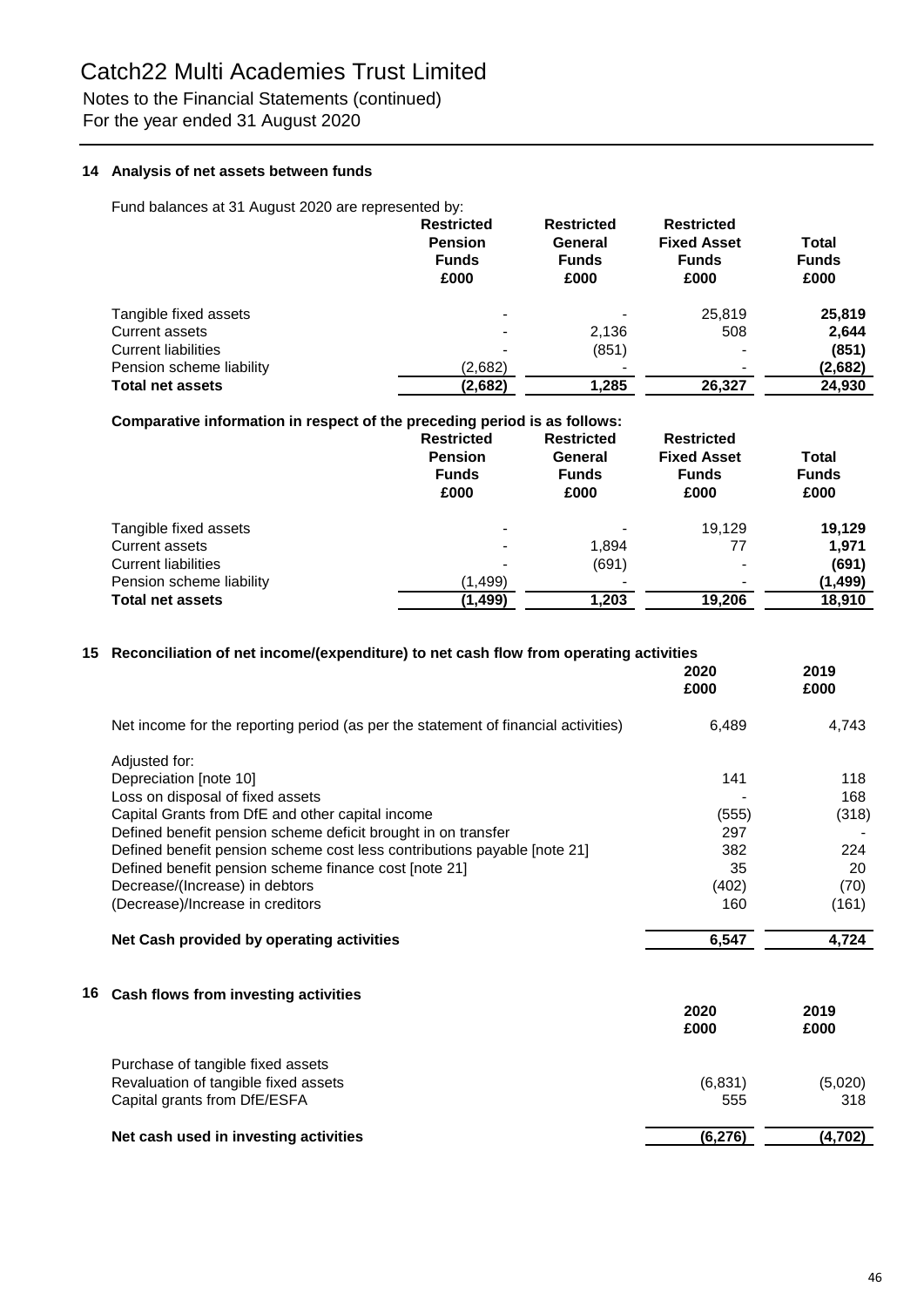For the year ended 31 August 2020 Notes to the Financial Statements (continued)

| 17 | Cash flows from financing activities                  |       |       |
|----|-------------------------------------------------------|-------|-------|
|    |                                                       | 2020  | 2019  |
|    |                                                       | £000  | £000  |
|    | Repayments of borrowing                               | -     |       |
|    | Cash inflows from new borrowing                       |       |       |
|    | Net cash provided by / (used in) financing activities |       |       |
| 18 | Analysis of cash and cash equivalents                 |       |       |
|    |                                                       | 2020  | 2019  |
|    |                                                       | £000  | £000  |
|    | Cash in hand and at bank                              | 1,833 | 1,560 |
|    |                                                       | 1,833 | 1.560 |

#### **19 Contingent Liabilities**

There are no contingent liabilities to disclose in the accounts.

#### **20 Members' Liability**

Each member of the charitable company undertakes to contribute to the assets of the company in the event of it being wound up while he/she is a member, or within one year after he/she ceases to be a member, such amount as may be required, not exceeding £10 for the debts and liabilities contracted before he/she ceases to be a member.

#### **21 Pension and Similar Obligations**

The Trust's employees belong to six principal pension schemes: the Teachers' Pension Scheme England and Wales (TPS) for academic and related staff; and the Local Government Pension Schemes (LGPS') for non-teaching staff, consisting of the Hampshire County Council Pension Fund which is managed by Hampshire County Council for Ashwood Academy and The Coppice Springs Academy staff, the Northamptonshire Pension Fund which is managed by Northamptonshire County Council for the Spires Academy staff, the Devon County Council Pension Fund which is managed by Devon County Council for the Burton Academy and Brunel Academy staff in Torbay, the Norfolk County Council pension fund which is managed by Norfolk County Council for Fen Rivers Academy, and the Suffolk County Council pension fund which is managed by Suffolk County Council for Everitt Academy.

The pension costs are assessed in accordance with the advice of independent qualified actuaries. The latest actuarial valuation of the TPS related to the period ended 31 March 2016 and of the five LGPS schemes, 31 March 2019.

Contributions amount to £111,387 were payable to the schemes at 31 August 2020 (2019: £82,217) and are included within other creditors payable within one year.

#### **Teachers' Pension Scheme**

#### **Introduction**

The Teachers' Pension Scheme (TPS) is a statutory, contributory, defined benefit scheme, governed by the Teachers' Pensions Regulations 2014. Membership is automatic for teachers in academies. All teachers have the option to optout of the TPS following enrolment.

The TPS is an unfunded scheme to which both the member and employer makes contributions, as a percentage of salary - these contributions are credited to the Exchequer. Retirement and other pension benefits are paid by public funds provided by Parliament.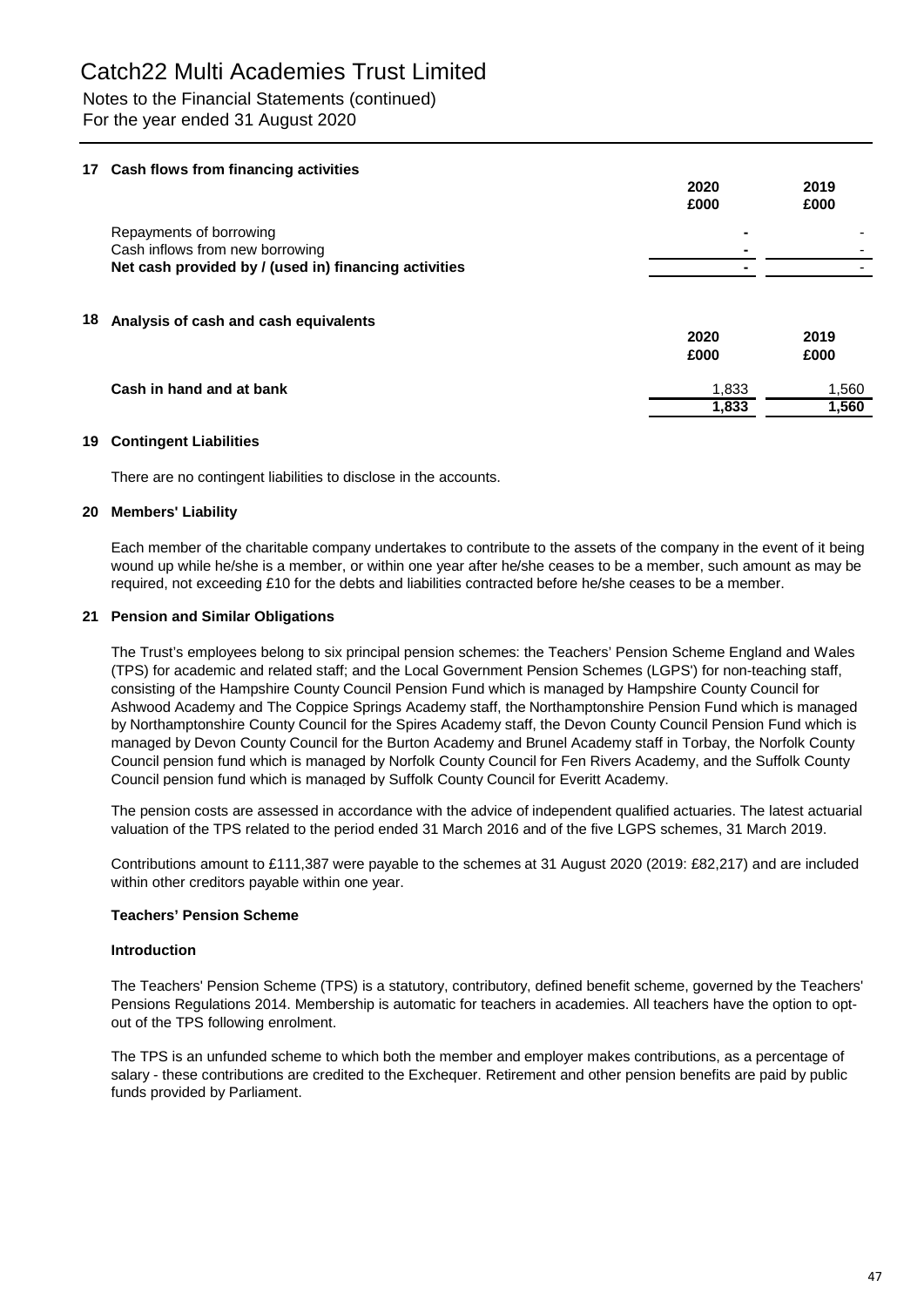Notes to the Financial Statements (continued)

For the year ended 31 August 2020

#### **21 Pension and Similar Obligations (continued)**

#### **Valuation of the Teachers' Pension Scheme**

The Government Actuary, using normal actuarial principles, conducts a formal actuarial review of the TPS in accordance with the Public Service Pensions (Valuations and Employer Cost Cap) Directions 2014 published by HM Treasury every 4 years. The aim of the review is to specify the level of future contributions. Actuarial scheme valuations are dependent on assumptions about the value of future costs, design of benefits and many other factors. The latest actuarial valuation of the TPS affecting contributions during the year was carried out as at 31 March 2016. The valuation report was published by the Department for Education on 5 March 2019. The key elements of the valuation and subsequent consultation are:

- **•** employer contribution rates set at 23.68% of pensionable pay (including a 0.08% employer administration levy)
- **•** total scheme liabilities (pensions currently in payment and the estimated cost of future benefits) for service to the effective date of £218,100 million, and notional assets (estimated future contributions together with the notional investments held at the valuation date) of £196,100 million giving a notional past service deficit of £22,000 million
- **•** the SCAPE rate, set by HMT, is used to determine the notional investment return. The current SCAPE rate is 2.4% above the rate of CPI. assumed real rate of return is 2.4% in excess of prices and 2% in excess of earnings. The rate of real earnings growth is assumed to be 2.2%. The assumed nominal rate of return including earnings growth is 4.45%.

The next valuation result is due to be implemented from 1 April 2023.

The employer's pension costs paid to TPS in the period amounted to £665,000 (2019: £406,000).

A copy of the valuation report and supporting documentation is available on the Teachers' Pensions website.

Under the definitions set out in FRS102, the TPS is a multi-employer pension scheme. The trust has accounted for its contributions to the scheme as if it were a defined contribution scheme. The trust has set out above the information available on the scheme.

The LGPS' are funded defined benefit pension schemes, with the assets held in separate trustee-administered funds. The total contribution made for the year ended 31 August 2019 was £410,000 (2019: £332,000), of which employer's contributions totalled £317,000 (2019: £259,000) and employees' contributions totalled £93,000 (2019: £73,000). The agreed contribution rates for future years is between 6.5 and 16.9 per cent for employers and is between 5.5 and 12.5 per cent for employees.

Parliament has agreed, at the request of the Secretary of State for Education, to a guarantee that, in the event of academy closure, outstanding Local Government Pension Scheme liabilities would be met by the Department for Education. The guarantee came into force on 18 July 2013.

| <b>Principal Actuarial Assumptions</b>             | At 31<br><b>August</b><br>2020<br><b>Hampshire</b> | At 31<br>August<br>2020<br><b>Norfolk</b> | At 31<br>August<br>2020<br>Northamptonshire        | At 31<br><b>August</b><br>2020<br><b>Suffolk</b> | At 31<br>August<br>2020<br>Torbay |
|----------------------------------------------------|----------------------------------------------------|-------------------------------------------|----------------------------------------------------|--------------------------------------------------|-----------------------------------|
| Rate of increase in salaries                       | 3.30%                                              | 2.90%                                     | 2.70%                                              | 2.90%                                            | 3.20%                             |
| Rate of increase for pensions in payment/inflation | 2.30%                                              | 2.20%                                     | 2.20%                                              | 2.20%                                            | 2.20%                             |
| Discount rate for scheme liabilities               | 1.70%                                              | 1.70%                                     | 1.70%                                              | 1.70%                                            | 1.65%                             |
| Inflation assumption (CPI)                         | 2.30%                                              | 2.20%                                     | 2.20%                                              | 2.20%                                            | 2.20%                             |
| <b>RPI</b> Inflation                               | 3.30%                                              | 3.20%                                     | 3.20%                                              | 3.20%                                            | 3.20%                             |
|                                                    | At 31<br>August<br>2019<br>Hampshire               | At 31<br>August<br>2019<br><b>Norfolk</b> | At 31<br>August<br>2019<br><b>Northamptonshire</b> | At 31<br>August<br>2019<br><b>Suffolk</b>        | At 31<br>August<br>2019<br>Torbay |
| Rate of increase in salaries                       | 3.60%                                              | 2.60%                                     | 2.60%                                              | 2.30%                                            | 2.15%                             |
| Rate of increase for pensions in payment/inflation | 2.10%                                              | 2.30%                                     | 2.30%                                              | 2.30%                                            | 2.15%                             |
| Discount rate for scheme liabilities               | 1.90%                                              | 1.90%                                     | 1.90%                                              | 1.90%                                            | 1.90%                             |
| Inflation assumption (CPI)                         | 2.10%                                              | 2.30%                                     | 2.30%                                              | 2.30%                                            | 2.15%                             |
| <b>RPI</b> Inflation                               | 3.10%                                              | 3.30%                                     | 3.30%                                              | 3.30%                                            | 3.15%                             |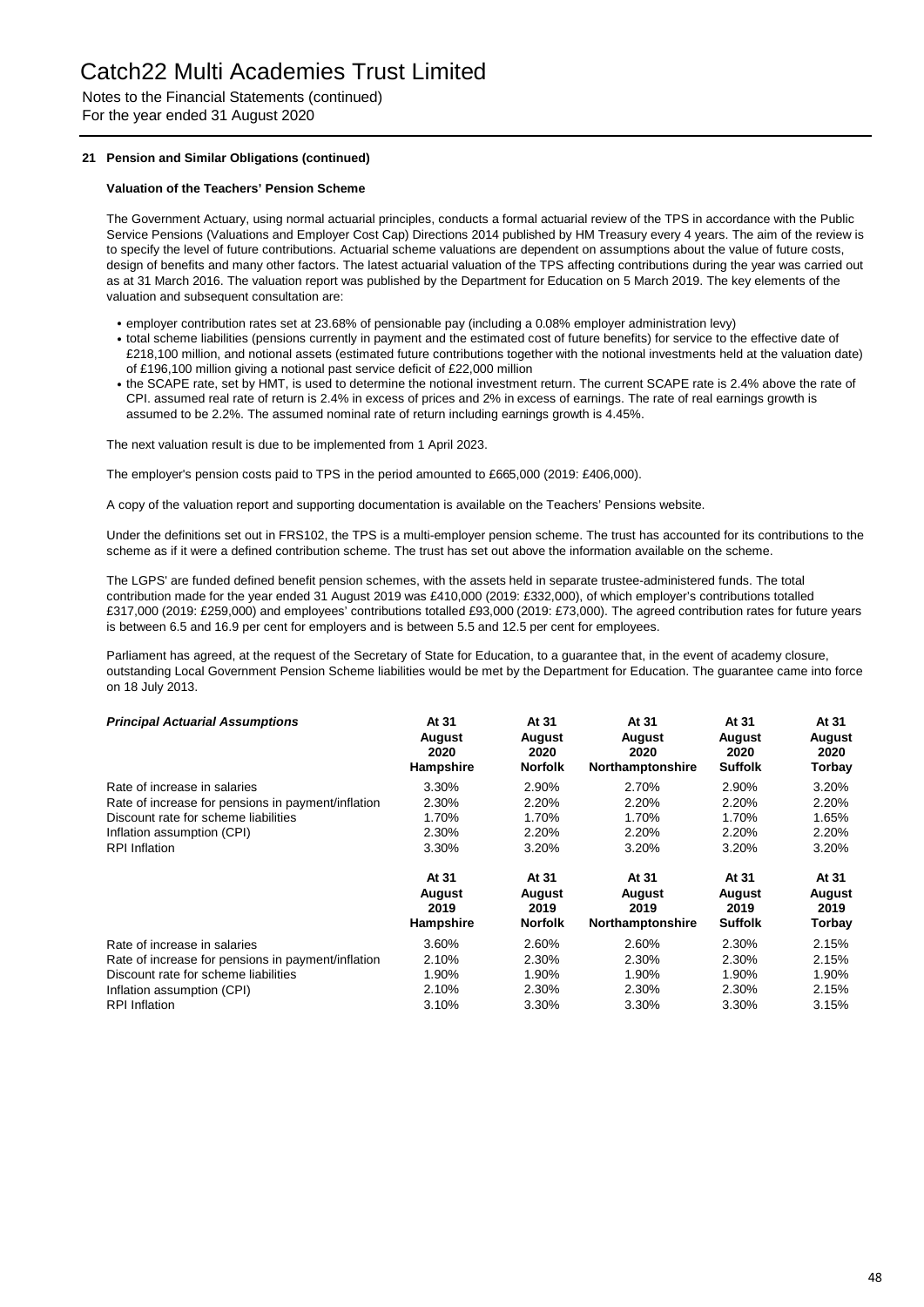Notes to the Financial Statements (continued)

For the year ended 31 August 2020

#### **21 Pension and Similar Obligations (continued)**

#### *Sensitivity Analysis*

Approximate monetary increase to the obligation as a result of the following changes in assumptions at 31 August 2020 are set out below:

|                                            | At 31<br>August<br>2020<br>£000 | At 31<br><b>August</b><br>2019<br>£000 |
|--------------------------------------------|---------------------------------|----------------------------------------|
| Hampshire                                  |                                 |                                        |
| 0.1% increase in the salary increase rate  | 5                               | 5                                      |
| 0.1% increase in the pension increase rate | 56                              | 15                                     |
| 0.1% decrease in real discount rate        | 64                              | 19                                     |
| Northamptonshire                           |                                 |                                        |
| 0.5% increase in the salary increase rate  |                                 |                                        |
| 0.5% increase in the pension increase rate | 40                              | 47                                     |
| 0.5% decrease in real discount rate        | 40                              | 48                                     |
| Torbay                                     |                                 |                                        |
| 0.1% increase in the salary increase rate  |                                 | 3                                      |
| 0.1% increase in the pension increase rate | 62                              | 52                                     |
| 0.1% decrease in real discount rate        | 63                              | 55                                     |
| <b>Norfolk</b>                             |                                 |                                        |
| 0.5% increase in the salary rate           | 3                               |                                        |
| 0.5% increase in the pension increase rate | 42                              | 24                                     |
| 0.5% decrease in real discount rate        | 46                              | 24                                     |
| <b>Suffolk</b>                             |                                 |                                        |
| 0.5% increase in the salary rate           |                                 |                                        |
| 0.5% increase in the pension increase rate | 56                              | 27                                     |
| 0.5% decrease in real discount rate        | 57                              | 27                                     |
|                                            |                                 |                                        |

The current mortality assumptions include sufficient allowance for future improvements in mortality rates. The assumed life expectations on retirement age 65 are:

|                                          | At 31<br>August<br>2020<br>Hampshire        | At 31<br><b>August</b><br>2020<br><b>Norfolk</b> | At 31<br>August<br>2020<br>Northamptonshire        | At 31<br>August<br>2020<br><b>Suffolk</b> | At 31<br>August<br>2020<br>Torbay        |
|------------------------------------------|---------------------------------------------|--------------------------------------------------|----------------------------------------------------|-------------------------------------------|------------------------------------------|
| Retiring today                           |                                             |                                                  |                                                    |                                           |                                          |
| Males                                    | 23.0 years                                  | 21.7 years                                       | 21.5 years                                         | 21.9 years                                | 22.9 years                               |
| Females                                  | 25.5 years                                  | 23.9 years                                       | 23.7 years                                         | 24.1 years                                | 24.1 years                               |
| Retiring in 20 years                     |                                             |                                                  |                                                    |                                           |                                          |
| Males                                    | 24.7 years                                  | 22.8 years                                       | 22.3 years                                         | 22.7 years                                | 24.3 years                               |
| Females                                  | 27.2 years                                  | 25.5 years                                       | 25.1 years                                         | 25.6 years                                | 25.5 years                               |
|                                          | At 31<br>August<br>2019<br><b>Hampshire</b> | At 31<br>August<br>2019<br><b>Norfolk</b>        | At 31<br><b>August</b><br>2019<br>Northamptonshire | At 31<br>August<br>2019<br><b>Suffolk</b> | At 31<br><b>August</b><br>2019<br>Torbay |
| Retiring today                           |                                             |                                                  |                                                    |                                           |                                          |
| Males                                    | 23.1 years                                  | 21.1 years                                       | 22.1 years                                         | 21.3 years                                | $22.5$ years                             |
| Females                                  | 25.8 years                                  | 23.5 years                                       | 24.2 years                                         | 23.5 years                                | 24.4 years                               |
| Retiring in 20 years<br>Males<br>Females | 24.7 years<br>27.6 years                    | 22.4 years<br>25.0 years                         | 23.9 years<br>26.1 years                           | 22.3 years<br>24.9 years                  | 24.2 years<br>26.2 years                 |
|                                          |                                             |                                                  |                                                    |                                           |                                          |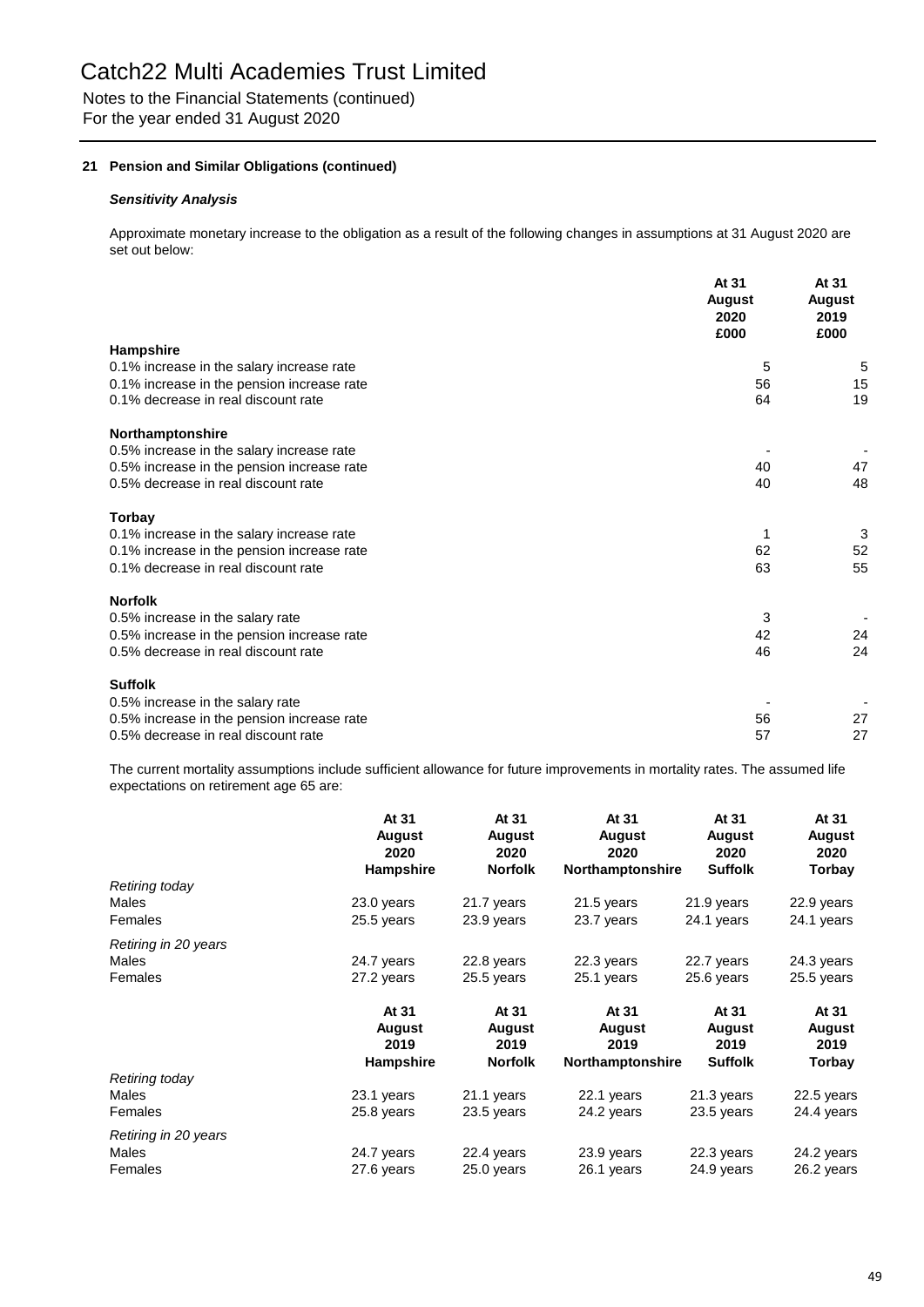Notes to the Financial Statements (continued)

For the year ended 31 August 2020

#### **21 Pension and Similar Obligations (continued)**

The Trust's share of the assets and liabilities in the scheme and the expected rates of return were:

|                                                                             | <b>Fair value</b><br>at 31 August<br>2020<br>£000 | <b>Fair value</b><br>at 31 August<br>2019<br>£000 |
|-----------------------------------------------------------------------------|---------------------------------------------------|---------------------------------------------------|
| Equities                                                                    | 1,448                                             | 872                                               |
| <b>Government Bonds</b>                                                     | 403                                               | 135                                               |
| Property                                                                    | 185                                               | 206                                               |
| <b>Corporate Bonds</b>                                                      | 36                                                | 13                                                |
| Cash                                                                        | 49                                                | 28                                                |
| Other                                                                       | 371                                               | 207                                               |
| Total market value of assets                                                | 2,492                                             | 1,461                                             |
| Amount recognised in the statement of financial activities                  | 2020<br>£000                                      | 2019<br>£000                                      |
| Current service cost                                                        | (699)                                             | (427)                                             |
| Past service cost                                                           |                                                   | (56)                                              |
| Net interest cost                                                           | (35)                                              | (20)                                              |
| Total operating charge                                                      | (734)                                             | (503)                                             |
| Change in the present value of defined benefit obligations were as follows: | 2020<br>£000                                      | 2019<br>£000                                      |
| At 1 September                                                              | 2,960                                             | 1,909                                             |
| Transfer of existing academy                                                | 836                                               |                                                   |
| Current service cost                                                        | 699                                               | 427                                               |
| Past service cost                                                           |                                                   | 56                                                |
| Interest cost                                                               | 76                                                | 55                                                |
| Employee contributions<br><b>Actuarial loss</b>                             | 93<br>535                                         | 73<br>472                                         |
| Benefits paid                                                               | (25)                                              | (32)                                              |
|                                                                             |                                                   |                                                   |
| At 31 August                                                                | 5,174                                             | 2,960                                             |
|                                                                             |                                                   |                                                   |

**Change in the fair value of the Trust's share of scheme assets:**

|                               | 2020<br>£000 | 2019<br>£000 |
|-------------------------------|--------------|--------------|
| At 1 September                | 1,461        | 1,098        |
| Transfer of existing academy  | 539          |              |
| Interest income               | 41           | 35           |
| Contributions by members      | 93           | 73           |
| Contributions by the employer | 317          | 259          |
| Actuarial gain                | 66           | 28           |
| Benefits paid                 | (25)         | (32)         |
| At 31 August                  | 2,492        | 1,461        |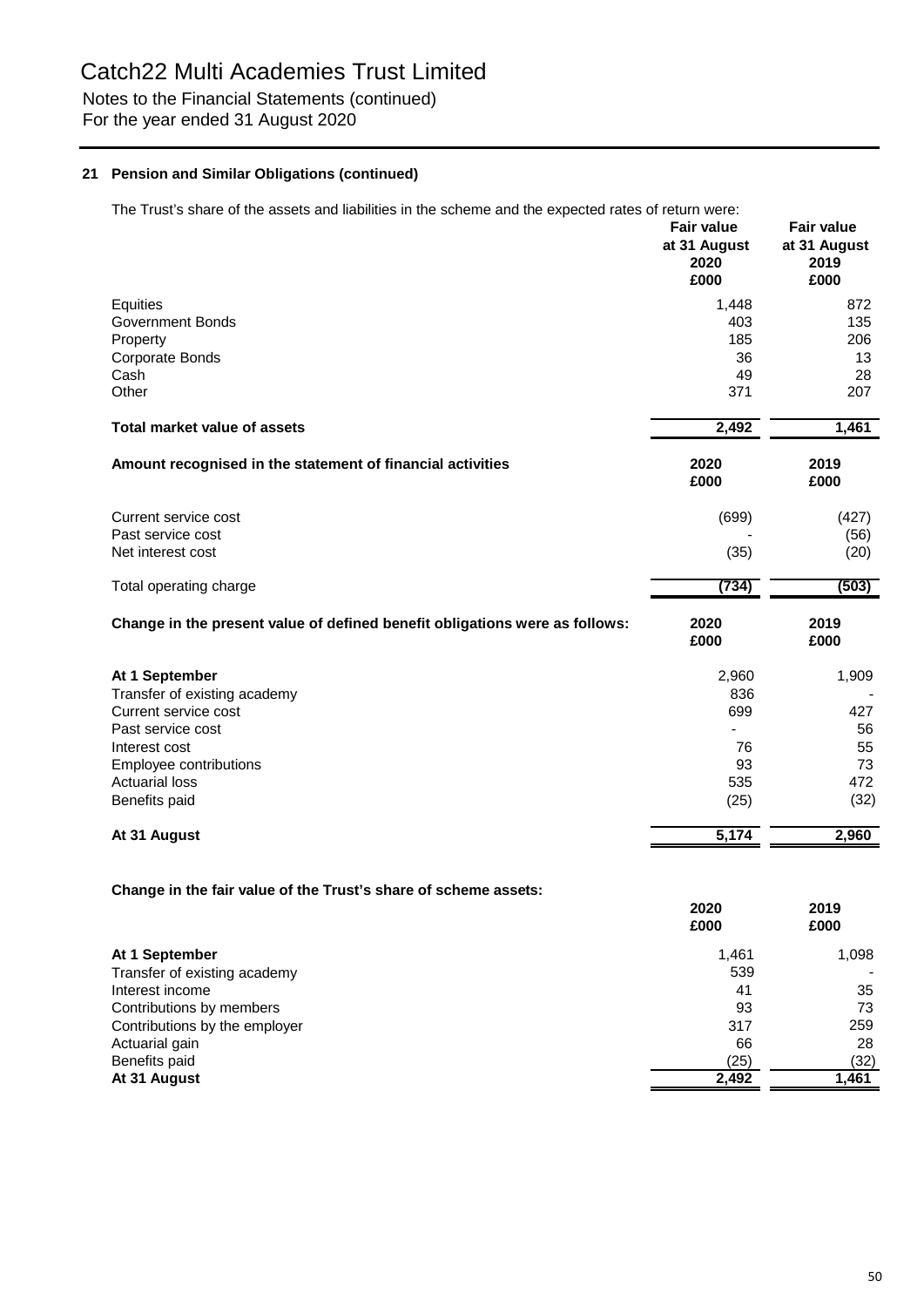For the year ended 31 August 2020

#### **22 Related Party Transactions**

Owing to the nature of the Trust and the composition of the board of trustees being drawn from local public and private sector organisations, transactions may take place with organisations in which the trust has an interest. All transactions involving such organisations are conducted at arm's length and in accordance with the trust's financial regulations and normal procurement procedures. The following related party transactions took place in the period of account:

- Catch22 Multi Academies Trust is sponsored by Catch22 Charity Ltd ("Catch22"), which is also a member of Catch22 Multi Academies Trust. Catch22 is a registered charity. Some of the trustees of the Multi Academies Trust during the year were provided by and connected to Catch22, consisting of Chris Wright (CEO of Catch22) and Pamela Dow (Chief Reform Officer at Catch22).
- During the year Catch22 made payments on behalf of Catch22 Multi Academies Trust, principally in relation to services it procures for the wider Catch22 group. These included IT equipment and maintenance, and travel and subsistence costs. In addition, Catch22 provided support services to the academy trust including HR, finance, IT and facilities management support and members of the senior management team. This support included both services to support the day to day running of the MAT and opening of new Academies.
- Also during the year the Catch22 Multi Academies Trust provided educational support services to Catch22.

The amounts recharged and the services provided by Catch22 to Catch22 Multi Academies Trust during the year were:

|                                                   | 2020<br>£000 | 2019<br>£000 |
|---------------------------------------------------|--------------|--------------|
| Services provided by Catch22                      | 389          | 379          |
| Rent paid to Catch22                              |              | 3            |
| Payments recharged by Catch22                     | 47           | 108          |
|                                                   | 436          | 490          |
| Services provided by the academy trust to Catch22 | 230          | 273          |
|                                                   | 230          | 273          |
|                                                   |              |              |

At the balance sheet date the academy trust owed Catch22 £18,441 from Catch22 (2019: the academy trust was owed £14,118).

All of the amounts charged by Catch22 were at cost, in line with the Sponsor Agreement setting out the relationship between the Trust and Catch22 Charity.

#### **23 Ultimate Parent**

The trust's ultimate parent company is Catch22 Charity Limited, which is the parent of both the smallest and largest group of which the trust is a member. It is a charitable company (company number 06577534 and charity number 1124127) registered in England and Wales, to promote opportunities for the development, education and support of young people in need. Copies of the consolidated financial statements of Catch22 Charity Limited are available from Companies House.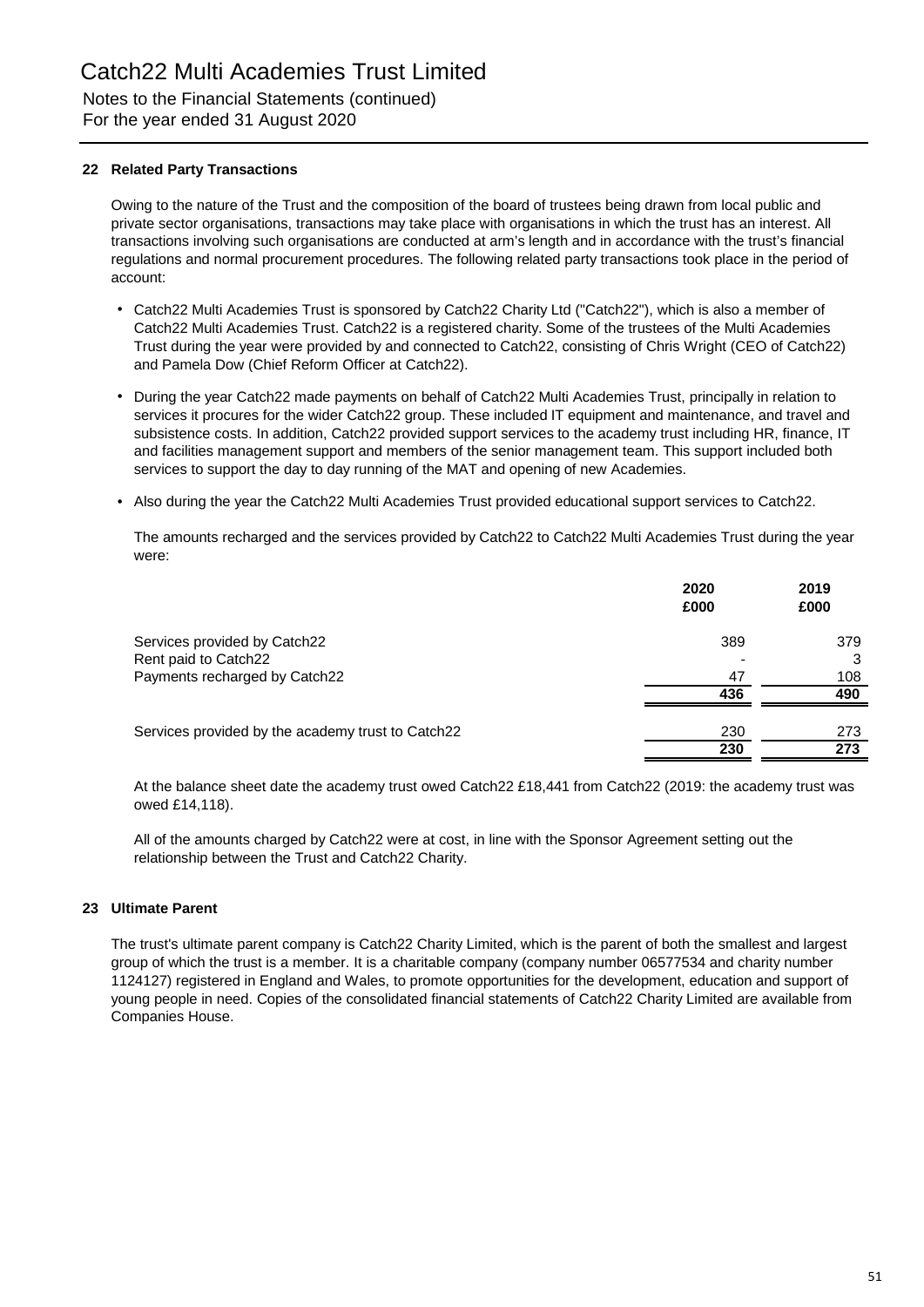### Notes to the Financial Statements (continued)

For the year ended 31 August 2020

#### **24 Transfer on Conversion**

On 1 September 2017 The Everitt Academy and on 1 June 2018 The Fen Rivers Academy converted to academy status under the Academies Act 2010 and all the operations and assets and liabilities were transferred to Catch22 Multi Academies Trust from Norfolk County Council and Suffolk County Council respectively, for £nil consideration.

The transfer was accounted for in the comparative period as a combination that is in substance a gift. The assets and liabilities transferred were valued at the best estimate of their fair value and recognised in the balance sheet under the appropriate headings with a corresponding net amount recognised as a net gain in the Statement of Financial Activities as Donations – transfer from local authority on conversion.

During the comparative period the land and buildings at these schools were revalued following receipt of the land and buildings valuation as at 31 August 2018 performed by Montagu Evans. The increase in valuation of land and buildings was as follows:

|                                                                                    | <b>Unrestricted</b>  |               |  |
|------------------------------------------------------------------------------------|----------------------|---------------|--|
|                                                                                    | <b>Funds</b><br>£000 | Total<br>£000 |  |
| Tangible fixed assets<br>Leasehold land and buildings, in respect of prior periods | 5,020                | 5,020         |  |
| <b>Net assets</b>                                                                  | 5.020                | 5,020         |  |

#### **25 Transfer of existing academies into the Trust**

On 1 September 2019 The Coppice Spring Academy was transferred to the Trust from the Delta Education Trust. Balances transferred in are detailed below. Values as reported by the transferring trust were not available for disclosure.

|                                                                 | <b>Transfer in</b><br>recognised<br>£000 |
|-----------------------------------------------------------------|------------------------------------------|
| Tangible fixed assets<br>Leasehold land and buildings           | 3,730                                    |
| Pensions<br>Pension scheme assets<br>Pension scheme liabilities | 539<br>(836)                             |
| <b>Net assets</b>                                               | 3,433                                    |